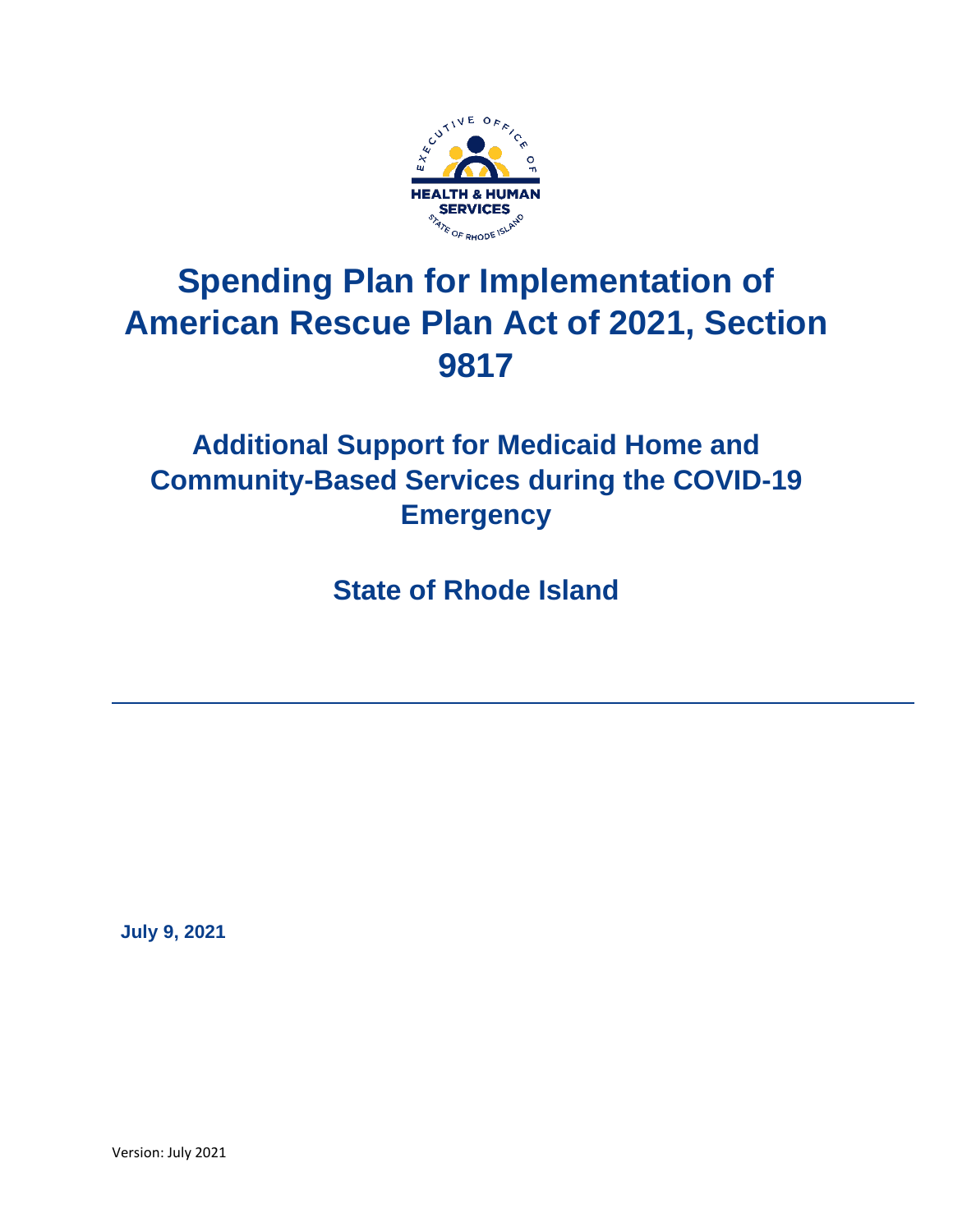# **Table of Contents**

| • Building Infrastructure to Expand Our Care Continuum and Provider Capacity21 |  |
|--------------------------------------------------------------------------------|--|
|                                                                                |  |
|                                                                                |  |
|                                                                                |  |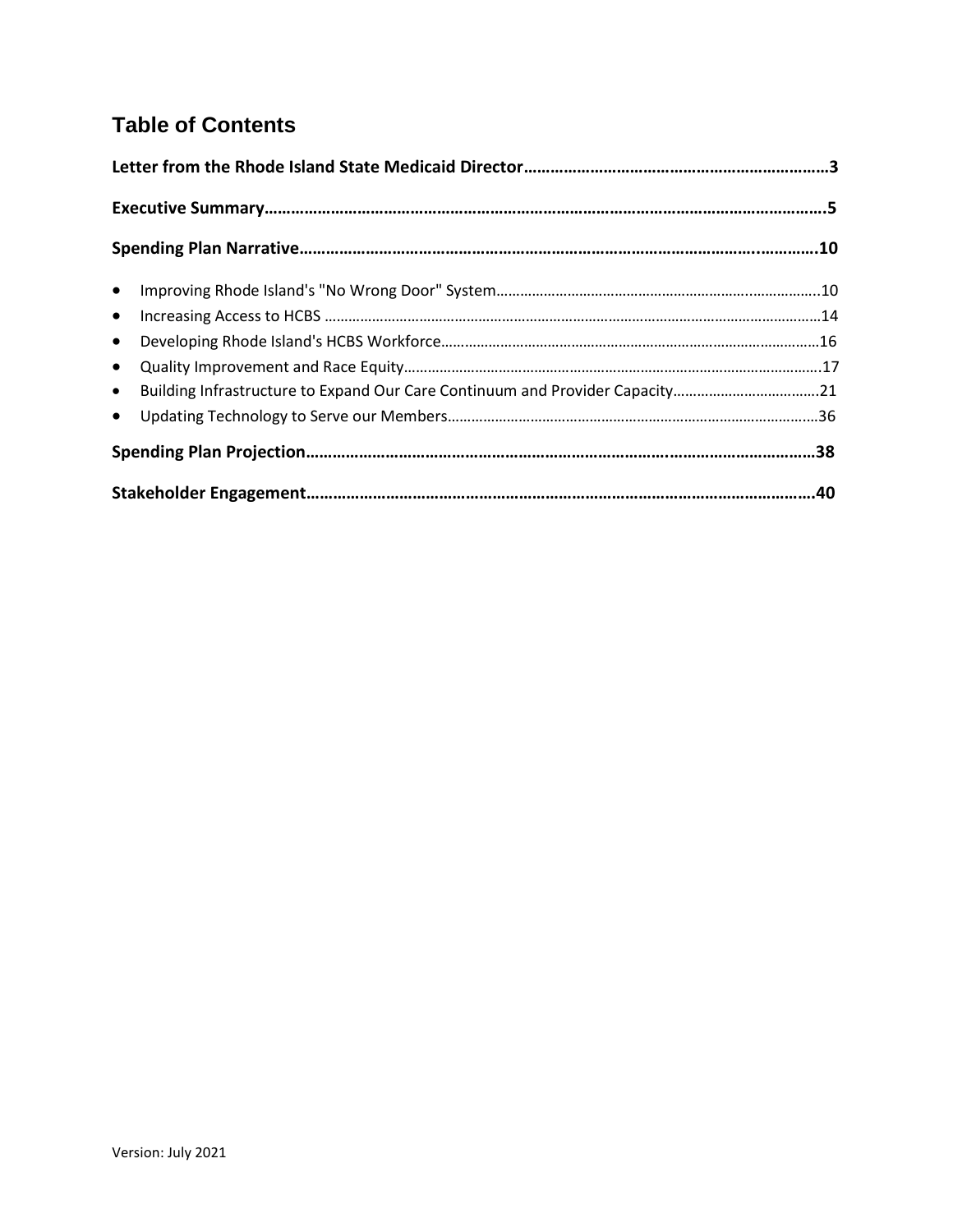# **Letter from the Rhode Island State Medicaid Director**

I am pleased to submit this initial quarterly spending plan to the Centers of Medicaid and Medicare Services (CMS) for review regarding the implementation of the American Rescue Plan Act (ARPA) Section 9817 for the provision of enhanced Home and Community Based (HCBS) FMAP.

Working across the departments and divisions of our Executive Office of Health and Human Services (EOHHS), and having received significant stakeholder feedback, we believe that the investments laid out in this plan will make a material impact in the lives of Rhode Islanders, and in the stability, reach and quality of our HCBS programs.

This initial plan incorporates programs in four main service areas covered under Rhode Island's HCBS Services and 1115 Global Waiver: 1) LTSS HCBS Services directed at individuals 65 and over; 2) LTSS HCBS Services directed at individuals with intellectual or developmental disabilities and physical disabilities 18 and over; 3) Adult behavioral health services; and 4) Children's behavioral health and child welfare services. Enhancements across this service array recognize the connected nature of our healthcare system, and the integrated way in which our beneficiaries receive care in the community.

This proposal groups spending programs across six functional areas and in each program narrative, we make connections across service areas and populations. This reflects our understanding and stakeholder feedback suggesting that despite the differing nature of services provided, needs across HBCS services and populations are similar.

You will note in the spending plan footnotes to clarify what is included, as well as any additional guidance we are hoping for from CMS as you review the plan.

This proposal is over-inclusive of ideas. We have deliberately included more potential programs than we may have full capacity to fund depending on timing of funding and allowable uses of funds. We have also included programs that CMS may consider outside the allowable scope of the guidance. We aimed to provide this full range of potential investments so that CMS could provide guidance on those items that might be impermissible.

While we believe that these proposals are strong and represent good investments opportunities to enhance our HCBS system, we also recognize that programmatic details may changes based on CMS guidance, the ability to claim additional federal match on these items, and continued work with stakeholders. Given that, we look forward to the chance to update this plan as we move forward and provide additional guidance on specific programs as we work towards implementation. To the extent that program design impacts our ability to claim additional match, particularly around workforce recruitment, retention and development, we would appreciate CMS providing additional guidance on what program design is permissible.

Finally, as with all programs launched at Rhode Island EOHHS, we ground our decision making in our core values of choice, community engagement, and race equity.

In accordance with SMD# 21-003, as part of Rhode Island's application I assure that…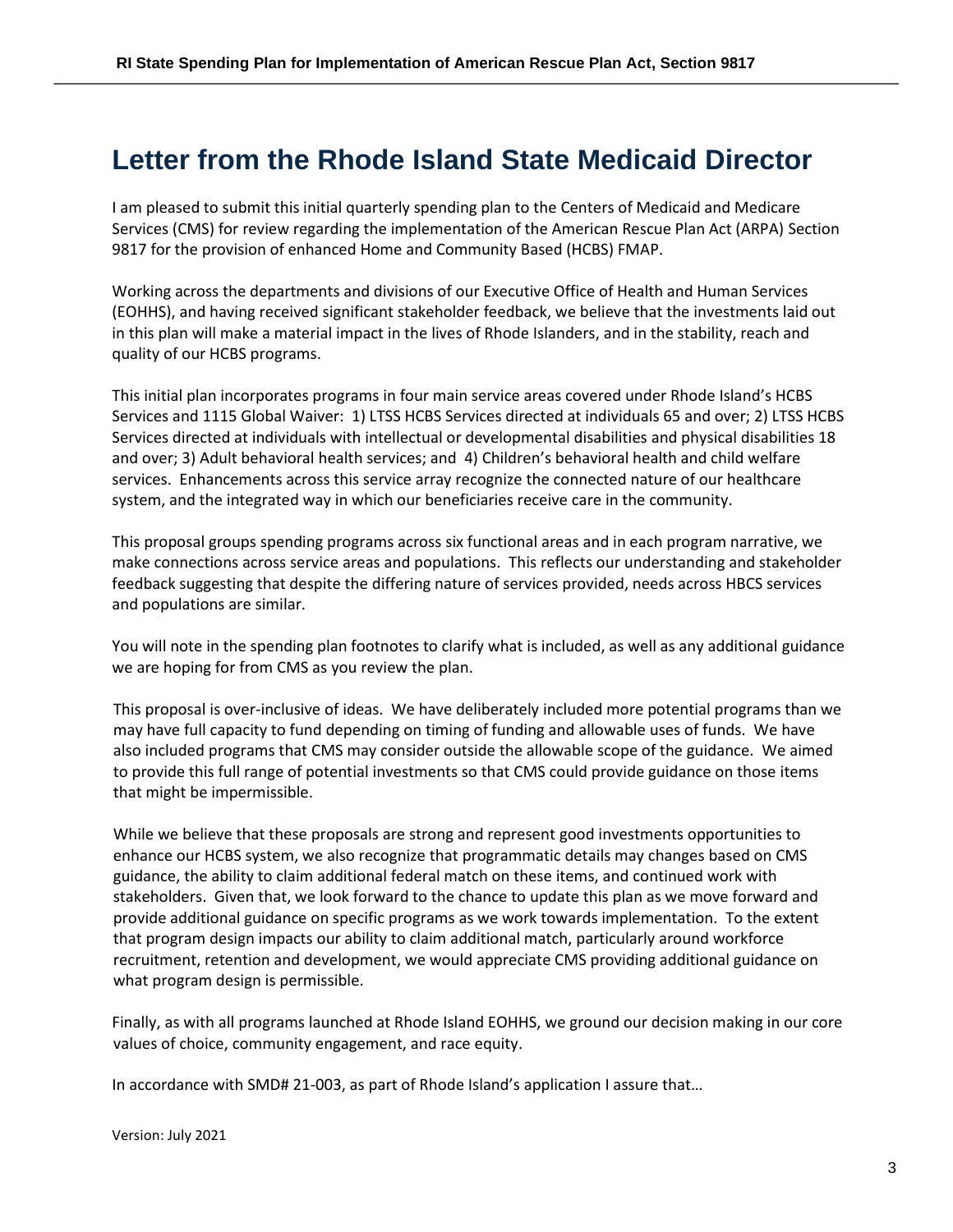- The state is using the federal funds attributable to the increased FMAP to supplement and not supplant existing state funds expended for Medicaid HCBS in effect as of April 1, 2021;
- The state is using the state funds equivalent to the amount of federal funds attributable to the increased FMAP to implement or supplement the implementation of one or more activities to enhance, expand, or strengthen HCBS under the Medicaid program;
- The state is not imposing stricter eligibility standards, methodologies, or procedures for HCBS programs and services than were in place on April 1, 2021;
- The state is preserving covered HCBS, including the services themselves and the amount, duration, and scope of those services, in effect as of April 1, 2021; and
- The state is maintaining HCBS provider payments at a rate no less than those in place as of April 1, 2021; and
- That I, Benjamin Shaffer, as the State Medicaid Program Director is the designated point of contact for the narrative submissions, and that Katie Alijewicz, Rhode Island Medicaid Chief Financial Officer, is the designated state point of contact for the quarterly spending plan.

Sincerely,

Beyonin Hille

Benjamin Shaffer Medicaid Program Director Executive Office of Health and Human Services State of Rhode Island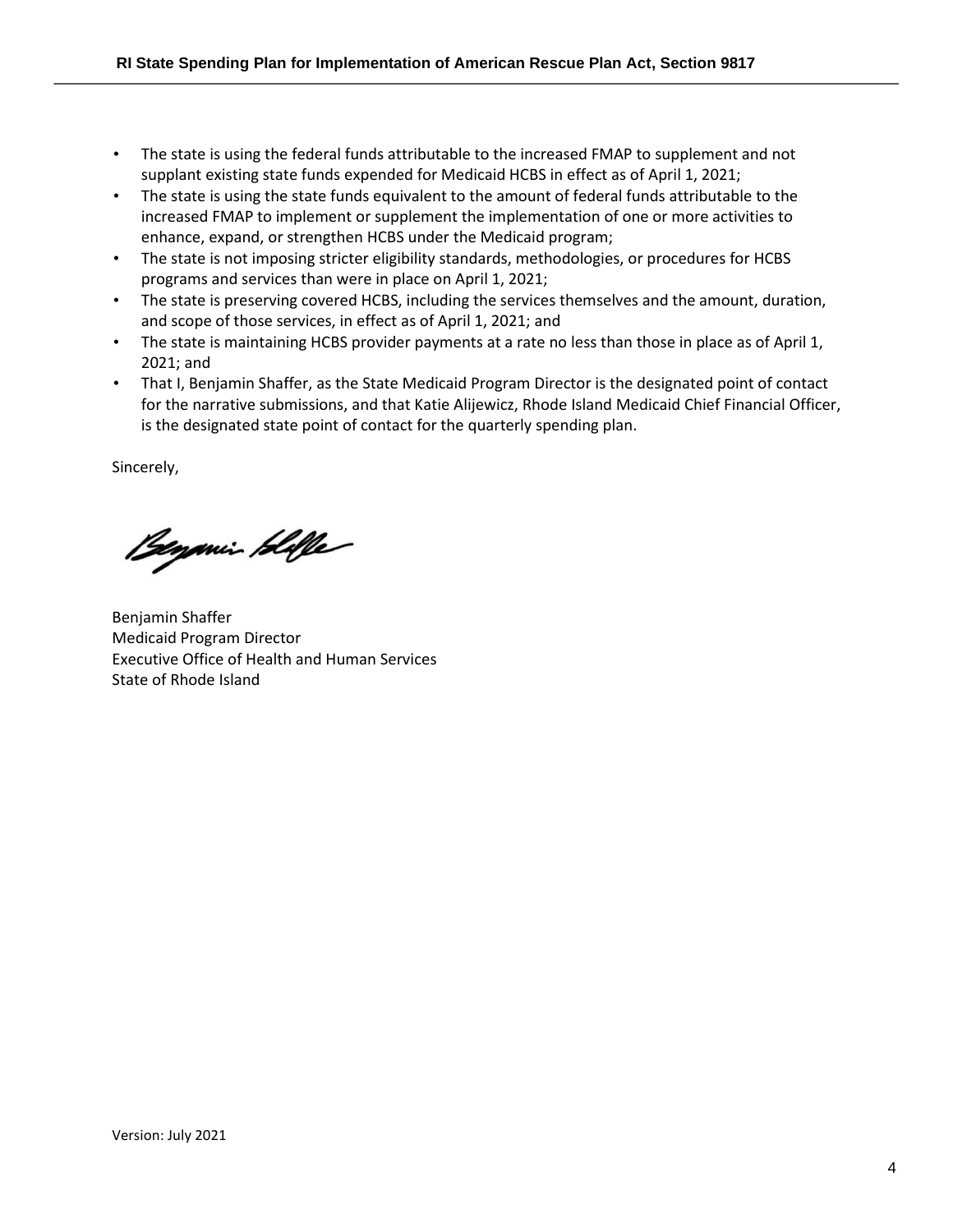# **Executive Summary**

The greatest challenge we face in health and human services today is to think about how we can build back a better, more equitable, healthcare system after the COVID-19 pandemic and be prepared for the changing needs and desires of Rhode Islanders. It is our collective challenge and opportunity to direct the maximum potential amount of \$144M one-time, enhanced HCBS FMAP funding to address what we learned from the public health emergency (PHE), address system inequities and meet the complete needs of Rhode Island Medicaid members needing HCBS services.

We build these proposed investments on a strong foundation of previous work. Over the last three years, before and during the PHE, the Rhode Island General Assembly, Governor's Office, the Executive Office of Health and Human Services (EOHHS), its sister agencies and partners have:

- Designed and began building an updated No Wrong Door (NWD) system to increase awareness of HCBS services, leveraging an update interagency governance structure for Long Term Services and Supports.
- Launched innovative HCBS programs such as the Independent Provider program to bring new levels of choice and self-direction to Medicaid members.
- Distributed over \$20M in workers supports for congregate care and home care workers during COVID-19 to ensure that no one working in these areas during the height of COVID was making less than \$15/hr.
- Passed and signed new safe-staffing legislation for nursing facilities.
- Implemented a \$20M LTSS Resiliency initiative with funding across 10 different programs to support LTSS providers, workers and expand HCBS options during the PHE, including a \$9M nursing facility change and transformation program.
- Launched the DigiAge initiative through the Office of Healthy Aging to provide devices, connectivity, and training for older Rhode Islanders.
- Created a community-based emergency department alternative for residents experiencing a behavioral health crisis.
- Increased behavioral health and substance use provider capacity in cultural competency and telehealth.
- Passed additional state budget investments in HCBS, including increases in shift-differentials for home care workers, raises in DD worker rates, moving to acuity-based payment for assisted living residences, rewarding home care workers and agencies who achieve training in behavioral health, increase shared living rates, and increase the HCBS maintenance of need allowance.

From this foundation and vision, we can both build on the momentum of redesigning our Long-Term Services and Supports (LTSS) program, expanding HCBS access, and our programmatic successes with CARES Act supported initiatives and learn from our administration of these funds.

In addition to our own policy work and analysis, which we will highlight throughout this plan, we sought broad-based stakeholder feedback during this process. We administered a survey that received over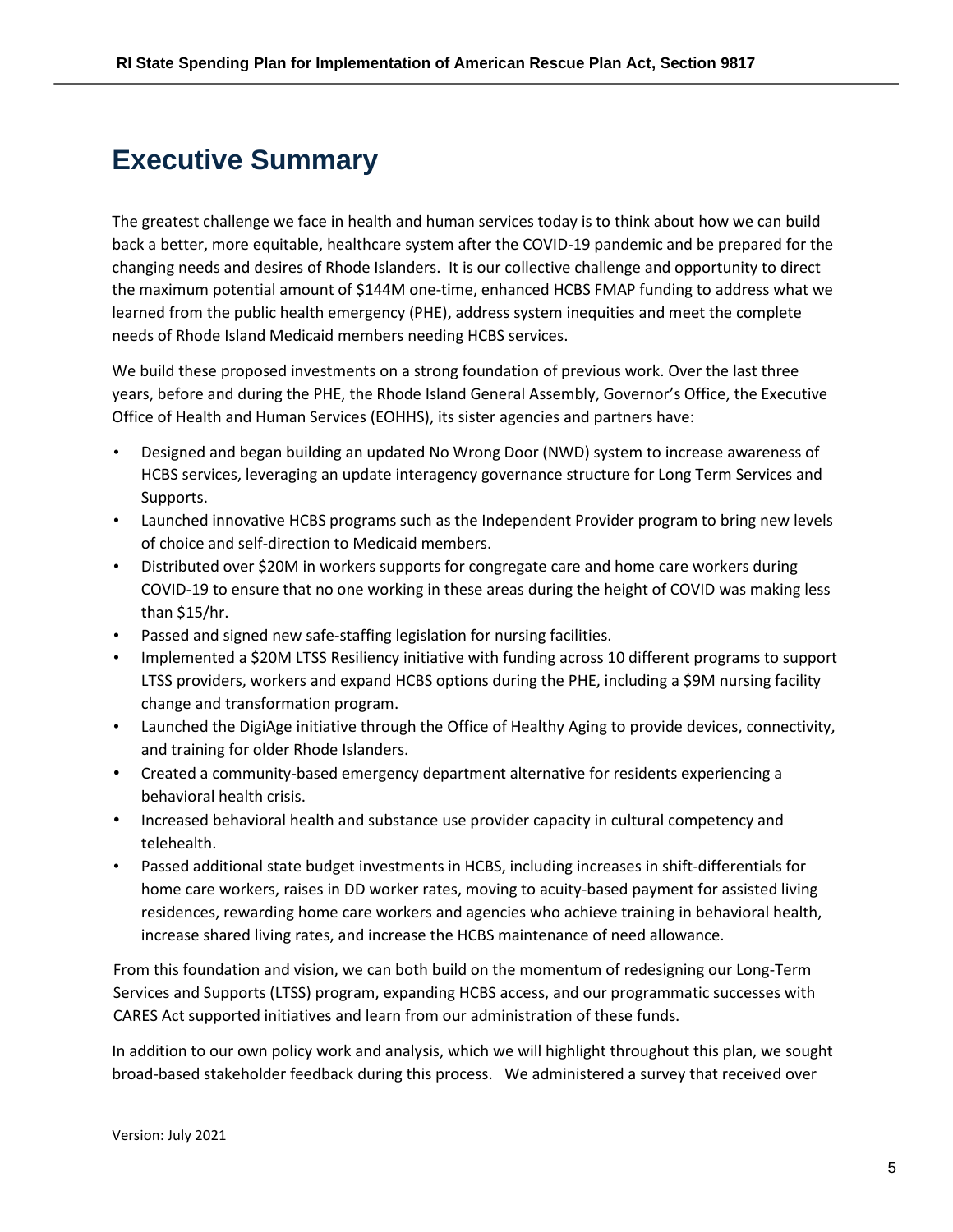600 total responses, 30% of whom identified as direct care workers. More information is provided in the "Stakeholder Feedback" section of this submission and available on th[e EOHHS website.](https://eohhs.ri.gov/initiatives/american-rescue-plan-act/home-and-community-based-services-hcbs-enhancement)

Through this planning process and building off the CMS Rebalancing Toolkit, we have developed six key areas of investment across four services areas:

# **Enhanced HCBS FMAP: Proposed Investment Areas**

State will be organizing its initial CMS plan to spend within the following investment areas, across all service categories (LTSS, I/DD, Children's Behavioral Health, Adult Behavioral Health).

| Area                                                                   | <b>LTSS</b>                                                                                                                                                                                                                                           | I/DD | <b>CBH/Child Welfare</b> | <b>Adult BH</b> |
|------------------------------------------------------------------------|-------------------------------------------------------------------------------------------------------------------------------------------------------------------------------------------------------------------------------------------------------|------|--------------------------|-----------------|
| No Wrong Door                                                          | How can we continue progress to ensure that no matter what "door" through which a Rhode Islander seeks<br>information on LTSS or behavioral health services, they receive consistent, person-centered and conflict free<br>information?               |      |                          |                 |
| Stabilizing the Direct Care<br>Workforce to Increase<br>Access to HCBS | How can we increase availability of services to ensure that Rhode Island Medicaid members receive the right service<br>at the right time                                                                                                              |      |                          |                 |
| Workforce Development                                                  | How can we make direct care work and family caregiving work, expert, valued, supported and encouraged?                                                                                                                                                |      |                          |                 |
| Quality Improvement /<br>Promoting Equity                              | How do we ensure that the access we provide improves the quality of the lives of our residents? How do we tackle<br>racial disparities in access and outcomes? How do we encourage and experiment with new care models for complex<br>beneficiaries ? |      |                          |                 |
| Infrastructure Investment to<br><b>Expand Provider Capacity</b>        | What infrastructure needs do we need to buy with larger funding amounts to advance the continuum of care? How<br>do we transform our services?                                                                                                        |      |                          |                 |
| Updating Technology                                                    | What technology needs to change to better administer services, accelerate eligibility determinations, improve<br>customer service and utilize data?                                                                                                   |      |                          |                 |
|                                                                        |                                                                                                                                                                                                                                                       |      |                          | <b>ISLAND</b>   |

1) *Improving Rhode Island's "No Wrong Door" System (\$9.3M)*– How can we continue progress to ensure that no matter what "door" through which a Rhode Islander seeks information on LTSS or behavioral health services, they receive consistent, person-centered and conflict free information?

Having already begun work on our NWD system, we can utilize enhanced funding to accelerate our progress by using the HCBS enhanced funds to supplement these NWD redesign initiatives in four critical areas: (1) modernization and integration of IT to support core eligibility functions to improve system navigation and ease of access; (2) recalibration and expansion of HCBS information and awareness activities to further extend outreach to underserved racial and ethnic communities; (3) expansion of person-centered options counseling and (4) finance the technical and program management assistance required to update business processes and ensure policy and practice alignment.

Additionally, we propose a single point of access system within Children's Behavioral Health that can apply NWD principles to child welfare and children's behavioral health.

2) *Stabilizing the Direct Care Workforce to Increase Access to HCBS (56.375M)* – How can we increase availability of services to ensure that Rhode Island Medicaid members receive the right service at the right time?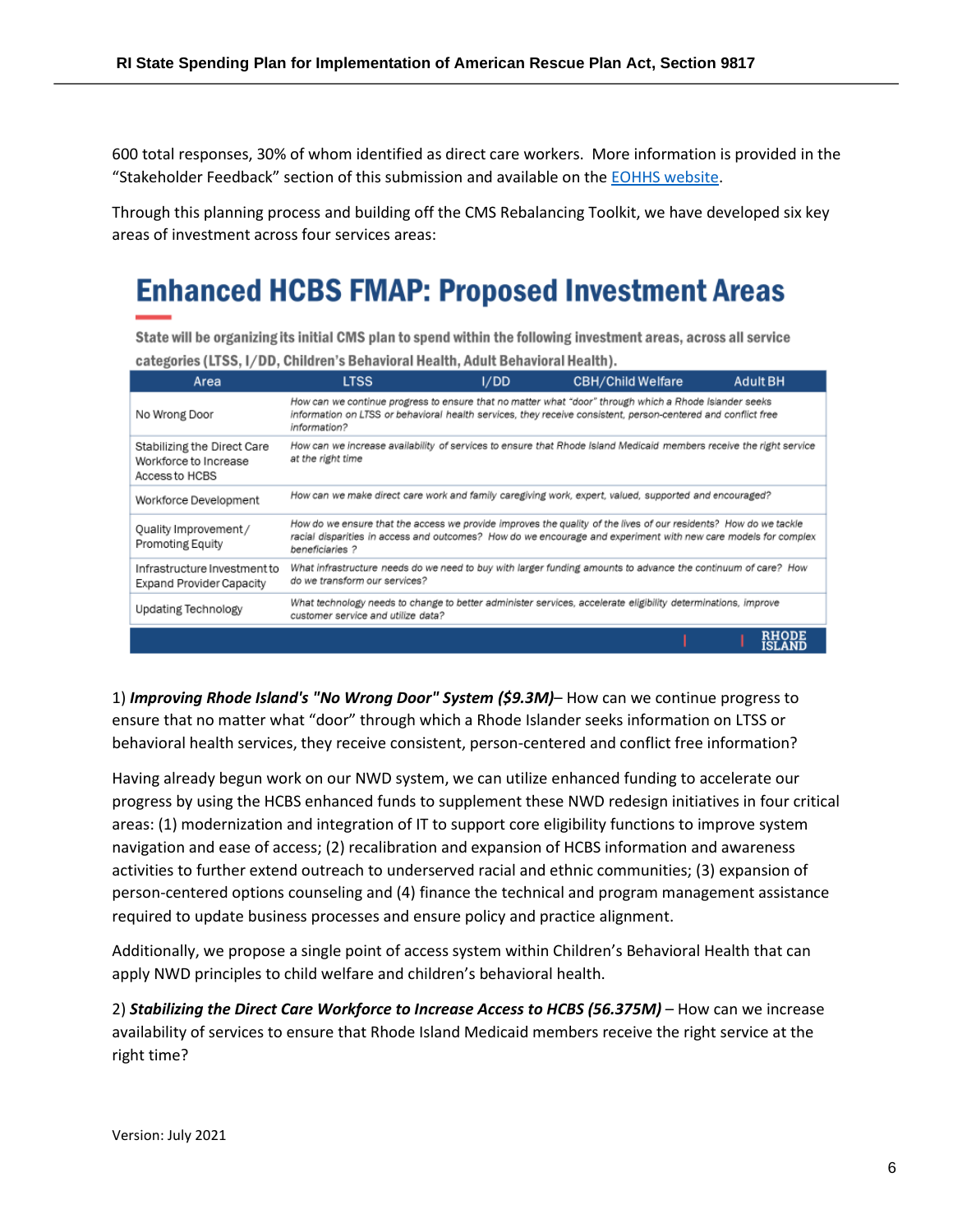The most common thing we heard in our stakeholder engagement was the need to increase the number of workers providing HCBS services. CNA turnover is high, and there are more licensed CNAs in the state than are working, indicating that many are leaving the healthcare industry. Children's services providers and Developmental Disability Organizations (DDOs) must rebuild their workforces after losing many talented staff during the PHE. Providers across the HCBS spectrum face a tight, post-pandemic labor market. And self-directed workers need access to the same rewards as those that may work in a more traditional program, so that we can grow self-direction, self-determination, and choice in Rhode Island.

The most immediate need we have to address with this funding is to find ways to recruit new workers by the end of the 2021, building off of our successful workforce stabilization program during the PHE that sent over \$30M in CARES funding to Rhode Island direct care workers. It is our intention to quickly implement a workforce recruitment and retention program, along with career awareness and outreach across HCBS before March 31, 2022 to work with HCBS providers to provide recruitment bonuses and other rewards to increase access and strengthen our core of health and human service workers.

As we continue this program, we will need to work with providers to reward and retain workers throughout the life of this available funding and determine strategies to differentiate the HCBS workforce from a minimum wage workforce, including the development of career ladders, apprenticeships, mentorship, benefits and other retention strategies. In this way, we hope to show that providers can meet the access needs with increased funding, evaluate the temporary funding's effectiveness, and develop sustainability strategies through the State's budget process. This is particularly necessary as Rhode Island adopts a \$15 minimum wage by 2024.

3) *Developing Rhode Island's HCBS Workforce (\$6.1M)* – How can we make direct care work and family caregiving work valued and encouraged?

In addition to the above investments in recruitment, rewards and retention, we must also increase the training of our workforce to provide the quality care the Rhode Islanders need and to help direct-care workers find a well-paying, well-valued career.

We need an expanded and strengthened HCBS workforce supporting vulnerable populations in the community, with a focus on providing behavioral healthcare, dementia care, night/weekend care, care for complex populations, and in rural areas.

To do this, we propose investing in advancing certifications for CNAs, PCAs and other HCBS workers to achieve recognized training in the above areas. We also recognize that direct care work is often a gateway into the healthcare profession, particularly for women of color. Recognizing these disparities, we also propose a Health Professional Equity Initiative to provide support to those longer-term direct care workers who may want to seek professional degrees to advance their careers.

4) *Achieving Quality Improvement and Race Equity (\$10M)*– How do we ensure that the access we provide improves the lives of our residents? How do we tackle racial disparities in access and outcomes? How do we encourage and experiment with new care models for complex beneficiaries?

After workforce, the second highest priority cited by our stakeholder survey was quality of services provided. In behavioral health, we need additional care coordination and wraparound services to meet

Version: July 2021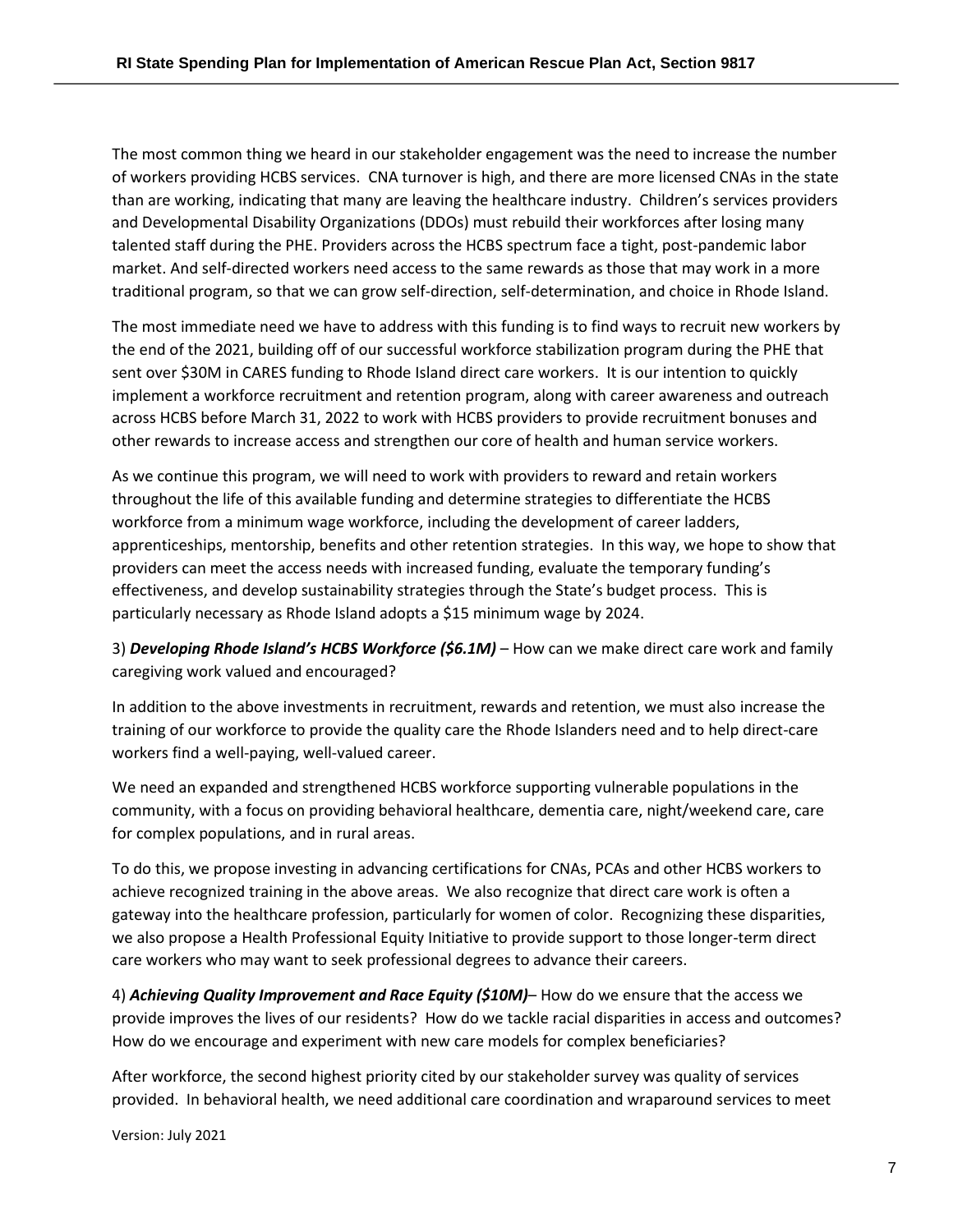the needs of struggling youth and adults with behavioral health diagnoses. We need new models of home care that help keep people out of inpatient settings. We need culturally competent interventions.

The state does not have a monopoly on good ideas when it comes to quality improvement and race equity. Recognizing this, we plan to launch a "Challenge Grant Opportunity" to all stakeholders to propose programs and funding uses to help develop care models and tackle specific quality outcome measures.

We also recognize that technology has the potential to increase quality of care, while developing new models. This is particularly true as telehealth has become 25%-35% of Rhode Island Medicaid claims during the PHE. To ensure equitable access to these technologies and building on the success of DigiAge, Rhode Island will establish an assistive technology fund to assist clients with a one-time purchase of these devices, and provide outreach, training and support to develop appropriate use models for connected devices in the home.

5) *Building Infrastructure to Expand Our Care Continuum and Provider Capacity (\$55M)* – How do we invest to add to our continuum of care and transform/improve services?

Provider infrastructure and capacity is critical to making sure we have the supply necessary to take care of individuals across our continuum of care. As we have worked on our LTSS rebalancing efforts, we determined that part of our challenge is an undersupply of capacity in key areas: assisted living being a good example. According to the Kaiser Family Foundation, Rhode Island has 10.9 Medicaid nursing facility residents for 1 Medicaid assisted living resident, compared to 5.5 nationally. Conversely, Rhode Island has a large supply of nursing facility beds; we have 48 nursing facility beds per 1,000 people aged 65+, the 9<sup>th</sup> highest rate in the country.<sup>1</sup> The same challenges hold true in our I/DD space where we need to increase provider capacity to service members in the community rather than more restrictive settings.

To address these capacity challenges, we want to target the expansion of our care continuum by extending our Nursing Facility Transformation program to work with nursing facilities to change their models to promote single occupancy, green house models, behavioral health, bed-buybacks and supportive housing, or home and community based services or models, such as assisted living. Similarly, we want to develop an expansion grant program to provide capital to assisted livings ready to expand to take advantage of our new, acuity-based, rate structure. We want to build capacity in service advisory agencies and fiscal intermediaries to assist members going through self-directed programs. We need to build increased traumatic brain injury service capacity in-state. We will launch a I/DD provider capacity building initiative to continue to support transition of care from facility-based programs, and to build stronger integrated community-based day and employment supports and services.

Outside our LTSS system but within our HCBS offerings, we will support the development of better care coordination for Children's Behavioral Health services using Family Community Care Partnerships

<sup>1</sup> KFF, 2019 Nursing Home State Health Facts data, [https://www.kff.org/state-category/providers-service](https://www.kff.org/state-category/providers-service-use/nursing-facilities/)[use/nursing-facilities/](https://www.kff.org/state-category/providers-service-use/nursing-facilities/) KFF. Total Number if Residents in Certified Nursing Facilities. 2019. [https://www.kff.org/other/state-indicator/number-of-nursing-facility-residents.](https://www.kff.org/other/state-indicator/number-of-nursing-facility-residents/?currentTimeframe=0&sortModel=%7B%22colId%22:%22Location%22,%22sort%22:%22asc%22%7D)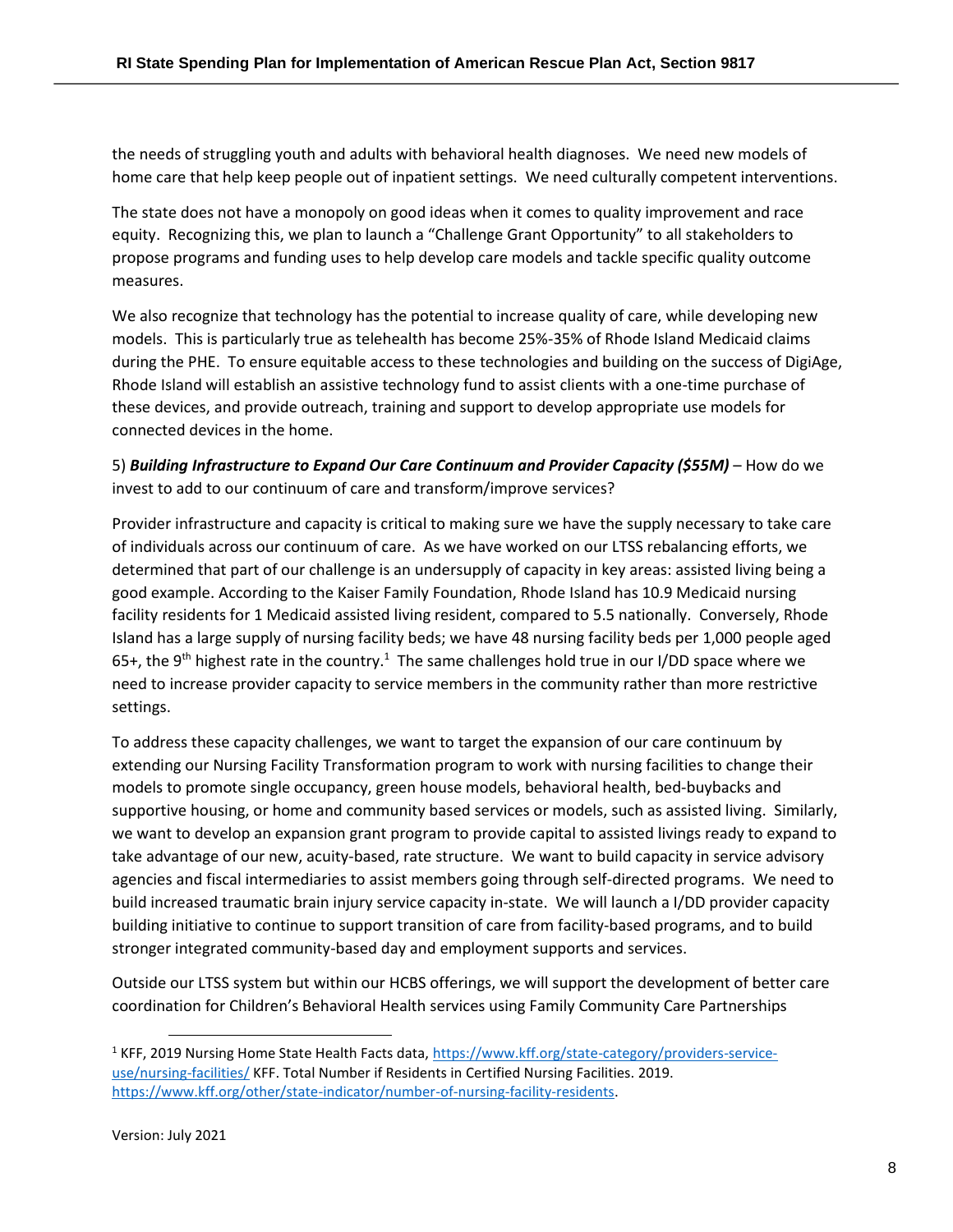(FCCPs). Recognizing the impact of the PHE on children with special needs and their families, we will focus capacity building attention on Medicaid members needing intensive HCBS services, especially HBTS and PASS services. And we will seek new models related to transitioning youth to adult services, Certified Community Behavioral Health Centers (CCBHCs) and fund integrated behavioral health activities with primary care.

6) *Updating Technology to Serve our Members (\$7M)* - What technology needs to change to better administer services, accelerate eligibility determinations, improve customer service, and utilize data?

Technology and data can make the difference between a good idea and sound implementation. Making our systems easy for all Rhode Islanders to use to access services, to show a unified picture of a Medicaid client and to facilitate workload across EOHHS is paramount to our success. Rhode Island has shown significant success in technology changes that facilitate process improvements. With this integrated approach, we have improved the timeliness of LTSS applications to 92% determined within 90 days and decreased our backlog of overdue LTSS Medicaid applications to 40, from a previous height of 1,554.

Application timeliness is just one part of the puzzle. The CMS Rebalancing Toolkit highlights personcentered planning services, no wrong door systems, community transition support and data-based decision making as key elements of rebalancing. Through this enhanced FMAP, we will make technology and data improvements to 1) further improve the timeliness of HCBS LTSS applications; 2) Modify current systems to allow for more flexible program design and program choice; 3) Modify current systems to improve the speed and consistency of HCBS assessments across programs, including integration with person centered planning, 4) develop new data systems to track our progress and 5) build new measures of HCBS network adequacy across managed care and fee-for-service.

We recognize that all the investments listed above are a significant undertaking and expect projects to be added and fall off this plan as we work through implementation details with stakeholders, assess capacity and finalize the budget and federal match based on additional guidance from CMS.

### **Conclusion**

EOHHS is eager to receive feedback from CMS on the content of our proposed plan. As we wait for that feedback, EOHHS and its constituent agencies will continue to further develop each of the proposed initiatives. Upon receipt of CMS' comments and guidance, we will formulate a finalized plan for review by stakeholders and ultimately, take our plan through the overall Rhode Island governance structure set up for agency direct awards under ARPA through the Rhode Island Office of Management and Budget (OMB). As part of this process, and knowing that the Rhode Island General Assembly is expected to review and appropriate ARPA funds pursuant to Section 9901 of the Act, we may find that funding from other sources reduces the need to fund many of the proposed programs listed in this plan. Again, given the various potential funding sources, EOHHS has over-included potential spending in this plan to receive CMS feedback and to continue stakeholder conversations; as such, we do not expect to fully fund all programs listed below.

EOHHS commits to notifying CMS when any changes occur and appreciates the flexibility provided to successfully and impactfully implement programs with this enhanced HCBS FMAP.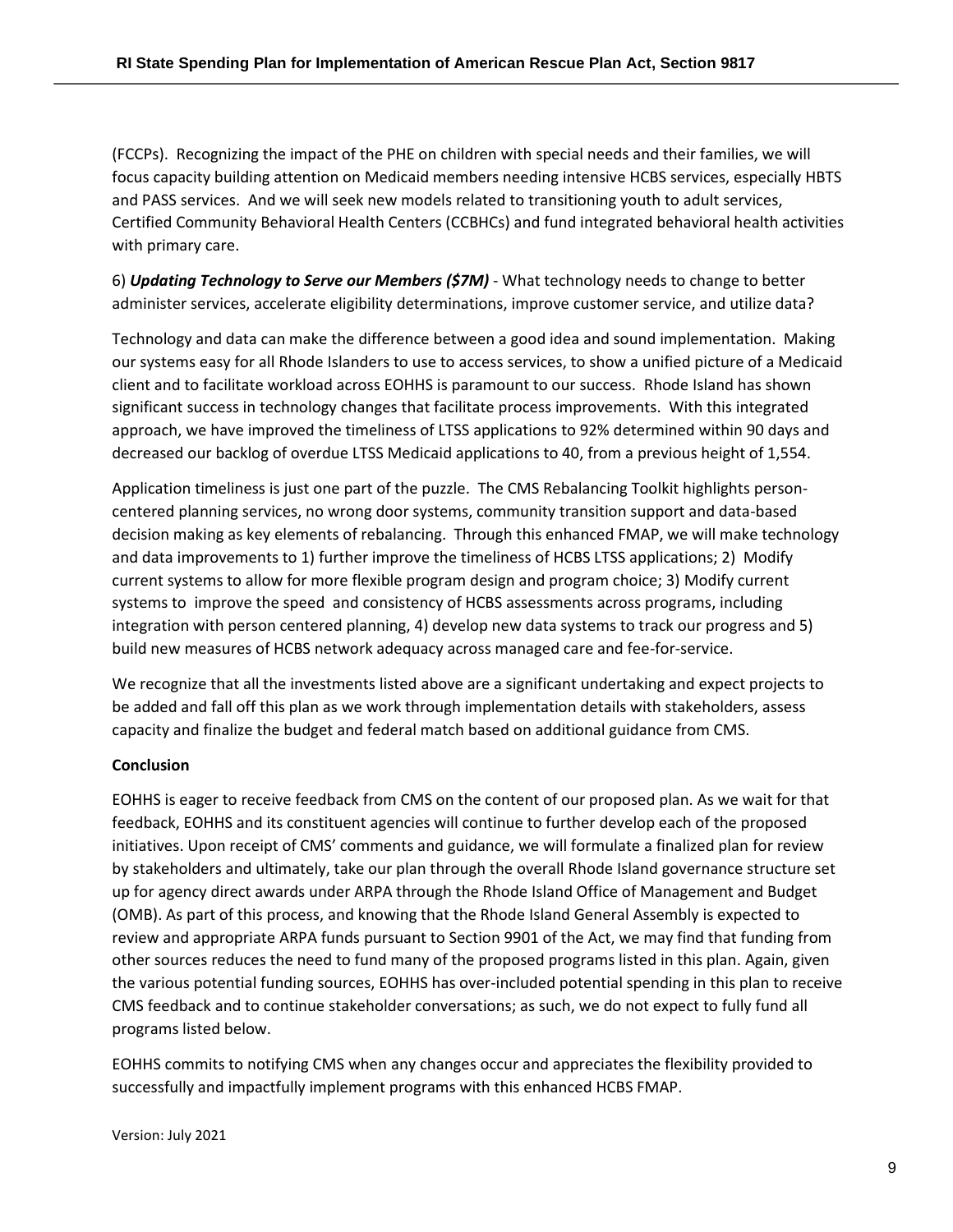# **Spending Plan Narrative**

## **Improving Rhode Island's "No Wrong Door" System**

*Proposed Total Investment:* \$9.3M

## **LTSS No Wrong Door Enhancement Initiative**

#### **Opportunity Statement**

One of the core components of Rhode Island's plan to promote HCBS alternatives and enhance access is the ongoing effort to redesign our LTSS system to incorporate the principles of No Wrong Door (NWD) advanced by the U.S. Administration of Community Living. Rhode Island plans to use the HCBS enhanced match to make a one-time investment to assure these NWD initiatives advance and sustain the State's rebalancing goals.

Rhode Island is currently mid-way through a three-phased NWD project, which focuses on modernizing and better integrating critical pre-eligibility, eligibility, and post-eligibility functions to improve ease of access, expand choice, and assure quality.

In NWD Phase I, that State has pursued an array of initiatives that are designed to improve system navigation and provide decision support, including the launch of a Person-Centered Options Counseling (PCOC) network and the development of an information marketing and out-reach strategy to expand awareness of HCBS options. The goal of NWD Phase II has been to streamline and standardize critical eligibility functions to reduce the bias toward institutional care, expedite and eliminate inequities in access to HCBS, and implement a robust system for person-centered planning and conflict-free case management across populations. NWD Phase III, focuses on service delivery and coordination and quality assurance from the point of the initial eligibility determination through to renewal, and particularly for HCBS beneficiaries who choose non-regulated settings.

The State will use HCBS enhanced funds supplement these NWD redesign initiatives in four critical areas: (1) modernization and integration of IT to support core eligibility functions to improve system navigation and ease of access; (2) recalibration and expansion of HCBS information and awareness activities to further extend outreach to underserved racial and ethnic communities; (3) broaden the reach of our person-centered options counseling initiative and (4) finance the technical and program management assistance required to update business processes and ensure policy and practice alignment.

#### **Proposed Intervention & Theory of Change**

#### **System Modernization – Improved Access, Choice and Navigation**

Investments in expanding and sustaining LTSS service options, and in promoting new ways of thinking about and understanding consumer choices, must be matched with system functionality that leverages IT to support these same goals. HCBS enhanced funding offers the opportunity to make the changes in system functionality that are necessary to move ongoing LTSS resiliency and NWD redesign reforms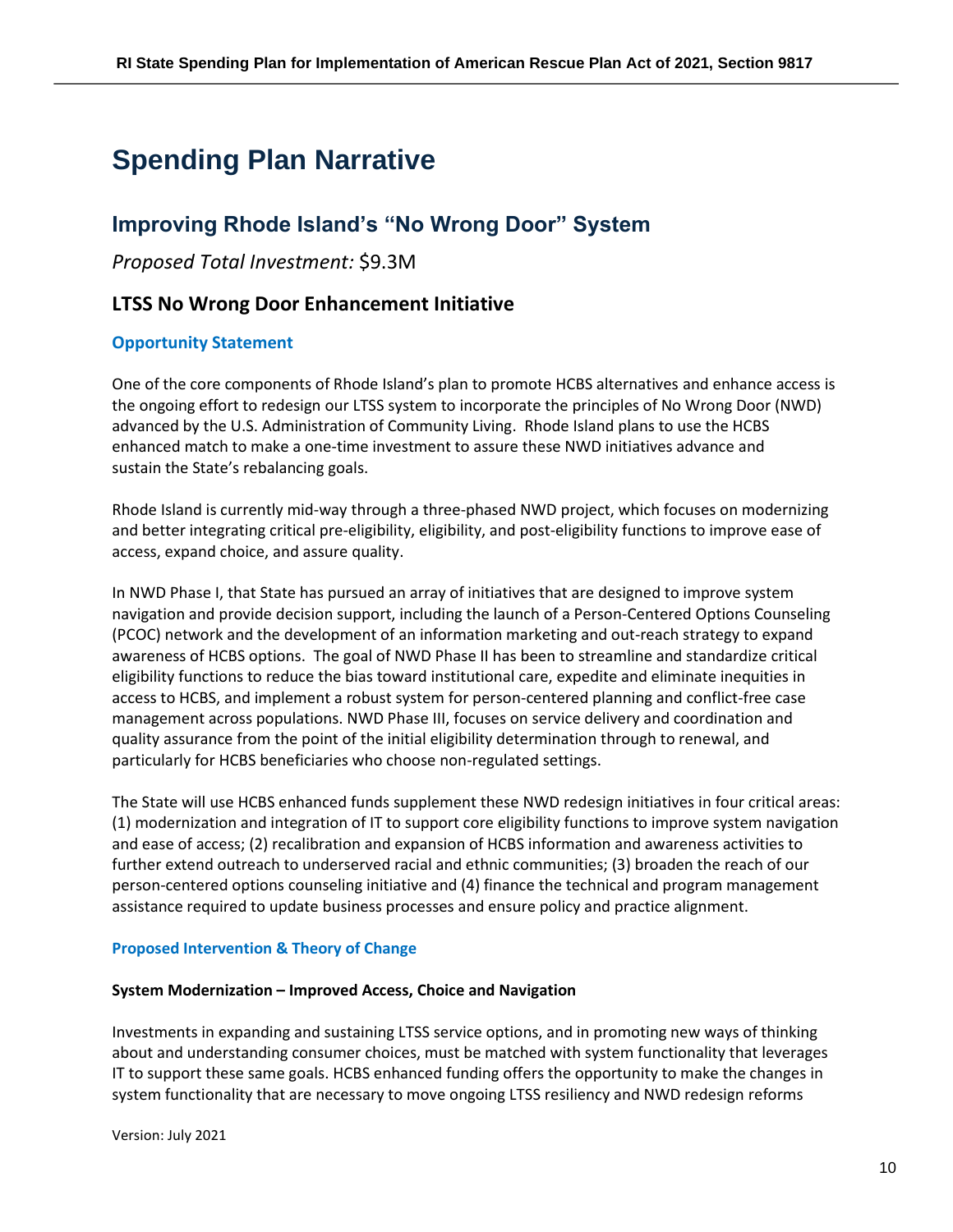forward. It is crucial, therefore, that we make the investments in systems modernization now that are necessary to remove the obstacles we know exist so that Rhode Island and the eligibility and financing systems we rely on are better prepared for tomorrow. Overcoming these technological limitations is, in this sense, an essential component of modernization and a giant leap toward recovery.

First, The State plans to use HCBS funds to implement changes in both the integrated eligibility system and MMIS that pose obstacles to HCBS flexibility without a series of time-consuming manual workarounds. These systems issues are the technical artifacts of the various 1915(c) waivers that existed before Rhode Island established a single HCBS program designed to maximize service access and choice under its Section 1115 demonstration waiver authority. Similar technical issues have impeded efforts to implement HCBS expedited eligibility to the full extent authorized under Rhode Island's Section 1115 demonstration waiver. Rhode Island will use HCBS enhanced funding to finance the system changes required to ensure that policy and practice related to access and choice are fully aligned as we intensify and expand our rebalancing efforts going forward.

Second, due to both its size and comprehensive HCBS waiver program, Rhode Island is uniquely situated to become among the first states in the nation to implement a single beneficiary relationship management (BRM) for Medicaid HCBS in which "information follows the person". At present, the State maintains multiple client relationship management (CRM) tools that support the core ancillary eligibility functions performed outside the integrated eligibility system and MMIS – HCBS assessments, level of care determinations, service planning, case management, etc. These CRMs were all purchased independently over a decade ago to assist in managing specific HCBS programs and/or Section 1915(c) waivers and, despite investments in upgrades, have limited functionality and interoperability. As a result, Rhode Island has a fragmented and complex system for conducting and managing HCBS ancillary functions that lacks the structural capacity to advance the core, person-centered principles of No Wrong Door.

As part of NWD reform Phase I, EOHHS has purchased a beneficiary relations management tool for person-centered options counseling that has the capacity to support these and other ancillary eligibility functions. HCBS enhancement funds offer Rhode Island the unique opportunity to transition from the current fragmented network of CRMs and IT tools to this new tool and establish a unified cloud-based system capable of interfacing with the existing eligibility and payment systems IT infrastructure. The HCBS BRM will also have the functionality required to support NWD initiatives that strengthen and expand person-centered planning and conflict free case management statewide. More important, this new tool ensure easier access to HCBS programs by providing the technical support necessary to eliminate program silos, promote person centered practices, and create the more streamlined business processes so essential for achieving rebalancing.

#### **Enhanced HCBS Information, Awareness, and Outreach**

The State proposes to use HCBS enhancement funds to broaden ongoing NWD outreach and awareness activities and expand efforts to provide culturally appropriate information to underserved communities. This work began in response to stakeholder forums and focus groups, including the Equity Council chaired by Lieutenant Governor Sabina Matos and Secretary Womazetta Jones, held as part of the NWD redesign that have consistently shown that many of the Rhode Islanders in-need of and at-risk for Medicaid LTSS are unaware of many of the HCBS options currently available. A significant number of the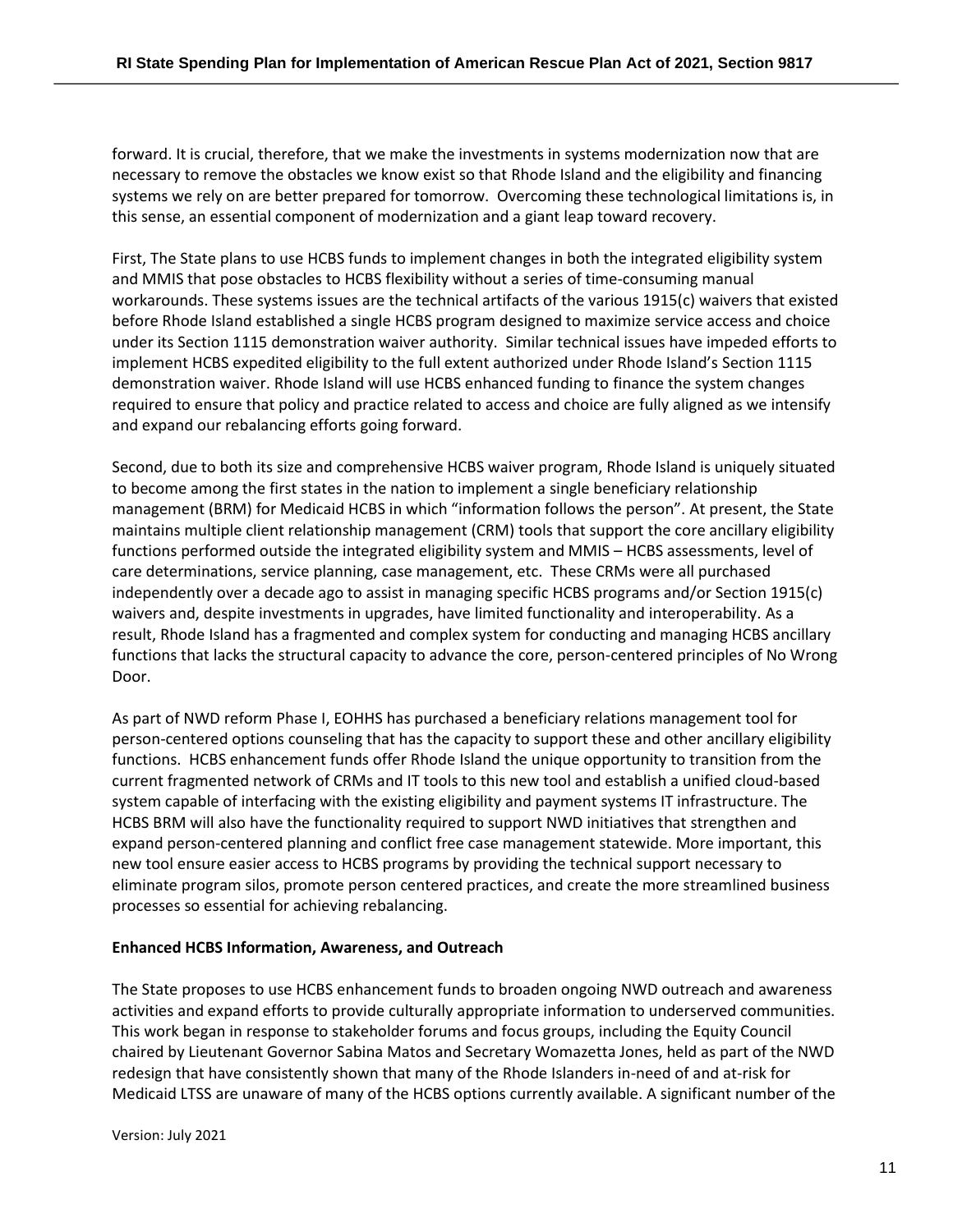health providers these consumers rely on have also indicated that they are also not particularly wellinformed about HCBS and that accurate, easy to follow information is not generally readily available. Investments the State has made thus far in increasing outreach and awareness include the development of a marketing strategy that emphasizes HCBS choices, a complementary rebranding of the LTSS gateway and the addition of a new micro website, and production of an array of paper and e- brochures that provide easy to understand information in multiple languages.

HCBS enhancement funds will be used to purchase the expertise and assistance necessary to extend the reach of this work, and other initiatives planned and/or underway, across mediums and in the languages, words, and images that have meaning to the diverse populations we serve. Rhode Island also plans to allocate a portion of the funds allocated in this area to provide our workforce and community partners with both the consistent information about HCBS options and the intensive training in personcentered practices that effective outreach of this kind requires.

#### **Person-Centered Options Counseling Network Expansion**

The centerpiece of Phase I of the State's NWD initiative has been the establishment of a personcentered options counseling (PCOC) network. The State plans on making a one-time investment in strengthening the PCOC network to meet the increase in demand anticipated as a result of efforts to expand awareness about and access to HCBS options. The funds will be used for technical assistance to bolster network capacity and refine certification standards, provide broader access to training on person-centered practices both in-house and across the network, and offset some of the initial start-up costs for new providers in the network (e.g., licensing fees, network communications, etc.). In addition, Rhode Island plans to purchase additional IT functionality to support to PCOC providers offering inperson services to underserved and minority populations.

#### **NWD Implementation Assistance**

Rhode Island the State also plans to make a one-time investment in the technical assistance and human resources to manage the transition to the new HCBS BRM system and build the business processes and financing streams necessary to sustain the NWD person-centered initiatives now underway. These resources include at least two full-time employees/contractual equivalents to assist in NWD general project management and assure the State's newly developed Person-Centered Options Counseling Network and the Conflict-Free Case Management System under construction are sustainable and have the capacity to respond to changes in demand during the next 36 months. In addition, the State plans to invest in the technical assistance required to develop a plan to improve LTSS navigation that includes business process and IT reforms and a proposal for standing-up a self-financing corps of culturally diverse HCBS application assisters.

#### **Sustainability**

The one-time investments associated with each component of this initiative cover the costs of developing a plan for ensuring the sustainability of the interventions proposed, as appropriate. In general, the State expects that savings derived from rebalancing, improving efficiency and performances, and promoting better access and outcomes will offset most of the costs associated with this initiative.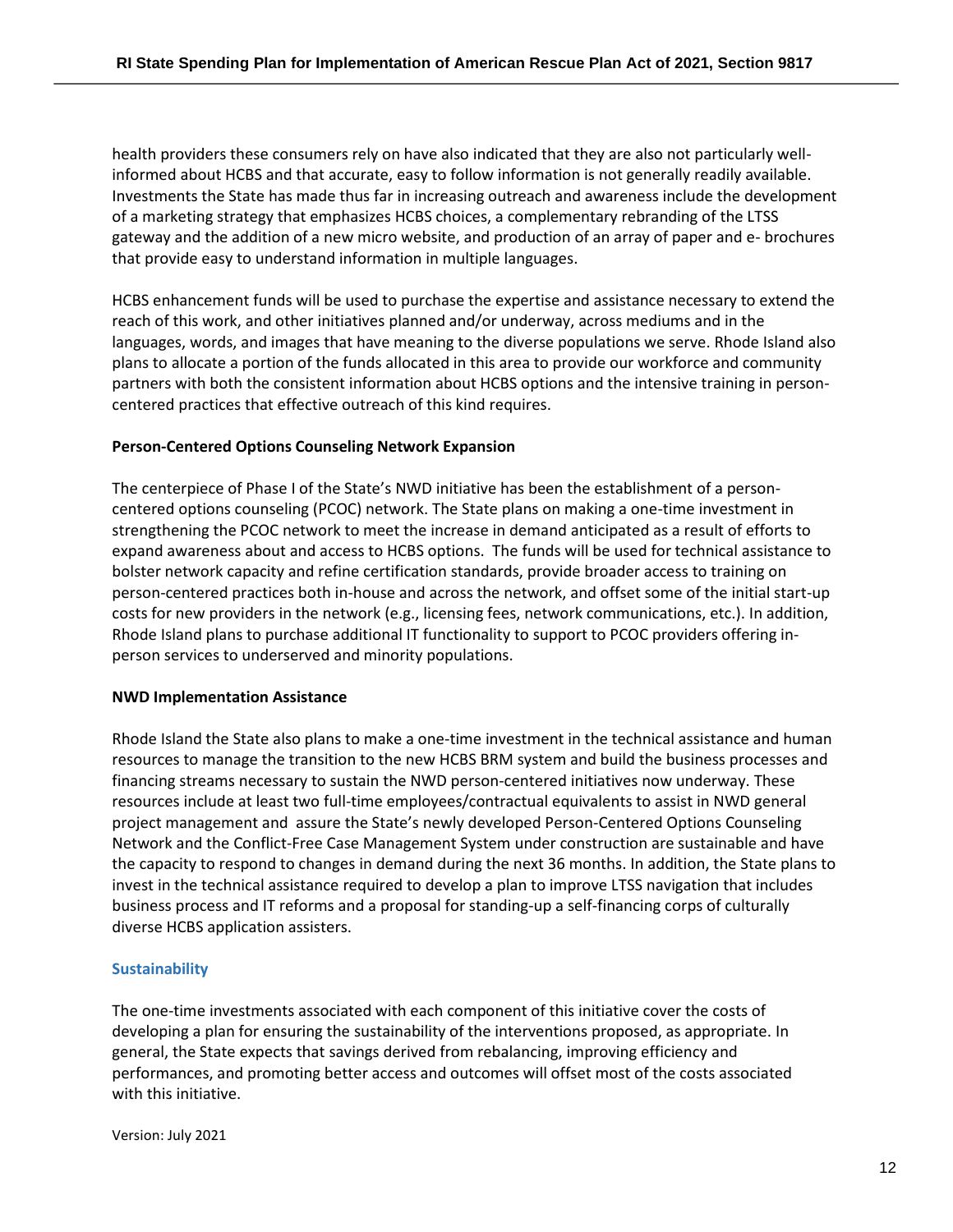#### **Success Metrics**

- Statewide access to PCOC
- Increased awareness of HCBS alternatives
- Reduction in time between point HCBS application submitted and service delivery

## **Children's Behavioral Health Single Point of Access**

#### **Opportunity Statement**

Children's behavioral health needs, while growing prior to the public health emergency, have been exacerbated by the stresses of COVID-19. For example, recent data from Rhode Island Kids Count found that calls to RI Kids Link, a Rhode Island hotline on children's behavioral health, increased 22% in 2020 during the public health emergency.<sup>2</sup>

Navigating the children's behavioral healthcare system in Rhode Island can be daunting. Particularly when a child experiences a behavioral health crisis, parents may not know what to do, or who is available to help meet their child's needs. One reason for these challenges is that our current system is siloed, with responsibility for children's behavioral health services fragmented across different state agencies and too often carried out in more restrictive programs than necessary. This makes it difficult for the system to deliver effective behavioral healthcare to Rhode Island children. And for children and families of color, structural racism makes the challenges getting appropriate services for the needs that they have even more difficult.

Rhode Island will utilize HCBS enhanced FMAP funding to strengthen and expand our existing pediatric behavioral health hotline so that it can serve as a central access point for the entire state.

#### **Proposed Intervention & Theory of Change**

#### **Strengthening the System with a Single Point of Access.**

A primary goal of the Children's Behavioral Health system is to make coordinated services more accessible for families. Creating a single point of access streamlines the process and removes barriers to obtaining timely, necessary services and supports for children and youth, particularly for those experiencing a behavioral health crisis. Rhode Island will use enhanced HCBS FMAP funding to expand an already-existing 24/7 pediatric behavioral health triage and referral hotline into a central referral hub for children's behavioral health referrals for the state**.** Rhode Island's central goal is to ensure that families can enter the system through any point - schools, primary care physicians, or community programs that will all know how to identify and refer a child or family. Once the family reaches the system, there will be a unified process for receiving the care they need to thrive.

The single point of access will need resources for training and supports to implement standardized screening and assessment tools, such as the Child and Adolescent Strength and Needs (CANS) and tools that measure Adverse Childhood Experiences (ACEs) can help to ensure that needs are accurately identified, and services are matched appropriately and effectively.

#### Version: July 2021

<sup>2</sup> [6783 LCACT 1st Mailer \(rikidscount.org\)](https://www.rikidscount.org/Portals/0/Uploads/Documents/Factbook%202021/Children)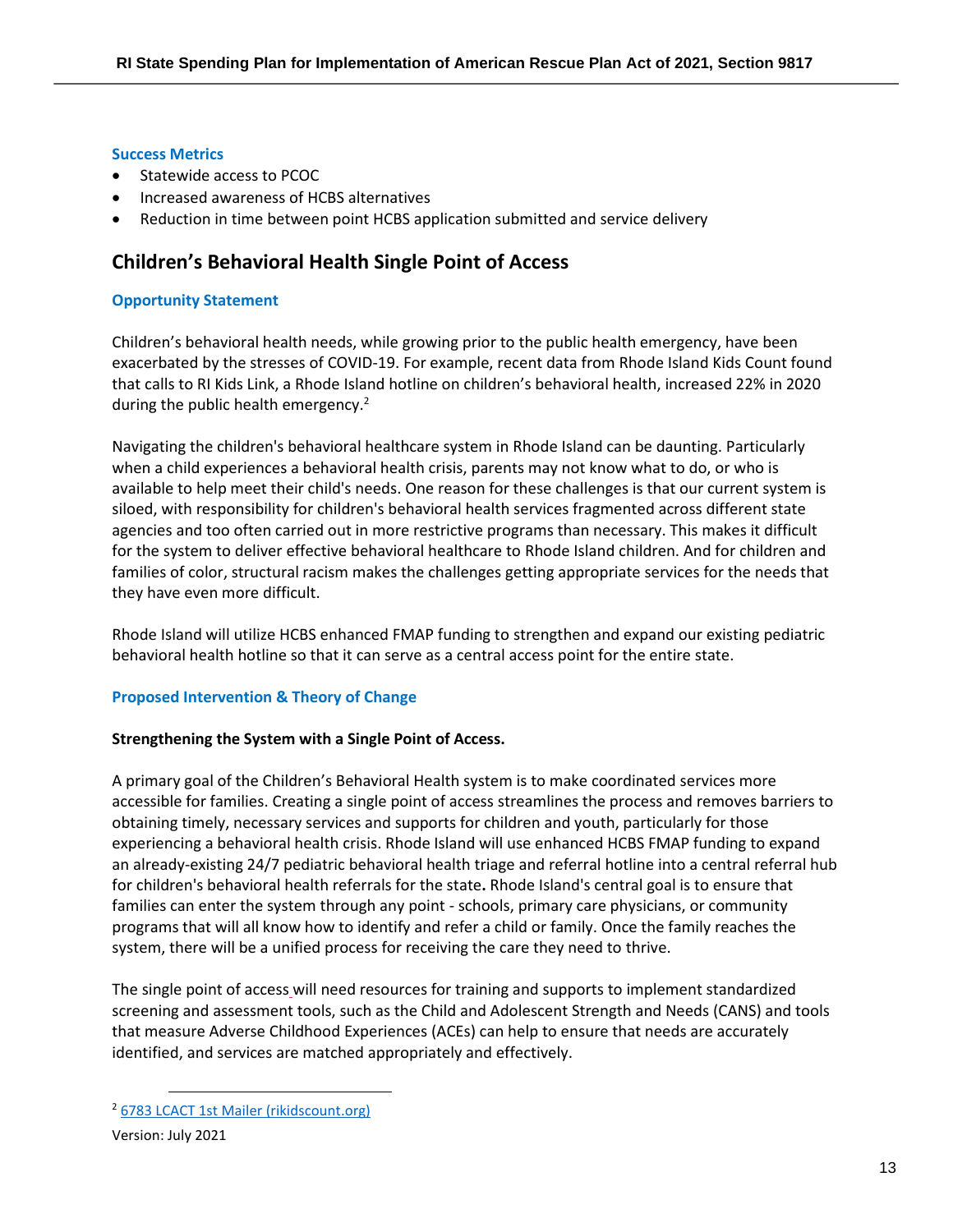The Single Point of Access will also need a comprehensive communications component, to publicize the availability of the services to organizations that refer for services and for parents and youth.

#### **Community Referral Platform**

The Single Point of Access will also require patient-centered coordination and electronic referral management software to build a coordinated care network of health and social service providers in Rhode Island. EOHHS has just competitively procured the Community Referral Platform (CRP) for its Accountable Entity program under the Health System Transformation Project (HSTP) supported by CMS. This funding will go to build out the CRP to integrate with the single point of access to allow for referrals to social service partners.

#### **Sustainability**

Building a coordinated access point and developing a referral platform that will support it are onetime costs that will yield long term improvements in assess to children's behavioral health services in Rhode Island.

#### **Success Metrics**

- Expanded referrals to community partners
- Improved provider satisfaction in connecting kids with the behavioral health treatment they need
- Reduced wait time in accessing pediatric behavioral health services

## **Increasing Access to HCBS**

#### *Proposed Total Investment:* \$56.375M

## **HCBS Workforce Recruitment and Retention**

#### **Opportunity Statement**

Supporting and building the HCBS direct care workforce is a cornerstone of Rhode Island's Covid-19 recovery strategy as well as our LTSS re-balancing initiative. The majority of stakeholder survey respondents cited worker wages and training as a priority and highlighted the fact that many direct care workers are tempted to leave the workforce due to better paying positions in retail or foodservice. Historically, approximately 22% of approved HCBS service plans for LTSS Home Health agencies may go unfilled. Low wages and challenging working conditions, limited advancement opportunities, and little respect and recognition have created chronic HCBS direct care worker (DCW) shortages that diminish access and quality of services. Workforce shortages have been exacerbated by COVID-19 and may be further challenged by a tight post-pandemic labor market, statutory increases in the minimum wage without current statutory rate increases, and growing demand for HCBS services. Major investments in workforce recruitment, retention, and training will be needed to reverse labor shortages and begin to turn this care economy work in to a valued part of our labor market and human infrastructure.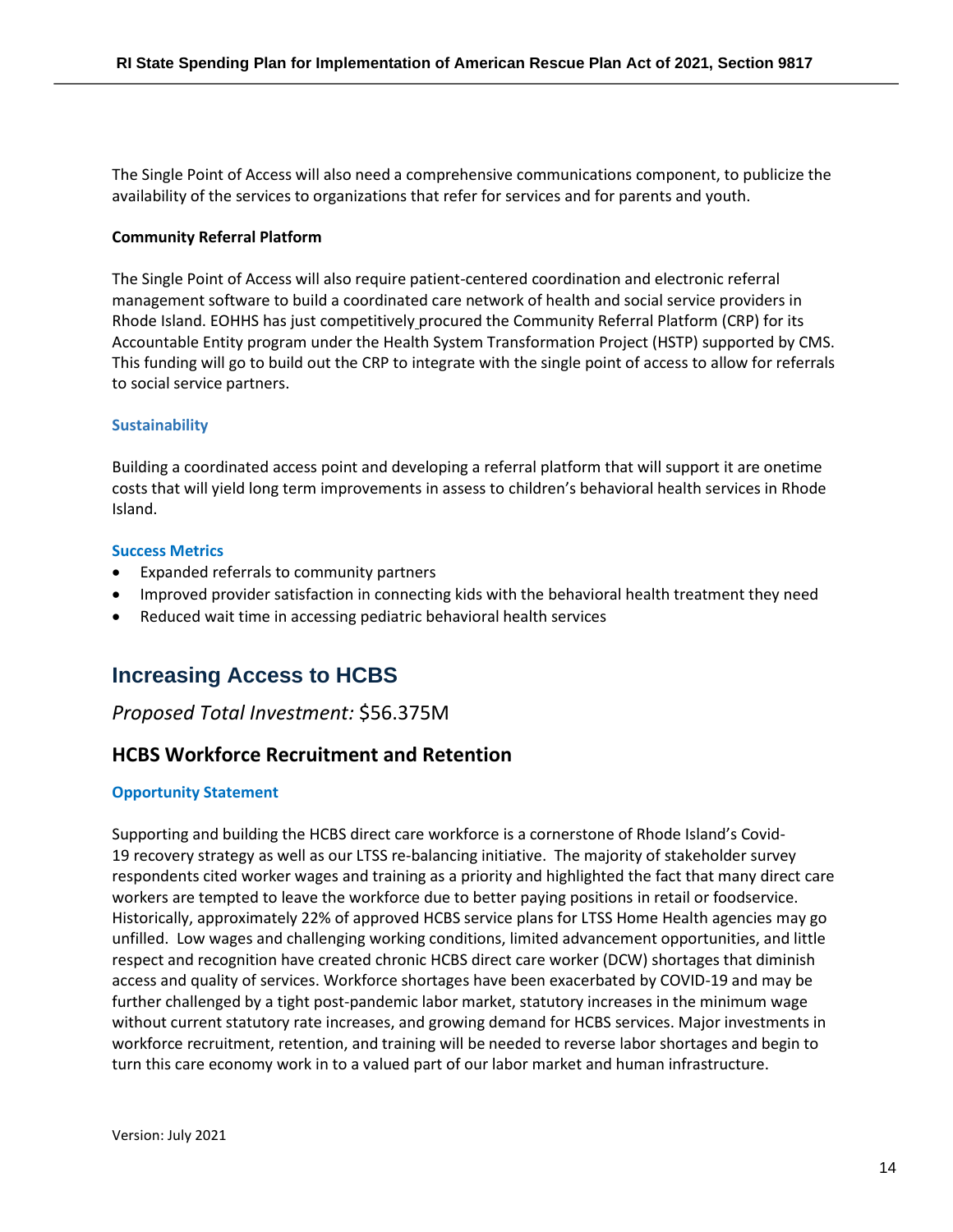Learning from our investment of CARES Act dollars, Rhode Island will invest in a direct care workers outreach campaign, recruitment and retention programs to incentivize the workforce growth necessary to support Rhode Island's rebalancing efforts, and expand successful training opportunities to improve quality and support career growth.

#### **Proposed Intervention & Theory of Change**

#### **Workforce Recruitment**

HCBS direct care workers (DCW) are a category of paraprofessional workers who typically provide direct personal care and support to elderly individuals and individuals with physical, intellectual, and developmental disabilities or mental health and substance use disorders. In HCBS settings, DCWs are most commonly categorized by the Bureau of Labor Statistics as Nursing Assistant, Home Health & Personal Care Aide, and Social & Human Services Assistant. (Actual job titles are not standardized and vary widely.) Other than Nursing Assistants, DCWs are typically unlicensed, and require little, if any, preemployment training or certification. DCWs are among the fastest growing occupations in Rhode Island and are projected to have the highest number of job openings (largely due to turnover) between 2018- 2028<sup>1</sup>. The pandemic has exacerbated these challenges due to health & safety concerns, childcare difficulties, job loss, unemployment benefits, and other issues.

#### **Career Awareness & Outreach**

EOHHS will engage in and support partnerships with Department of Labor and Training (DLT), Governor's Workforce Board (GWB), RI Department of Education (RIDE), Department of Human Services (DHS), Department of Behavioral Healthcare, Development Disabilities, and Hospitals (BHDDH), higher education and/or other public and community-based workforce partners to promote HCBS training, education, jobs, and careers to unemployed and underemployed adults and in-school and out-of-school youth. Activities shall include career days, job fairs, guest speakers, internships, mentors, worksite visits, social media, paid advertising, educational materials, and other initiatives to raise awareness of job and career opportunities – and increase employment -- in home and community-based services

#### **Hiring Incentives**

Recruitment efforts will include hiring incentives that will be paid after six months of employment as an incentive to new hires and to enable HCBS employers, including but not limited to Medicaid Certified Home Health Agencies, Assisted Living Facilities, PCAs in Self-Directed programs, Developmental Disability Organizations and HBTS/PASS providers to compete in a tight labor market.

DCWs hired between July 1, 2021 – March 31, 2024 will be eligible to receive hiring bonus, based on total hours worked in the first six months of employment supporting seniors, people with physical, intellectual, or developmental disabilities, children with special needs, individuals with mental health and substance abuse disorders, and young people in Rhode Island's Department of Children, Youth, and Families. Specific bonus amounts will be outlined in administrative guidance and will be determined in consultation with stakeholders.

#### **Workforce Retention**

Version: July 2021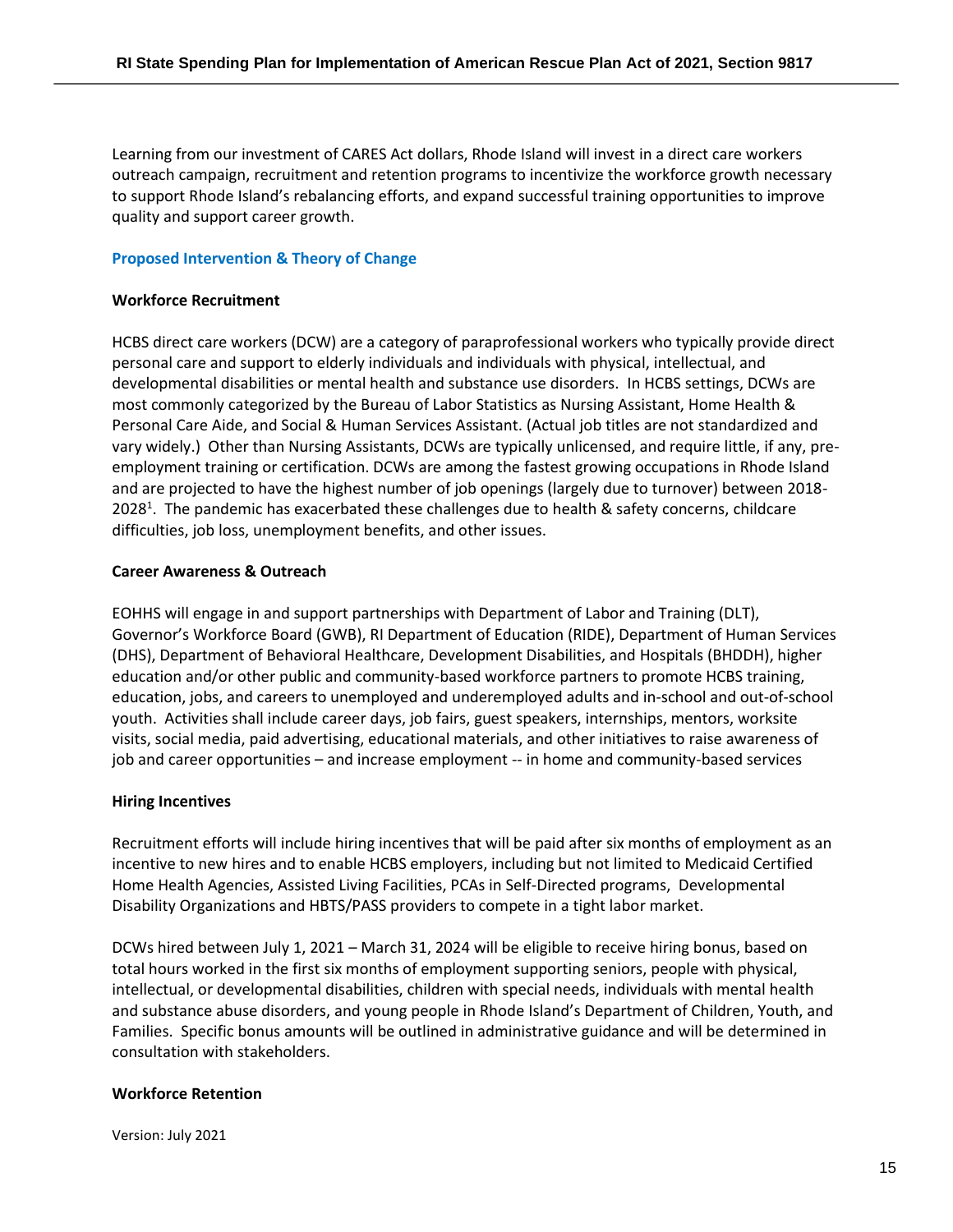DCW turnover rates are extremely high due to low wages, a competitive labor market, difficult working conditions, little respect and recognition, and limited advancement opportunities. High turnover rates reduce access to services, continuity of care, and workforce knowledge, skills, and experience to care for increasingly complex HCBS consumers.

To help reduce turnover rates and improve workforce retention, the state will support retention bonuses for DCWs. Specific bonus amounts will be outlined in administrative guidance and will be determined in consultation with stakeholders.

Funding under this initiative will also be used to contract with a fiscal intermediary to administer the hiring and retention payments, recognizing that to keep accurate records of funding and to administer according to policy goals requires dedicated administrative capacity.

#### **Sustainability**

All workforce incentives are designed as short-term programs to help Rhode Island recover from the devastating impacts of Covid-19 on the HCBS workforces. However, we understand that Rhode Island requires ongoing investments in HCBS workforce development to ensure that the state has the capacity requires to support an aging population in addition to our I/DD community and children and adults with behavioral health needs. We intend to use the lessons learned from each HCBS work force initiative to inform our ongoing policy work, including our annual budget development. For example, using CARES Act dollars, we provided Behavioral Health training to 200 HCBS Nursing Assistants. Based on the success of that program, we incorporated a new rate structure into our Fiscal Year 2022 budget bill that provided an increase in payments to agencies who had at least 30% of their workers complete the training. In this way, we maximized the one-time nature of the funds to advocate for long term policy changes to support workforce development.

#### **Success Metrics**

- Recruitment Campaign will reach 10,000 job seekers
- 4,500 new Direct care workers will be hired over 3 years
- Reduction in turnover rate as reported by provider agencies
- 100% of incentive payments will be made timely

## **Developing Rhode Island's HCBS Workforce**

### *Proposed Total Investment:* \$6.1M

### **HCBS Workforce Training**

#### **Opportunity Statement**

In addition to the initiatives in the above section on expanding HCBS access through workforce recruitment and retention, workforce training to increase the skill of our workforce, continue building a career ladder and increasing quality, is paramount. While retention funding described above is necessary, we believe that investing in our workforce requires more training.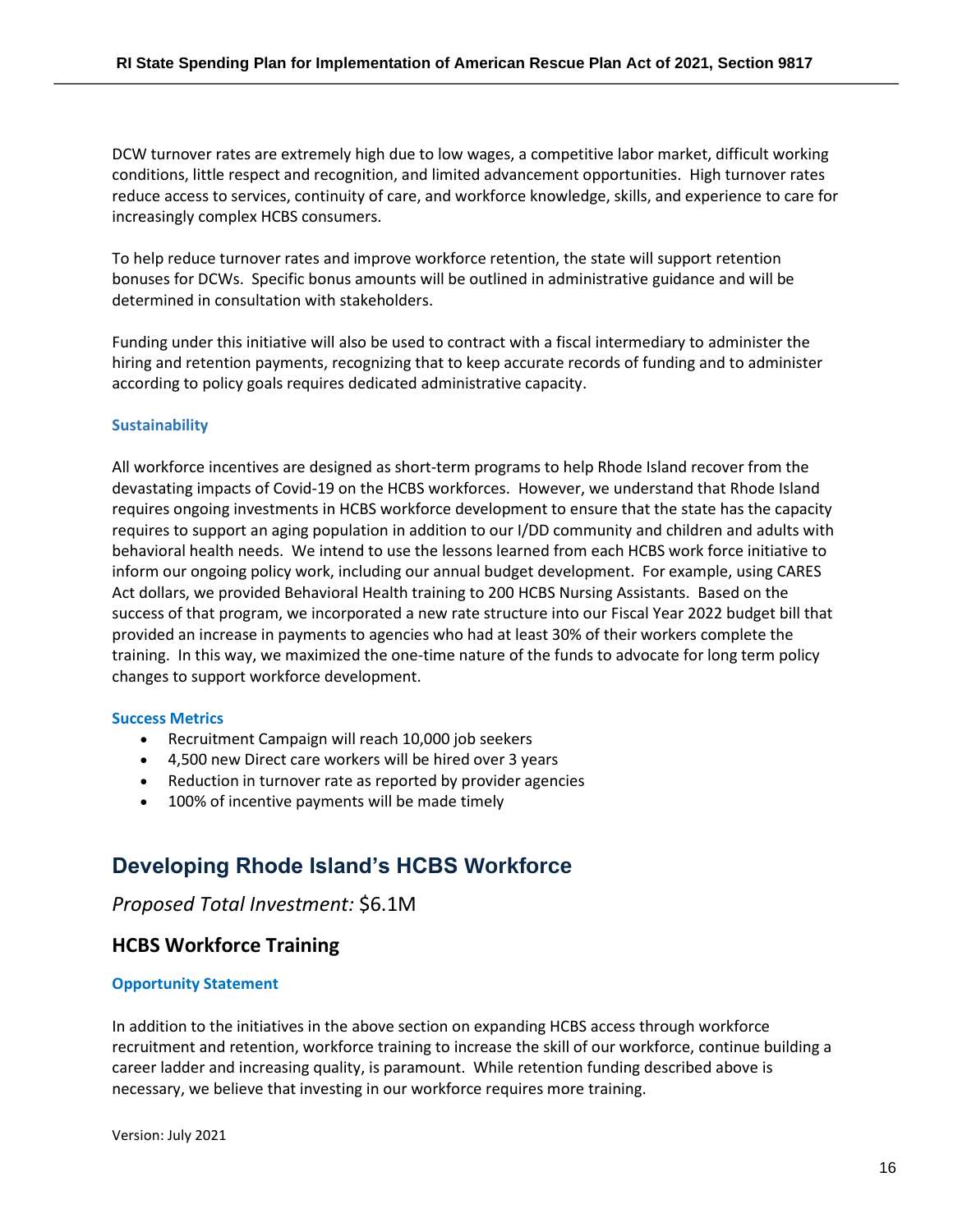#### **Proposed Intervention and Theory of Change**

#### **Advanced Certifications for CNAs, PCAs, and S&HSAs**

HCBS DCWs often receive little, if any, formal training in how to identify and address the complex physical, emotional, and social challenges that are faced by their patients and clients. Nor do they receive counseling or help on how to deal with the emotional challenges themselves of working with such a population. In order to expand skills and advancement opportunities for workers while enhancing quality and continuity of care for consumers, the state will support workforce training opportunities and/ or incentives for DCWs to obtain approved, advanced certifications and other trainings that are industry-validated and linked to career pathways and/ or professional development, including but not limited to: behavioral health, Alzheimer's and dementia, chronic diseases, social determinants of health, employment supports, evidence-based behavioral health practices, and other consumer-centered training.

#### **Health professional equity initiative**

Black, Indigenous and People of Color are significantly overrepresented in low wage HCBS direct care worker jobs but are significantly underrepresented in higher-paid licensed health professional roles. The need for culturally and linguistically competent clinicians is particularly critical in behavioral health settings. This long-standing equity issue adversely impacts workers, families, consumers, and provider agencies. Barriers to higher education and licensed occupations can be formidable, and a substantial investment is needed to address historic race-based inequities and prepare a more diverse, culturally and linguistically competent workforce.

To help address racial and ethnic inequities in the health professional workforce and to expand career pathways opportunities for DCWs who have been employed for at least two years, the state will support a full tuition waiver (in conjunction with other available tuition assistance programs) at any public institution of higher education in RI for courses and credits leading to a health professional degree and/or license, as well as paid educational leave time (2 hours leave per academic credit while enrolled in classes, not to exceed 20 hours paid leave/week). Marketing and outreach for this initiative will focus on marginalized communities and communities of color with the specific goal of increasing diversity in the direct care workforce.

#### **Success Metrics**

- 6,000 workers will achieve an additional certification
- 200 Direct Care Workers will enroll in health professional degree program

## **Improving Quality and Race Equity**

## *Proposed Total Investment:* \$10M

## **Quality and Race Equity Challenge Grants**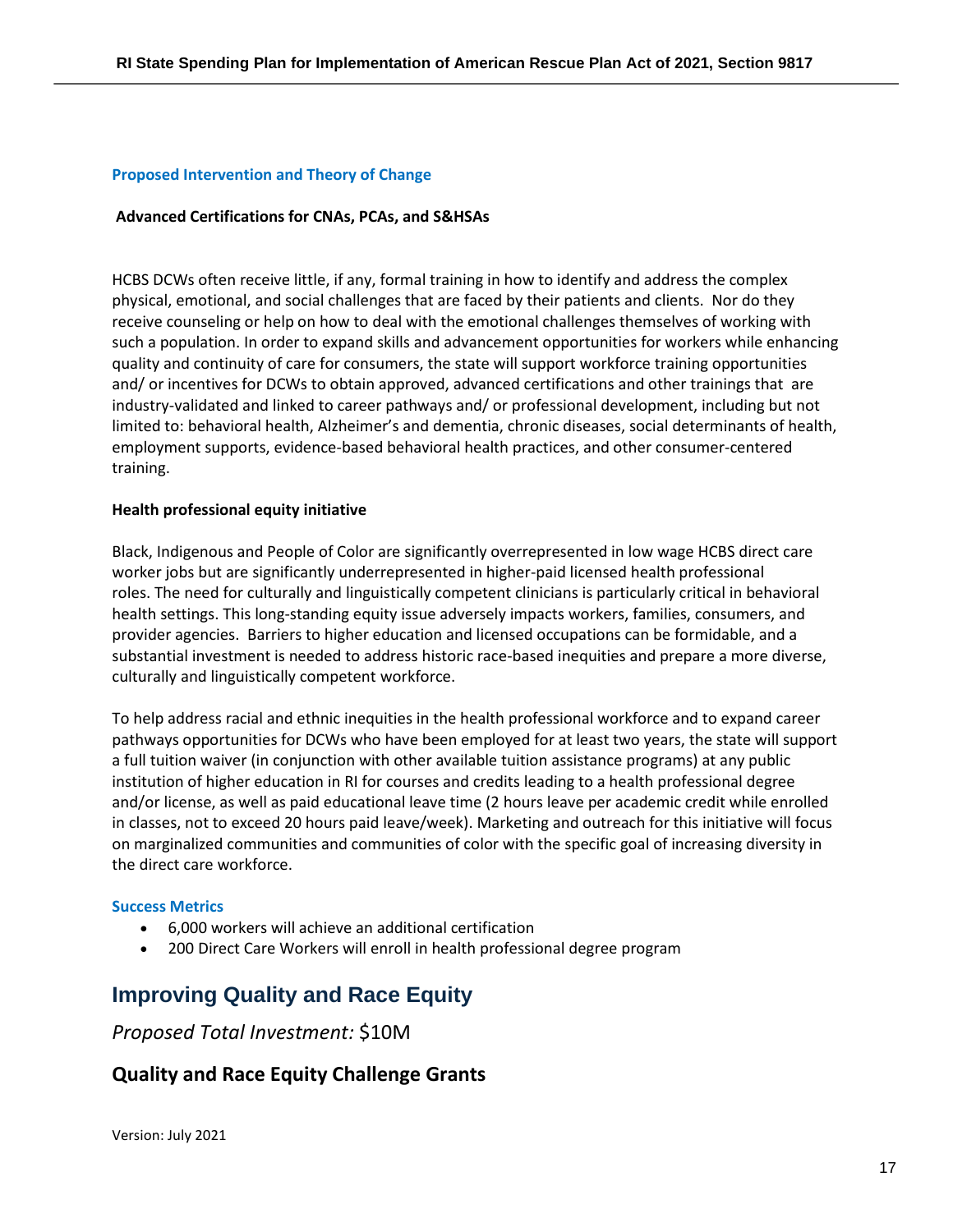#### **Opportunity Statement**

In addition to investing in workforce development and access to services, the enhanced FMAP provides an opportunity to build new quality models of service delivery and to encourage providers and community organizations to participate in quality improvement programs. Access to services is important, but so too is the quality of those services. According to the Long-Term Services and Supports 2020 State Scorecard produced by AARP, the AARP Foundation, The Commonwealth Fund, and the SCAN Foundation, Rhode Island is ranked 37th in Quality of Life and Quality of Care, and 28th in Effective Transitions. Within those categories, our rate of employment for adults with ADL disabilities ages 18-64 relative to rate of adults without disabilities is ranked 35th and our percentage of home health patients with a hospital admission ranks 47th in the country. Critically, our HCBS quality crossstate benchmarking capability is also low, ranking 36th among states.<sup>1</sup>

Quality measures on adult and children's behavioral health and adult behavioral health also need improvement. Rhode Island's rates for substance abuse are above the national average for all drugs surveyed except for cigarettes. Rhode Island has the highest rate of juvenile delinquency cases per 100K children when compared to neighboring states. And we see that a lack of home and community based services for behavioral health across the age spectrum drives medical spending elsewhere: 10 percent of ED visits in 2018 had a primary diagnosis related to behavioral health and over a quarter of the mental health visits were children, according to RI Department of Health data. Medicaid claims data suggests that counseling services are more often provided after a hospitalization, rather than before as preventative care. Finally, as an indicator needed prevention and new care models, less than onequarter of individuals received a follow up within 30 days after an emergency department visit for SUDrelated issues.

#### **Proposed Intervention & Theory of Change**

#### **Quality and Equity Challenge Grants**

Regardless of the specific quality measure to point to, we know that expanding access to existing programs will not be enough to have a full population health impact. We also know that with temporary funding, it is not advisable to propose only one or two programs to fund if you do not know if they are going to be successful. However, from our stakeholder engagement survey and conversations, we know that there are organizations that if they received one-time funding for pilot programs, could show increases in quality attainment that could serve as the basis for future state investments, either through Medicaid-funding pay for performance programs or through other value-based payment arrangements with our Managed Care Programs and Accountable Entities.

EOHHS proposes a "Challenge Grant" opportunity to fund quality improvement programs that can be implemented and evaluated by March 31, 2024. Through an RFP process with careful attention to outreach beyond typical vendors and providers, we expect to evaluate proposals fund program costs above and beyond what might be currently claimable under existing authorities. The application will also need to include a plan for an evaluation including the administrative costs and Medicaid authorities required to sustain any future program expansion, should it be shown to be effective. The RFP process will explicitly seek culturally-competent providers with either minority-ownership or governance, and will encourage partnerships among deeply-rooted community organizations to meet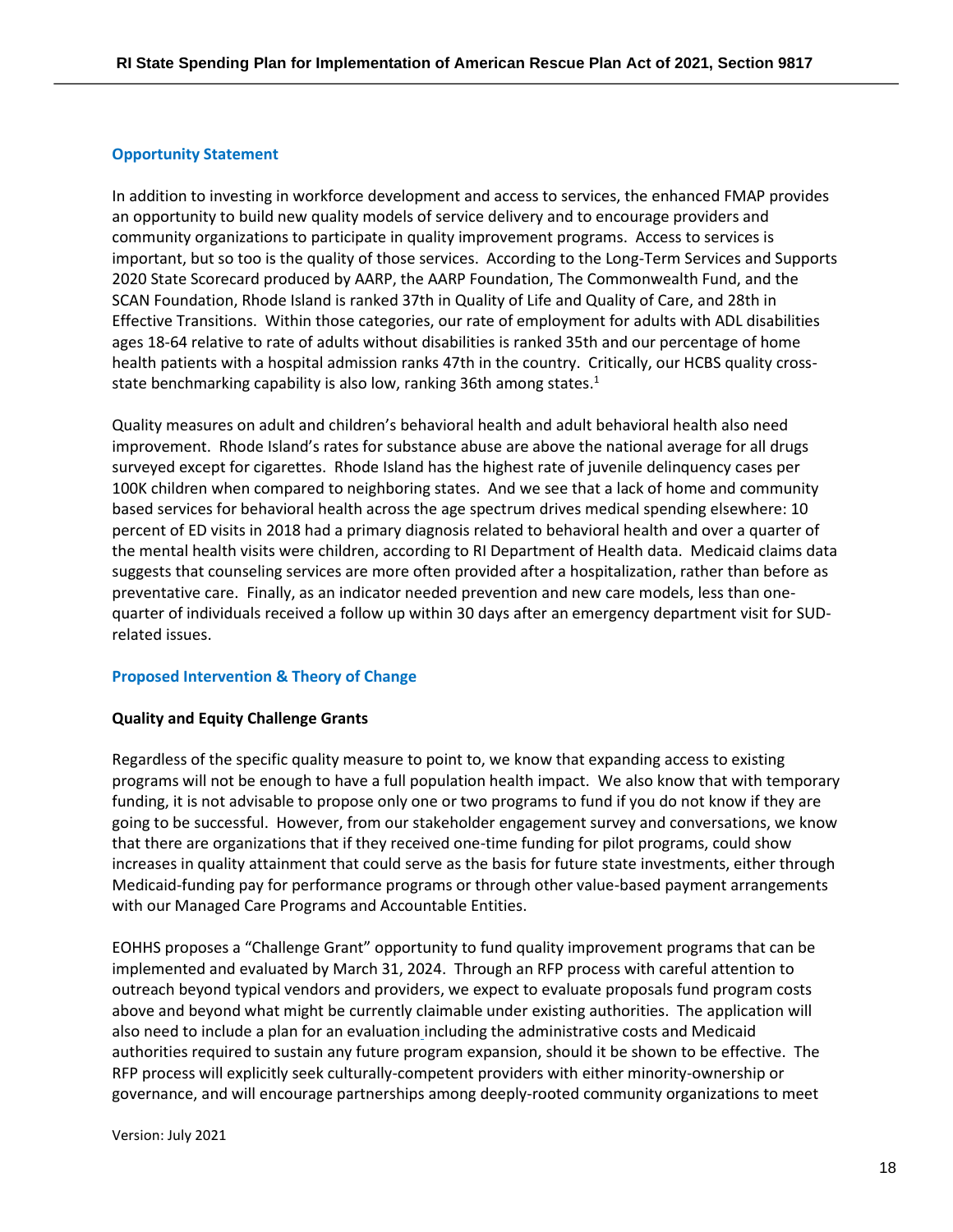the grant requirements. For example, grass roots, minority-led organizations may partner with educational institutions or other research-based entity to complete the evaluation. Finally, all grants submitted must show an impact to address racial and ethnic disparities in the quality measures to be achieved.

While we encourage our stakeholder to promote their own programs, EOHHS will encourage applicants to consider quality measures that prioritize reducing emergency department and inpatient use, safety at home, preventative BH and SUD services, housing stabilization, children's behavioral health wraparound services with child welfare providers, and identifying opportunities to assist returning citizens from the Rhode Island Adult Correctional Institutions (ACI).

#### **Enhancing State Quality Strategy**

RI is currently receiving technical assistance from CMS and Advancing States to develop and implement cross-agency operational, data collection methods and oversight of HCBS services that will allow for standardized reporting of required sub-assurances under our Comprehensive 1115 Waiver. We feel that this technical assistance should be supplemented by additional work under this opportunity to expand data collection in line with the CMS Request for Information on the Recommended Measure Set for Medicaid-Funded Home and Community Based Services.<sup>2</sup> Included in that RFI are a long list of potential measures. We intend to use this funding for addition technical assistance to expand data collection and necessary system modifications to support that collection, enhance our quality strategy and develop public facing quality scorecards.

#### **Sustainability**

"Challenge Grant" recipients will have the opportunity through funded evaluations to show efficacy of programs that could be used to appropriate additional funding or Medicaid rate changes to support the continuation of programs with other grant dollars. Such evaluation could also be used for additional grant funding to support programs as required. Technical assistance under the quality strategy initiative will be designed to ensure that existing state program administrators and data analysts can keep data up to date following the completion of the funded project.

#### **Success Metrics**

- Number of Medicaid members served in new pilot models
- ED visits and inpatient visits among members served in new pilot models
- Personal safety and respect measures
- Life decision measures

## **Assistive Technology and Remote Supports**

#### **Opportunity Statement**

The use of technology can help support individuals (I/DD, Traumatic Brain Injury, Dementia, Physical Disabilities) by helping keep them safe, reminding them about medications, or helping them stay connected to the community at large. Technology can help people live on their own or age in place,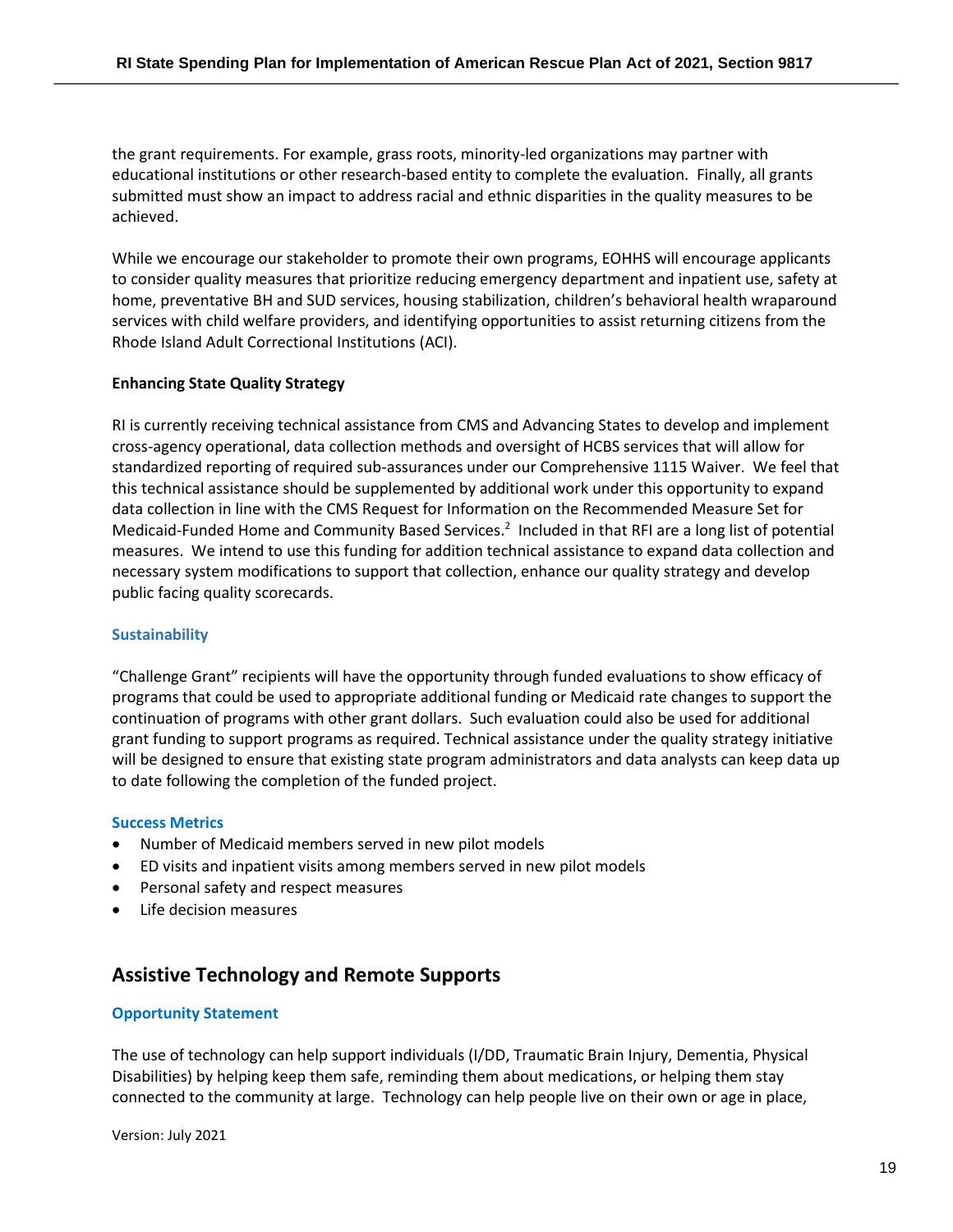have greater access to transportation, provide needed reminders for daily living skills, assist with medication management, and many other tasks and/or activities. Overall, the use of technology promotes independence and self-sufficiency.

Additionally, we can leverage technology to help aid individuals without the need for in-person staffing. Remote support uses two-way communication in real time, so the individual receiving the support can communicate with their provider when they need them. Remote supports services decrease the need for in person staffing and have been successfully implemented in several states including Ohio, Minnesota, Indiana, South Dakota, Tennessee, and Wisconsin. By alleviating the need for in person staffing for individuals who are able to benefit from remote supports, and choose this option, we free up Direct Support Professionals (DSP) who can work with individuals who have more significant needs and require more direct hands on care.

During the Public Health emergency, many people learned how to use new technology to stay connected with work, family, friends, and support services. The use of technology has allowed individuals to stay connected. In some cases, it has expanded their communities. This is a gain that cannot be lost post pandemic.

#### **Proposed Intervention & Theory of Change**

#### **Access to Technology**

To ensure equitable access to these technologies and building on the success of DigiAge, Rhode Island will establish an assistive technology fund to assist clients with a one-time purchase of these devices. Recognizing disparities in technology ownership and usage, this program will make specific use of community in-reach to those areas of Rhode Island hardest hit by COVID-19. Technology can assist individuals with support needs to address impairments in memory, abstract thinking, executive functioning, task sequencing, motor, and/or adaptive behavior. It allows for increased independence and the potential for a broader community.

There are all types of tech devices individuals can purchase to improve the quality of their life including laptops, smartphones, and tablets. Additionally, specialized smart devices can assist/alert when an individual has something burning on the stove, forgets to shut off the stove, needs automatic home temperature controls, or struggles with medication management. Technology also offers new ways of connecting individuals. People can engage in all types of activities such as skill building classes, exercise classes, cooking classes, as well as many others that are all online.

#### **Technology Training**

Training in new technology is essential for individuals to fully benefit from any new service or device. There is a need to have trained staff assist individuals in learning how to use their devices, whatever they may be. Provider agencies and individuals who self-direct their support services should have access to training dollars, so they can get the most use out of their technology.

#### **Remote Support Services Pilot Project**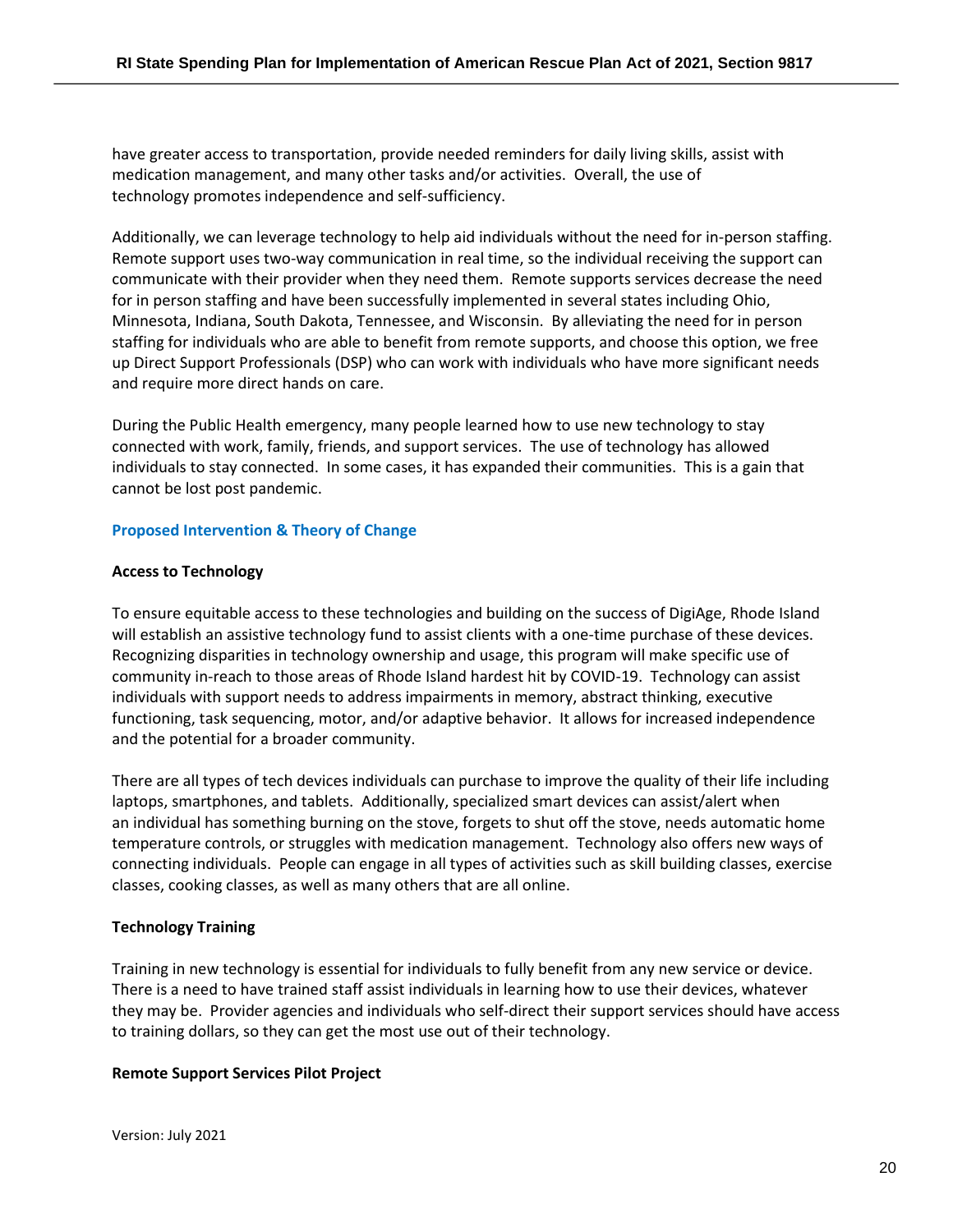Rhode Island will invest Enhanced HCBS FMAP funding in a 3-year pilot project to develop remote staffing model. The project will use a competitive process to acquire technical assistance, solicit proposals from stakeholders, and design, implement and evaluate two to three project proposals. As part of project evaluation, we will conduct a Medicaid rate review and identify legislative, regulatory and system requirements that would need to change to support sustained implementation of successful programs.

#### **Sustainability**

Experience from other states proves that expanding access to technology and use remote supports is cost effective. When these supports are used to assist individuals there is a decreased need for inperson staffing. There is a cost associated with acquiring the technology that will be used by individuals, but the technology can last for several years. The use of these one-time funds will allow us to learn more about what works so we can further define an effective strategy for the use of technology as it continues to evolve along with individual preferences and ability to utilize technology.

#### **Success Metrics**

- # Individuals utilizing remote supports for independent living and employment
- Greater independence evidenced by individuals doing things for themselves w/out staff involvement
- Increase request for technology
- Increased online community memberships

## **Building Infrastructure to Expand Provider Capacity and Care Continuum**

### *Proposed Total Investment:* \$55M

## **Self-Directed Program Expansion**

#### **Opportunity Statement**

A common theme in our regular stakeholder engagement work is the need to increase the number of workers providing HCBS services. Only 60% of our licensed Nursing Assistance are currently employed as CNAs, indicating that many are leaving the healthcare industry. While our workforce proposals are inclusive of CNAs, we have an opportunity to grow our self-directed programs and support a different type of consumer and worker. Self-directed workers, known as Personal Care Aides (PCAs) or Independent Providers (IPs), need access to the same rewards as those that may work in a more traditional program, so that we can grow self-direction and self-determination in Rhode Island.

The service advisory agencies who help case manage and otherwise assist seniors and clients with developmental or physical disabilities in self-directed programs also need to be incentivized to keep up with increased demand and to support the growth of these programs more completely. During the PHE, many DD families shifted support services to a Self-Directed model. EOHHS also saw an increase of more than 150 workers in LTSS self-directed model. We need to reevaluate how and what we pay the provider agencies with whom we contract to oversee these programs.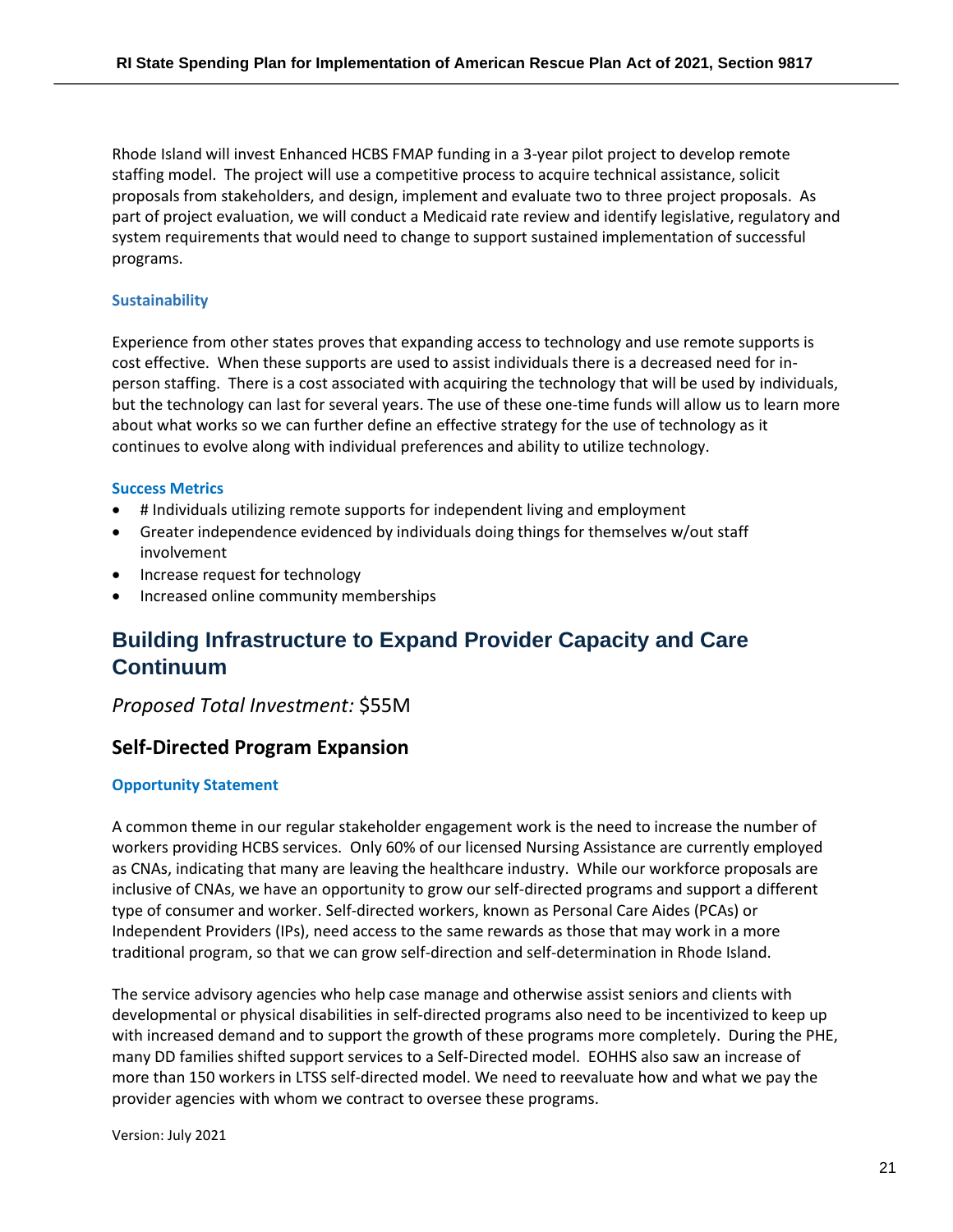Finally, Rhode Island has built up its self-directed programs over time. With additional one-time support, we can review our overlapping programs and build consistency in them to make them more attractive to workers and more understandable to Rhode Islanders.

#### **Proposed Intervention & Theory of Change**

We propose investing in our self-directed programs to expand the workforce and increase utilization of these programs. This should include propose conducting a policy and rate review of the current array of self-directed programs with the intention of enhancing the self-directed model of care, including Personal Choice, IP, Shared Living, DD self-directed programs, and the OHA case management program. This review should include an analysis of how service advisory agencies (SAs) and fiscal intermediaries (FIs) are paid across programs with the intent of creating consistency amongst programs; to ensure that rates are set appropriately to support services; and to ensure that service advisory agencies are compensated in some way for clients who ultimately do not participate in selfdirected programs.

To act as a bridge to new rates, we will also invest enhanced FMAP with service advisory to expand services and support self-directed programs. Additionally, enhanced FMAP funds will be used to incentivize additional agencies to certify with Medicaid to be Service Advisement Agencies.

These investments will also include working with the No-Wrong Door program and our broader workforce outreach initiative to conduct a public information campaign on self-directed model of care. Such a public information campaign will make special emphasis on equity and targeting communities of color. We also aim to target outreach and recruitment efforts at areas of the state where home health care is least accessible and conduct targeted outreach to the community to inform them of PCA registry opportunities.

#### **Sustainability**

By utilizing FMAP funding, we hope to both craft a plan for sustainability through the policy and rate review, while providing funding for three years to wait for passage and implementation of proposed changes.

#### **Success Metrics**

- Increase the number of service advisory agencies and fiscal intermediaries available for the selfdirected programs.
- Increase the number of PCAs enrolled in the Registry to be accessible by enrollees of IP or Personal Choice.
- Increase percentage of overall clients receiving self-directed services as their HCBS service.
- Increase number of clients of color receiving self-directed services as their HCBS service.
- Clear information on website and available to community explaining array of self-directed services and clear steps on how to access these services.
- Greater support in empowering individuals to manage services for Self Directed

## **I/DD Provider Capacity Enhancements**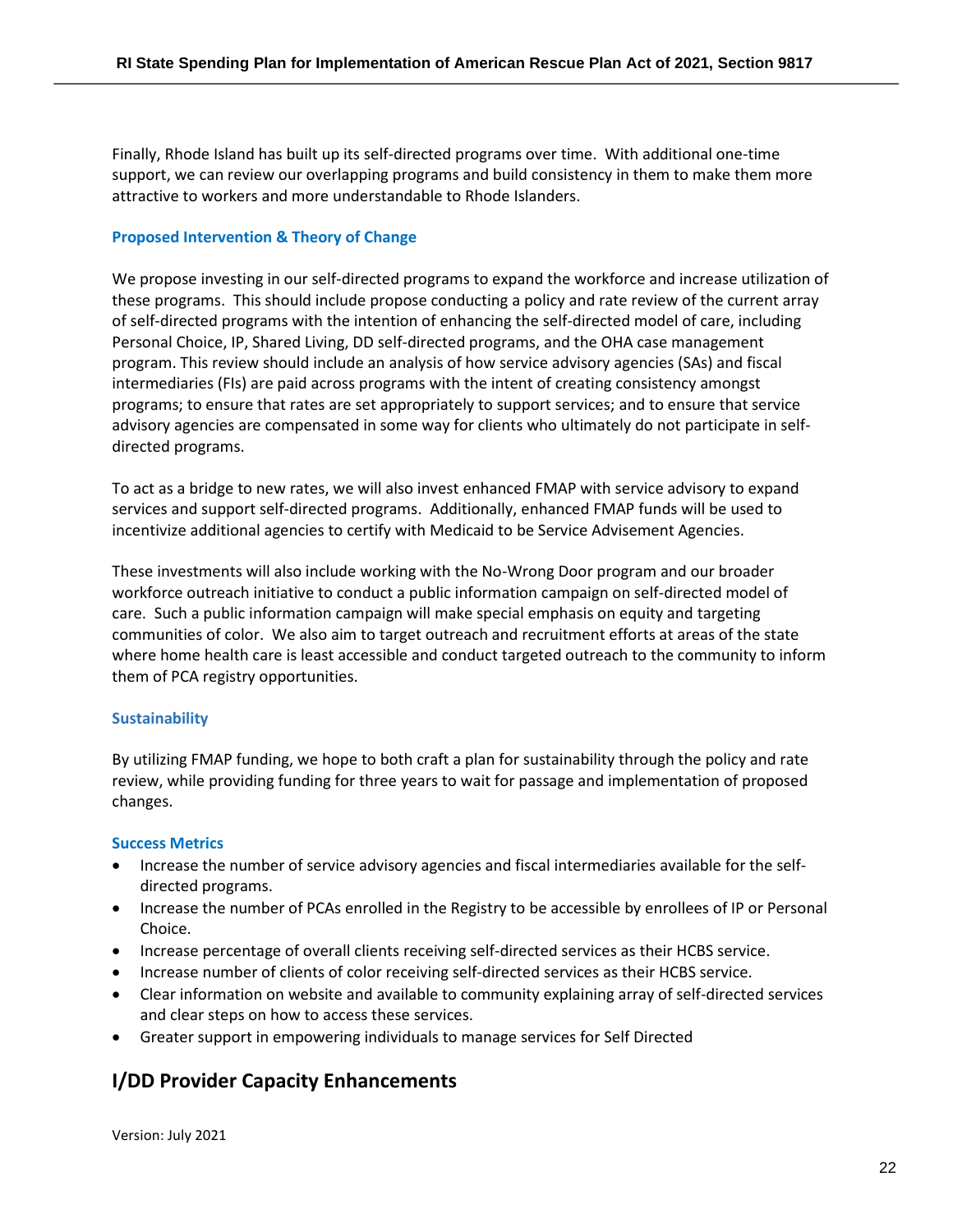#### **Opportunity Statement**

Individuals in the Adult I/DD service system want to have access to more service model options to meet their goals. Current service infrastructure between self-directed programs and provider agency programs needs to transform to better meet the desires, preferences, and needs of the individuals who rely on these supports.

There is a need to identify models for supporting provider transformation initiative, including establishment of a transition fund. The goal of the initiative is to establish high quality Employment Supports, Integrated Community Based Supports, Community Mapping, and the Use of Technology. There is also the need to expand the use and capacity of the Self-Directed support model.

#### **Proposed Intervention & Theory of Change**

#### **Transformative Change Models**

This grant program aims to incentivize providers to improve their practice models by providing access to tools and technology designed to improve access to, and quality of, integrated community day and employment support programs. This proposal will be in parallel to a significant rate enacted by the Rhode Island General Assembly in our recently passed budget for the current state fiscal year. Through provider transformation we aim to:

- Improve access to and the quality of integrated community day and employment support programs;
- Enhance service delivery models to focus on person-centeredness and the supports consumers need to live meaningful lives of their choosing in the community of their choosing;
- Strengthen provider infrastructure and practice models to ensure an efficient, sustainable servicedelivery network; and
- Improve the system's ability to prepare for improved outcomes through value-based payments and other contractual structures.

Effective integrated day and employment practices can only thrive in organizations where a clear focus, values, and infrastructure are present. A comprehensive transformation initiative must address the development of new business models that focus on priorities such as organization goals, culture, job placement process, communications, fiscal and staff resources, professional development, customer engagement, quality assurance, and community partnerships.

#### **Technical Assistance**

These grants will provide Developmental Disabilities Organizations (DDOs) one-time financial support to promote organizational change and capacity building to improve quality through technical assistance. As we recover from the pandemic, we need to innovate on service models and practices to better support consumers in the community and meet their needs, goals, and preferences, with a focus on community and employment first.

Through our TA from the Supported Employment Leadership Network (SELN), this nation leading organization recommends an approach that incorporates an investment in both organization level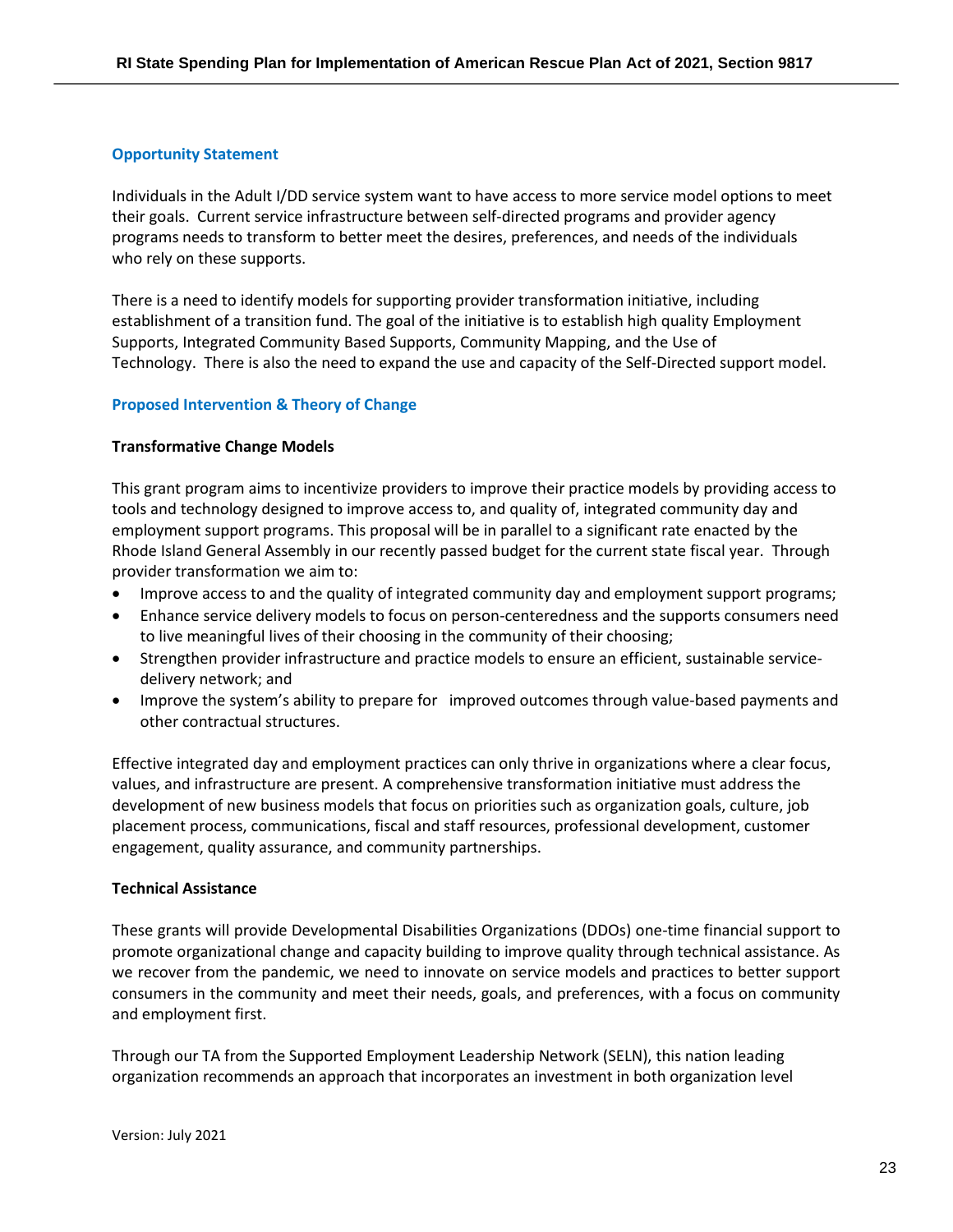technical assistance, employment support professional training, and implementation support in the form of coaching and mentoring.

#### **Sustainability**

These resources will be one time and we aim to use what we learn from the grant and the TA to develop future year budget proposals to sustain the positive change. Some of the funding may be able to be obtained from other funding sources.

#### **Success Metrics**

- Increased percentage of consumers engaging in person centered services
- Individuals receiving, I/DD services indicate they had choice
- Individuals receiving, I/DD services indicated they are meaningfully engaged
- Individuals receiving, I/DD services will indicate they are supported in activities that support employment, leisure, spiritual, social, educational goals.
- Employment that is customized
- Providers diversity revenue streams to promote flexibility
- Increase in inclusion, equity, and diversity in seen in programming and hiring practices

## **Nursing Facility Transformation**

#### **Opportunity Statement**

The State of Rhode Island invests over \$329 million annually to provide long-term services and supports (LTSS) to approximately 11,000 beneficiaries over age 65. Currently, 75% of those services are delivered through high-cost nursing facilities. Importantly, the average cost of care for nursing facilities for individuals over 65 is ~\$30,000 greater than for home and community-based services (HCBS). As of FY 2018, Rhode Island had the lowest share of Medicaid LTSS spending on HCBS in the nation, creating an unsustainable financial situation given our aging population. <sup>1</sup> Under Rhode Island General Laws section 40-8.9, our goal is 50%.

We have a significant opportunity to rebalance Medicaid LTSS utilization away from institutional settings and towards home and community based (HCBS) settings, and to refocus institutions on the individuals who most need that level of care. Rhode Island does not have sufficient specialized nursing facility capacity to care for more needy Medicaid members, such as individuals with complex behavioral health needs, traumatic brain injury (TBI), or patients in need of a ventilator. Instead, we have more "generalized" nursing facilities that serve the general population and have become the de-facto choice for many Rhode Islanders, even though individuals and families surveyed typically express a desire to remain at home or in their community.

The goals of the Nursing Facility Transformation and Bed Buyback Extension are to 1) reduce utilization of nursing facilities for Medicaid members who can be appropriately served in an HCBS setting and choose such a setting, and 2) support high quality Nursing Facilities to adjust their business models and develop targeted capacity to serve specific Medicaid populations in need (e.g., those with complex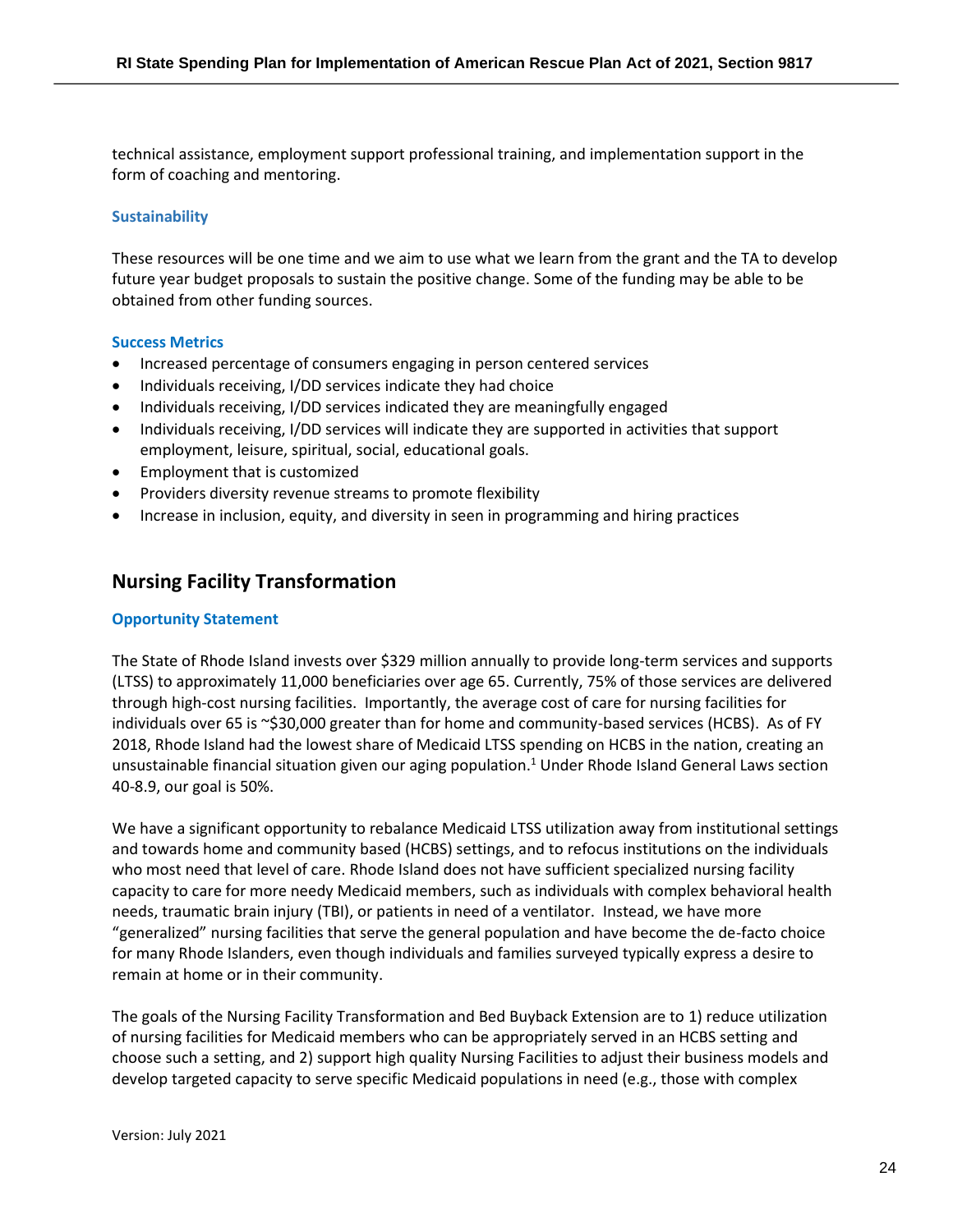behavioral health needs). This initiative will help nursing facilities who have been confronting declining occupancy due to the pandemic to remain on solid financial footing.

#### **Proposed Intervention & Theory of Change**

#### **Nursing Facility Transformation and Bed Buyback Extension:**

Under the CARES Act, EOHHS established a Grant program that provided \$9 million in funding to 11 nursing facilities to transform and diversify their business models, resulting in 286 licensed nursing facility beds being taken offline or repurposed to build service capacity and meet specific RI needs. Of those, 27 beds were taken out of service, another 102 were repurposed to non-institutional use, and the rest were reserved for specialized capacity for memory care, patients needing ventilators, and patients with BH needs.

EOHHS proposes to both expand and refine this successful program to extend funding to additional participants and offer extensions to existing participants. We also plan to refine the program requirements to more specifically target the types of specialized capacity most needed by Medicaid beneficiaries – namely brain injury support, complex behavioral health, supportive housing models, and Department of Corrections geriatric discharges. If successful, this expanded program will include an additional 5-10 facilities over two years.

EOHHS plans to distribute funding via a competitive grant process to nursing facilities in Rhode Island, some of which are small businesses and non-profits. Consistent with the CARES Act funded 2020 program, nursing facilities will be awarded grants to accomplish one of the following transformations:

1. **Nursing Facility Transformation** that enables the facilities to diversify their sources of revenue to counter losses from business interruption due to the public health emergency and ensure ongoing financial viability.

2. **Targeted, Specialized Nursing Facility Service Capacity Building** to develop a specialized unit under current licensure with the structural capacity and approved clinical care models to support at specific, targeted at-risk populations with specialized needs where service provision by a nursing facility to these populations can stabilize occupancy and free up hospital capacity.

#### **Sustainability**

This one-time funding will support nursing facilities in transforming their practice models to specifically target populations and services that will better meet the needs of the RI Medicaid long term care continuum. This investment in diversification of nursing facilities will allow Medicaid to maintain lower nursing facility utilization rates and continue to realize savings over time.

#### **Success Metrics**

- Total number of licensed nursing facility beds
	- $\circ$  Number of licensed nursing facility beds repurposed for specialized use by the type of specialized use – TBI, BH, dementia, supportive housing, etc.
	- o Number of licensed nursing facility beds taken out of service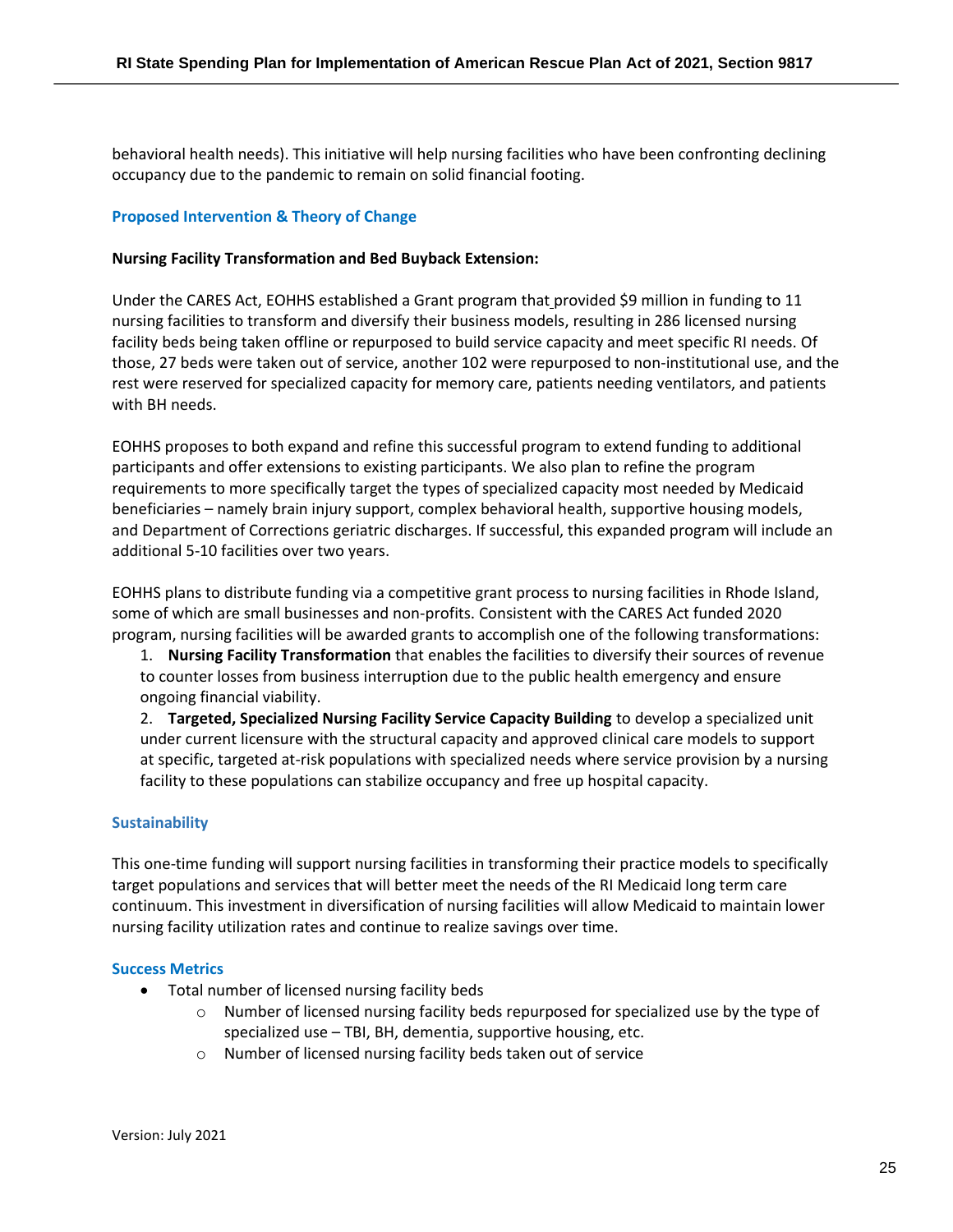#### **Assisted Living Expansion to Serve Medicaid Members**

#### **Opportunity Statement**

Assisted living residences (ALRs) offer a community-based 24/7 supportive living option for people who do not require the level of skilled care provided by nursing facilities. However, access to assisted living for low-income Rhode Islanders is substantially limited, as many providers either do not participate in the Medicaid program or severely restrict the number of placements available for Medicaid LTSS beneficiaries.

There are a growing number of Rhode Islanders who could be safely served in an ALR but are unable to gain admission to these types of LTSS settings and therefore remain in higher cost institutional settings. According to Kaiser Family Foundation, only 15% of Rhode Island's assisted living residents are on Medicaid; whereas well performing states on LTSS rebalancing measures have more than 25% of assisted living residents on Medicaid. Further, according to the American Health Care Association, Rhode Island's ratio of Medicaid nursing facility residents to assisted living residents is 10.9. The national average is 5.53.

#### **Proposed Intervention & Theory of Change**

#### **Assisted Living Expansion Grants**

The Assisted Living Expansion initiative will provide funding to ALRs to expand capacity subject to the condition that they reserve beds for Medicaid eligible residents and more generally take a meaningful step toward making ALR options more accessible and more affordable for all Rhode Islanders. EOHHS will make grant funding available as an incentive to ALRs to attain initial Medicaid LTSS certification, and to those ALRs already certified who make a commitment to serve a certain number of Medicaid beneficiaries on an ongoing basis.

EOHHS attempted a similar ALR expansion program using Coronavirus Relief Funds (CRF) in 2020, but the program was ultimately unsuccessful, and no grants were distributed. The three primary reasons for lack of interest from RI ALR providers in the prior program were: (1) AL Medicaid rates were not sufficient; (2) the incentive program was insufficiently funded; and (3) given the tight timelines under CARES act for the use of the funds, there was limited provider engagement. Based on these learnings, we propose to redesign this important program by drawing on the lessons of the last year. As a starting point, the General Assembly recently adopted EOHHS-proposed ALR rate reform that ties rates to tiered acuity. We will also begin by actively engaging providers in the design/development of the program details and requirements to get them on board earlier in the process. In addition, we plan to have opportunities for a more substantive funding commitment.

Funding will be distributed to eligible ALRs who agree to increase access for low-income Rhode Islanders who need LTSS in a safe, supportive environment but without the level of skilled care provided by an institution. Grant funding will be awarded upon proof of Medicaid certification for newly certified ALRs. Additional grant funding will be made available to facilities who commit to increasing the number of Medicaid beneficiaries served. Grant funding will also be used to incentivize certain outcomes, to be developed in conjunction with industry stakeholders, such as supporting underserved populations or adopting cultural sensitivity training.

Version: July 2021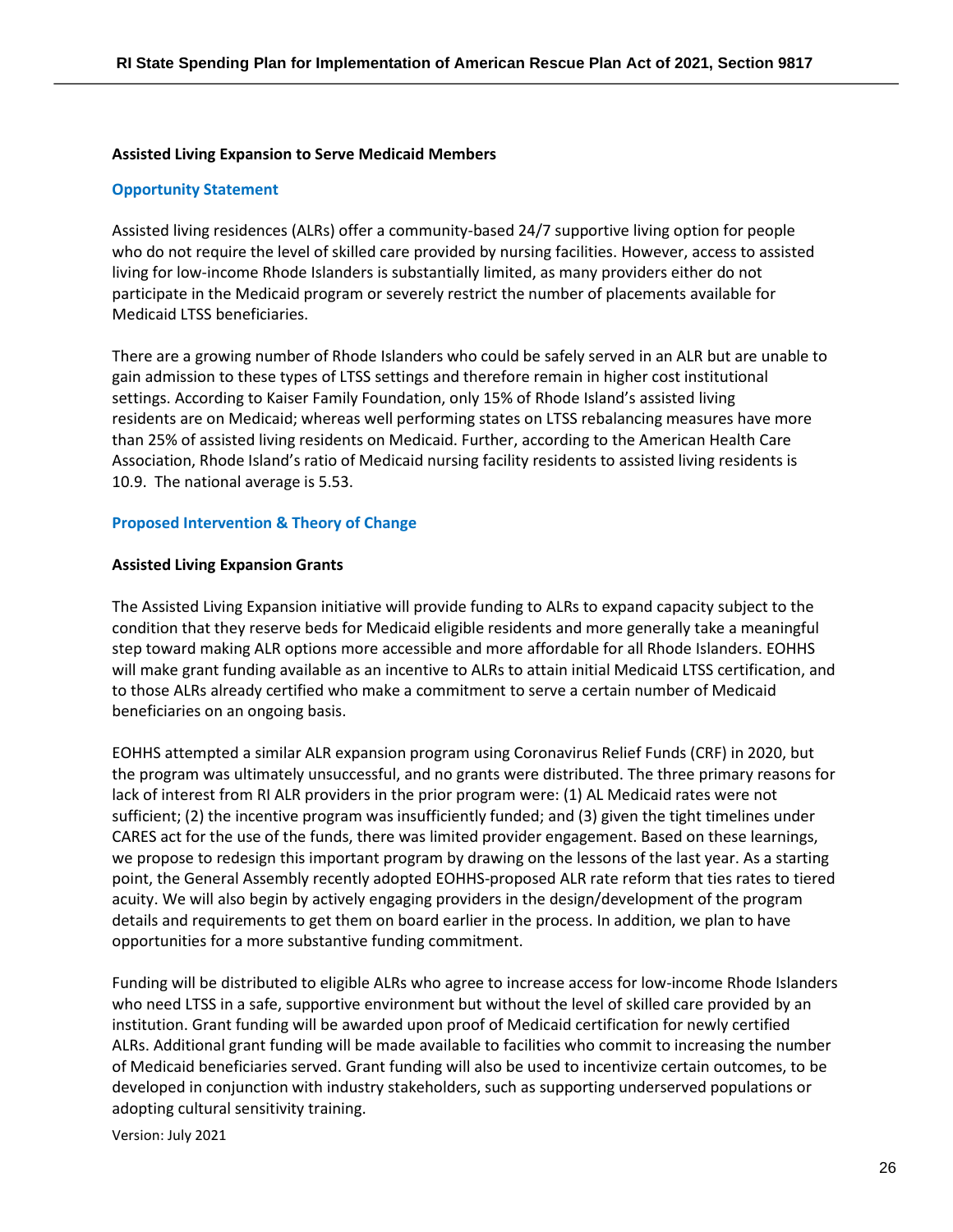ALRs may use grant funding to defray costs of obtaining certification and setting up new programs, processes, and outreach for Medicaid beneficiaries. ALRs will be encouraged to establish processes for timely and frequent connection to local nursing facilities and hospitals to encourage transitions of care that either avoid or minimize nursing facility stays. Providers will also need to establish new processes for classification of Medicaid eligible AL residents in accordance with the new Medicaid tiered rate structure to enable facilities to accept and support populations with higher acuity.

#### **Sustainability**

This initiative will provide one-time funding to incentivize initial Medicaid LTSS certification of ALRs and increased ALR participation in the Medicaid program and promotes public health and safety in our post pandemic environment as it promotes independent living. Ongoing payments for Medicaid beneficiaries in ALRs will be part of the regular Medicaid program and will not require ongoing additional initiative funding. In addition, having ALR placements available to Medicaid beneficiaries as an alternative to congregate settings and more expensive nursing facility settings will result in long term savings for the Medicaid program.

#### **Success Metrics**

- Increase in the number of Medicaid LTSS certified ALRs
- Increase in the number of Medicaid beneficiaries in ALRs
- Ratio of Medicaid nursing facility residents to assisted living residents

## **Building Traumatic Brain Injury Capacity In-State**

#### **Opportunity Statement**

Currently, the State has a Traumatic Brain Injury program that provides services through two different pathways. One allows for individuals with a TBI ( traumatic brain injury) or ABI (acquired brain injury) to reside in one of three homes that provide residential support and ongoing habilitative services, the other allows for personal care type services to be provided in a home or community setting by either a nursing agency or one of the DDO's which provides a direct service worker. Pre-pandemic, the community resident was also able to receive day HAB through a licensed community rehab facility which has since stopped its day program for adults. The current design of the program does not address a continuum of care for individuals with a TBI/ ABI and relies heavily on placements in residential settings. Due to the limited number of in-state beds, Rhode Island must sometimes rely on out of state placements to meet the needs of its members. Another challenge of the current program design is that eligibility is limited by the need to have a "Hospital Level of Care" which may prevent individuals from accessing services which are beneficial to them.

Rhode Island will utilize enhanced HCBS FMAP dollars to increase and diversify the services to individuals with TBI/ABI within their community of choice. Creating a program that provides community based rehabilitative services and supports, at increasing acuity levels, the state may lessen the need for long term residential placements in state and out of state (at a cost of \$1000 per day minimum.) Out of state placements create a problem for case management and oversight of the provision of services.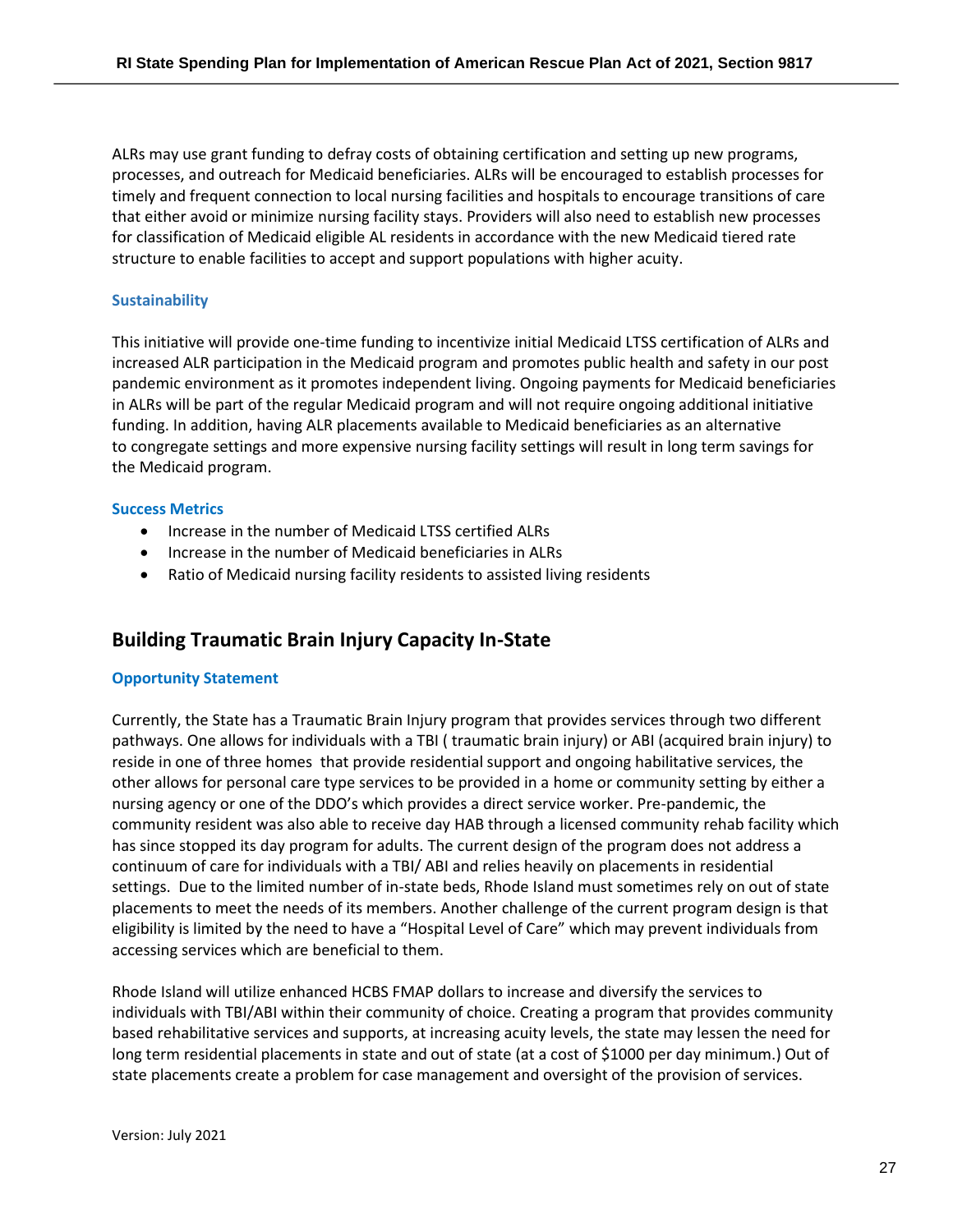#### **Proposed Intervention & Theory of Change**

Utilizing enhanced HCBS FMAP dollars, we conduct the interagency planning, rate review, and system enhancements required to expand the Habilitation program to include the following services:

- **Cognitive Rehabilitation Services**: services provided in a home or community setting where the skills will be used to maximize the functioning and success of the individual.
- **Outpatient clinic/Day program:** specializing in rehabilitation therapy and additional services such as counseling, behavioral supports, activities.
- **Specialized LTSS Residences:** Identifying NHs through nursing home transformation for specialization in TBI /ABI patients, or a higher level of residential living that supports individuals with behavioral needs that are currently in out of state placements.
- **Support to the TBI Association of Rhode Island:** For increased accessibility to support groups and resources for Individuals with TBI/ABI and their families.
- **Funding for a Project Manager/ Consultant:** Consultant will lead interagency project management and will research other state programs to recommend best practices

#### **Sustainability**

This initiative would need to have funding in future budgets, but we anticipate that costs will be off set by savings from maintaining individuals in lower cost community-based settings which in Rhode Island. Additionally, by providing intense therapies in a timely to individuals with TBI/ABIs the possibility for a more successful recovery with hopefully less dependence on services.

#### **Success Metrics**

- Decreased number of individuals who are seeking out of state placements
- Increased number of individuals able to return to a pre-injury level of functioning or a return to work or employment with supports
- For those needing continued supports, receiving those services in the least restrictive settings
- Increased numbers of individuals moving from most restrictive to least restrictive service provisions

## **Expanding Preventative and Community Children's Behavioral Health Services**

#### **Opportunity Statement**

Children's behavioral health needs, while growing prior to the public health emergency, have been exacerbated in Rhode Island by the stresses of COVID-19. Recent data from Rhode Island Kids Count found that calls to RI Kids Link, a Rhode Island hotline on children's behavioral health, increased 22% in 2020 during the public health emergency.

Navigating the children's behavioral healthcare system in Rhode Island can be daunting. Particularly when a child experiences a behavioral health crisis, parents may not know what to do, or who is available to help meet their child's needs. One reason for these challenges is that our current system is siloed, with responsibility for children's behavioral health services fragmented across different state agencies and too often carried out in more restrictive programs than necessary. This makes it difficult for the system to deliver effective behavioral healthcare to all Rhode Island children. And for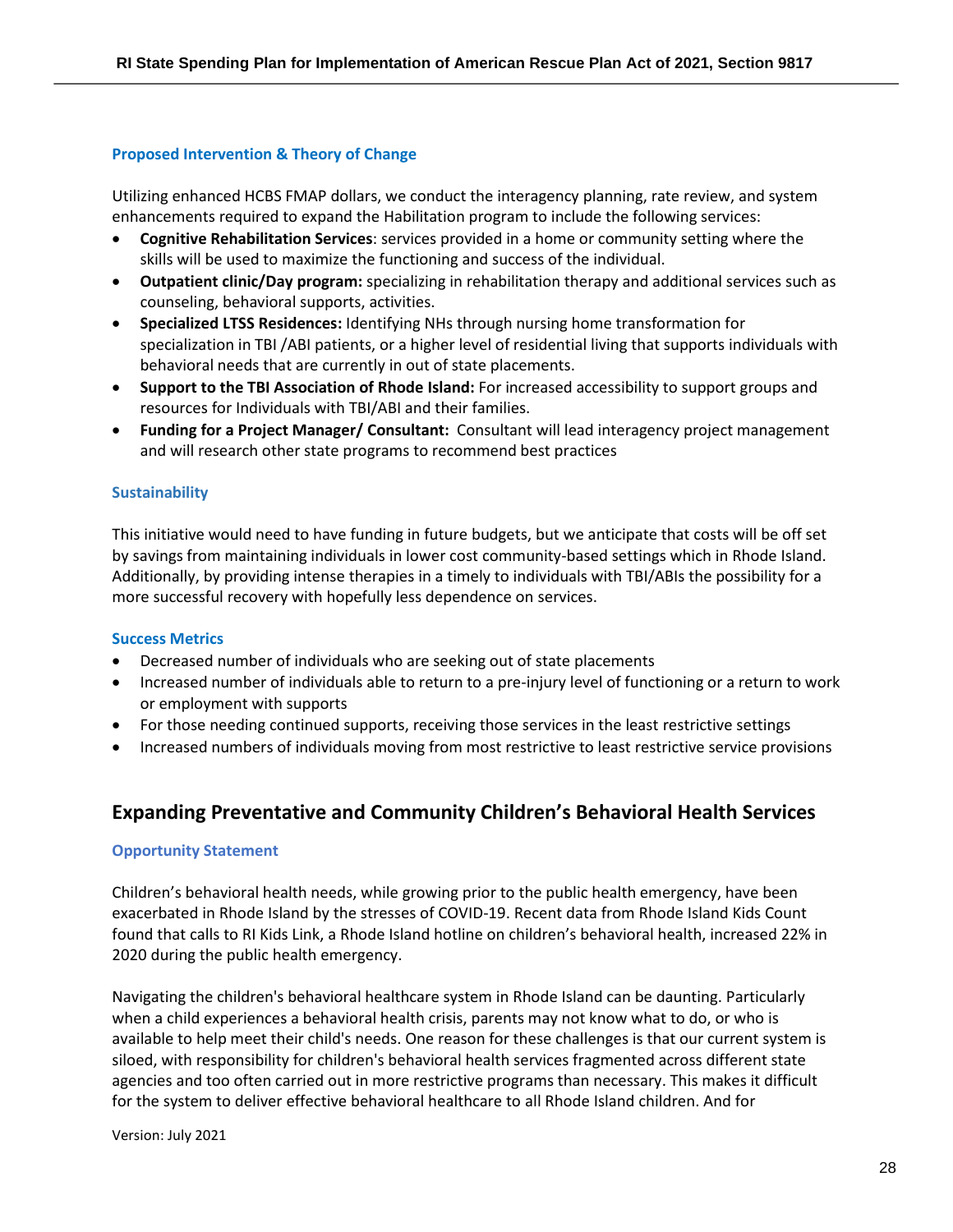children and families of color, structural racism makes the challenges getting appropriate services for the needs that they have even more difficult.

Rhode Island's system, like many others, also faces workforce deficits. These deficits predate the COVID-19 pandemic and have only grown more acute since its onset. Systems related gaps include critical workforce shortages in key areas of behavioral health including among psychiatrists, mid-level practitioners, and entry level workforce resulting in widespread, high levels of turnover or position vacancies among the network of behavioral healthcare providers. In addition, immigrants and people of color (particularly Latinx Rhode Islanders) are significantly under-represented among clinicians, which diminishes capacity to provide culturally and linguistically competent care.

EOHHS, our partner agencies (BHDDH, DCYF, RIDE, and RIDOH), and community member and stakeholders have been working to create a newly updated Children's Behavioral Health System of Care for children and adolescents since the summer of 2020. The System of Care proposal is united here with interventions for transition-age youth especially for the populations at highest risk through illness and structural racism. Our overarching goal is to develop a culturally and linguistically competent aligned system, with the immediate focus on developing a crisis continuum of care for children experiencing a behavioral health crisis, focused on care at home and in the community rather than in more restrictive settings. There is a pressing need to address the psychosocial and mental health needs of vulnerable children and adolescents and to remove racial and ethnic disparities in children's mental health services. The COVID-19 crisis has led to short term as well as long term psychosocial and mental health implications for children and adolescents and expanding access to services to support children's mental health will be critical.

#### **Proposed Intervention & Theory of Change**

#### **Care Coordination**

Within systems of care, children and youth with significant need/high risk behavioral health conditions require intensive coordination of services and supports. Many states use high fidelity wraparound as their care management model as traditional case management, MCO care coordination, or health home approaches are not sufficient for children and youth with significant behavioral health challenges. In Rhode Island, the Family Care Community Partnerships (FCCPs) have employed the wraparound model since their inception in 2009. This has allowed for a care-planning approach that is individualized, comprehensive, coordinated across child-serving systems, culturally appropriate, focused on home and community-based care, and carried out in partnership with children and their families. Additionally, the wrapround approach works to reduce racial and ethnic disparities in the system.

We propose to expand our family-driven wraparound approaches to service planning and delivery through the Family Care Community Partnerships (FCCP) to ensure that services meet the family and youth's identified strengths and needs. Currently, state-contracted FCCPs provide wraparound services to approximately 700 families at a given point in time – and this proposal will expand that to serve the 1,000 families currently in need. FCCPs will also need to utilizing funding to show continued engagement with community-based organizations of color.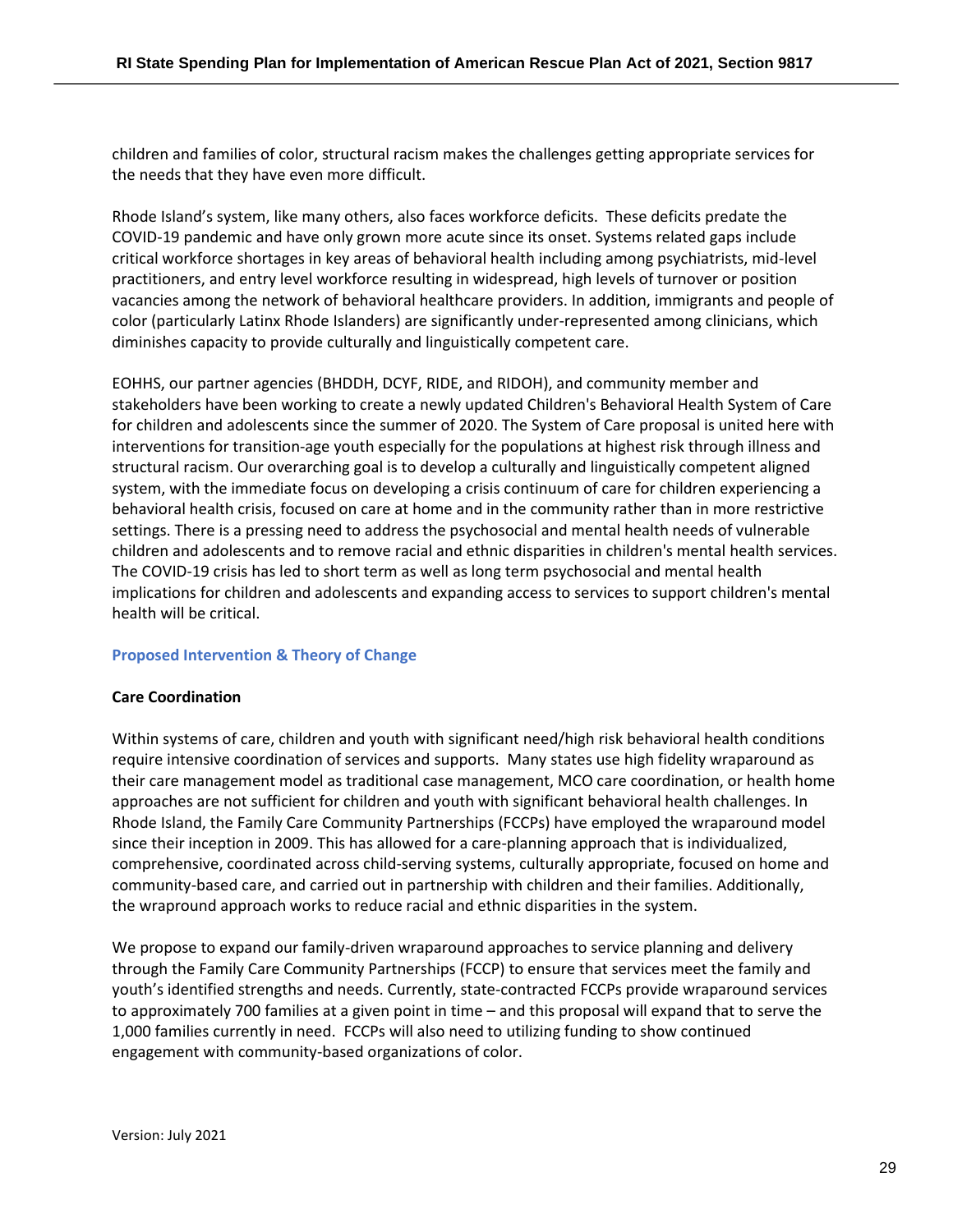It is important to note that while DCYF holds the contract with the FCCPs, the services are offered to all Rhode Island children and are not specifically part of our child welfare system since this is a prevention initiative. In fact, only 3% of children who were discharged from the FCCP formerly enter the child welfare system within 6 months of discharge.

#### **Intensive Home and Community Based Services (e.g. HBTS/PASS)**

Our proposal for the System of Care is to expand Intensive Home and Community Based Services to remove wait lists for DCYF families and increase support to Medicaid families receiving HBTS, PASS or Respite Services, and open services to all families served by the FCCPs. Investing in more appropriate care sooner can lead to a quicker recovery and cut down on longer hospital stays and help recover from reductions in staff due to the PHE, particularly for HBTS/PASS providers.

#### **Transition-Age Youth and Young Adults Services**

The period between adolescence to young adulthood can be difficult for many young people. Those with behavioral health conditions experience additional challenges, particularly when it comes to navigating several complex systems of services and supports. Further, individuals of transition age engage differently and require services that fit with the developmental and cultural needs of their age group. Services need to be holistic, prevention focused and provided in a youth-friendly environment, with specifically addressing the fear, bias, and discrimination felt by people with behavioral health conditions, with staff competent to work with this age group. To maximize access to and engagement in appropriate services, we propose to pilot two "one-stop, multi-service hubs" dedicated to youth and young adults 16-26.

#### **Prevention Services**

The stakeholder engagement described above has focused significantly on the importance of adding a much stronger prevention component to our children's behavioral health System of Care. This could include expanding Pediatric Integrated Behavioral Health Practice Transformation, among others.

#### **Sustainability**

The primary sustainability strategy for the Children's Behavioral Health System of Care in general and this HCBS in particular is that instead of spending money on more expensive hospitalizations, Emergency Department visits, and other more restrictive care, we will focus on prevention, mobile crisis, and care coordination, with referrals to high quality and lower cost home and community-based care. We will track the reductions in spending for hospitalizations and residential care and work over time with the General Assembly to apply those to ongoing spending for enhanced services and necessary Medicaid or DCYF rate changes adjustments. Many of these programs above include one-time start-up costs to be funded by HCBS dollars, that may require rate adjustments in the future.

#### **Success Metrics**

• Results of standardized assessments for Rhode Island children and youth – provided through mobile crisis services and other home and community-based services and tracked through the CRP- will improve.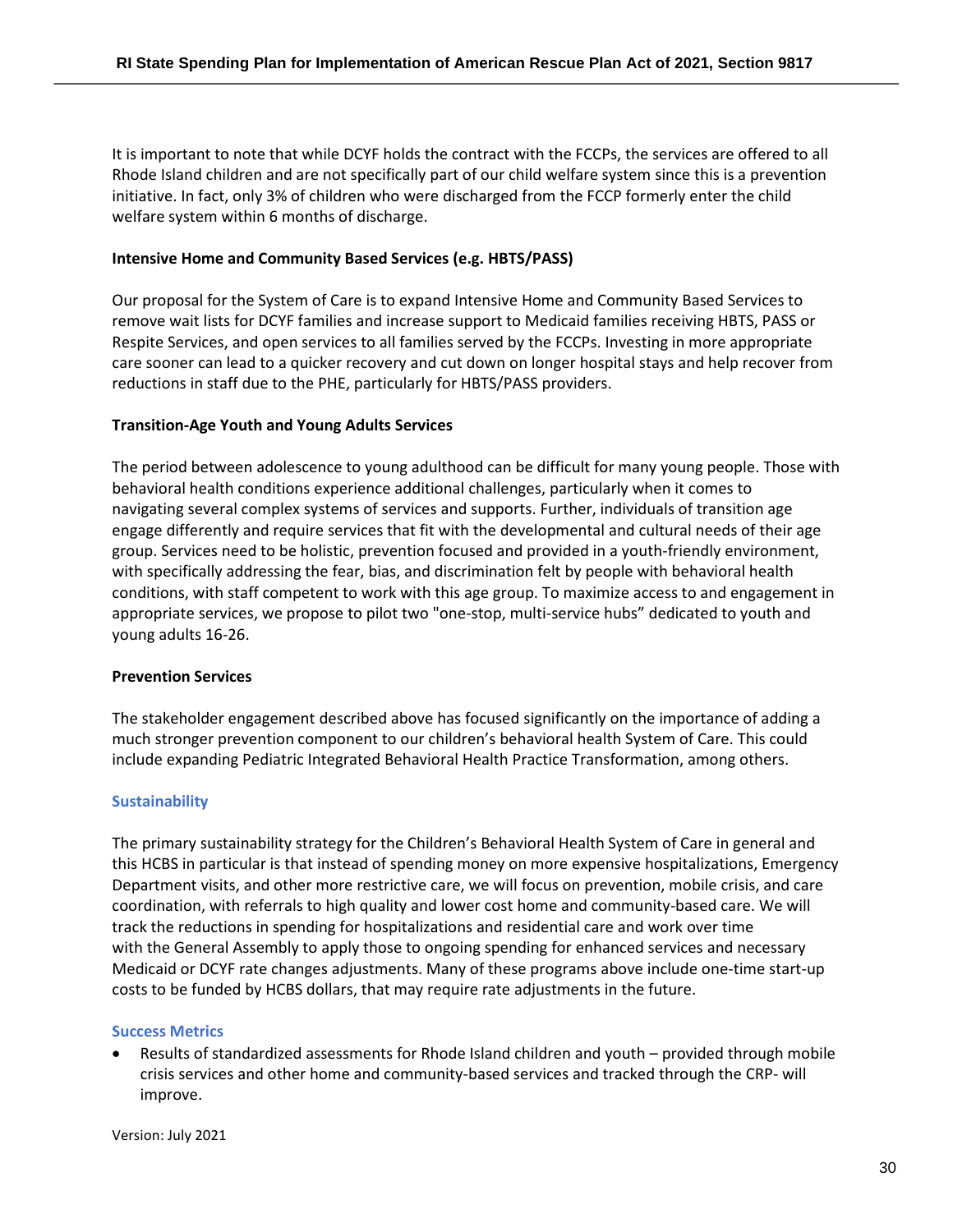- Rhode Island will see fewer psychiatric and medical hospital admissions and ED visits, and less need for residential placement services.
- The balance of behavioral health spending will shift away from higher-cost restrictive services and toward home and community-based expenditures.
- Waitlists for in-patient services and children boarding at medical settings waiting for psychiatric care will reduce.

## **Expanding Preventative and Community Adult Behavioral Health Services**

#### **Opportunity Statement**

EOHHS and our partner agencies propose to use the opportunity of HCBS investment as a catalyst for behavioral health service system change to accelerate recovery from the pandemic and address exacerbated behavioral health issues. The onset of the COVID-19 pandemic further burdened the overstrained behavioral healthcare system. Emerging evidence strongly suggests that the pandemic has resulted in significantly increased behavioral health service needs. Increased rates of overdose fatalities, higher rates of reported substance use, increased feelings of anxiety and depression, COVID-19 related loss, and increased rates of behavioral health crisis and subsequent hospitalizations underscore this demand increase. Further, demand for behavioral health services is expected to increase substantially in the coming months as the "aftershocks" of the pandemic reverberate through Rhode Island communities, affecting many vulnerable populations disproportionately, including the State's Medicaid population.

For adults, the most critical needs right now to be addressed through various American Rescue Plan Act funding streams are the development of community-based behavioral health crisis services to avoid unnecessary hospital use and the targeted creation of additional treatment services. This proposal specifically addresses behavioral health system gaps, by incentivizing service providers' uptake of outcomes-based models and home and community-based services. In addition, BIPOC communities (particularly Latinx Rhode Islanders) are significantly under-represented among clinicians, which diminishes capacity to provide culturally and linguistically competent care.

#### **Proposed Intervention & Theory of Change**

#### **Certified Community Behavioral Health Centers and HCBS-Supportive Adult Behavioral Health**

Funding will be utilized to implement a statewide network of Rhode Island Certified Community Behavioral Health Center (CCBHC) program based on the Federal definitions within the Excellence in Mental Health Act. The CCBHC program is designed to provide de-institutionalized, comprehensive behavioral health (i.e., mental health, substance use) and social services to vulnerable populations with complex needs across the life cycle, and will also host programs that support adults with less intensive service needs. CCBHCs are required to offer an array of services including but not limited to Crisis mental health services, including 24-hour, mobile response teams, emergency intervention, and crisis stabilization; Screening assessment and diagnosis, including risk management; Patient-centered treatment planning within the least-restrictive and appropriate setting; Peer support, counseling, and family support services; and Inter-system coordination and connections (e.g., other providers, criminal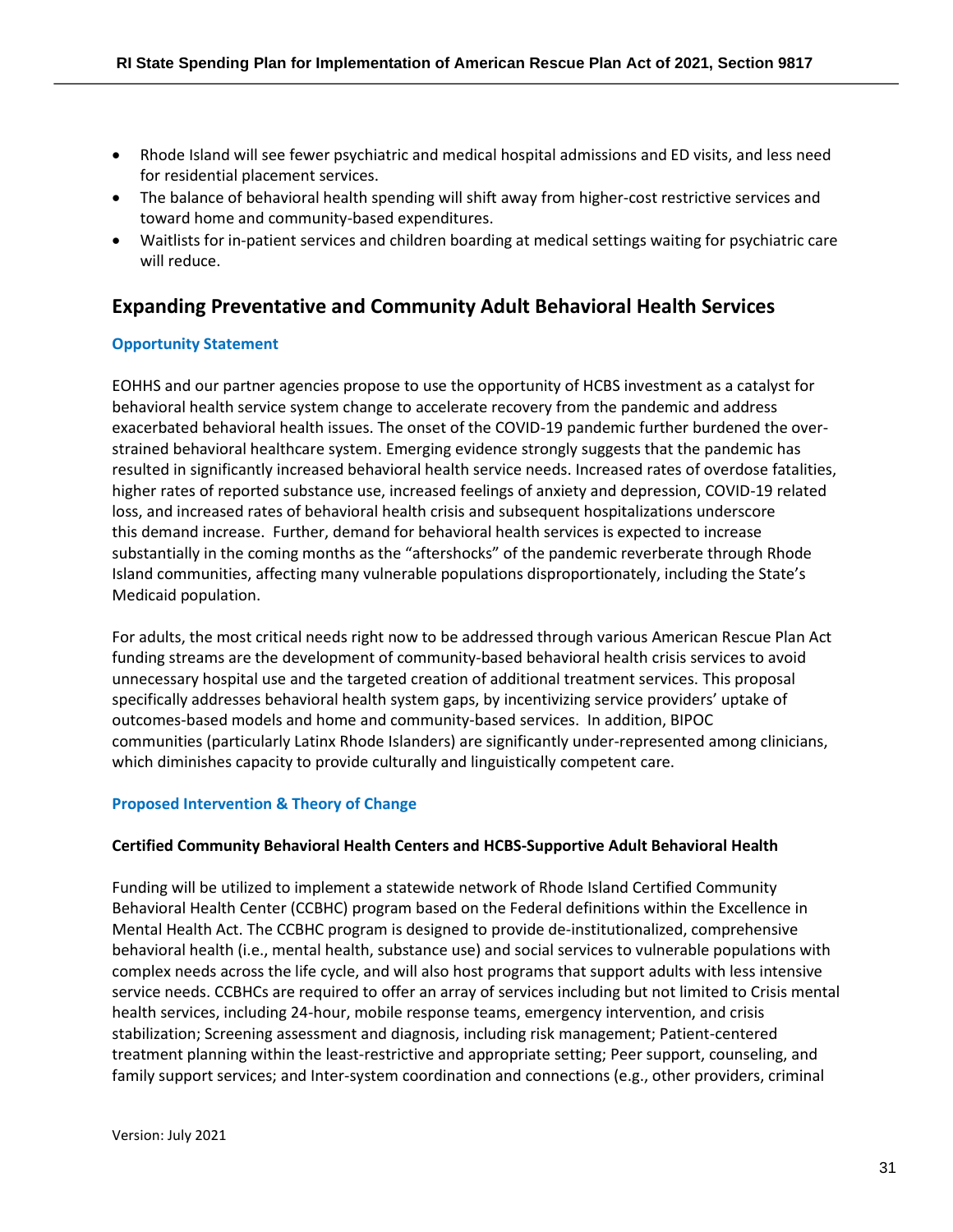justice, developmentally disabled, foster care, child welfare, education, primary care, community-based, etc.).

This investment will strengthen RI HCBS Medicaid behavioral health care system by two additional CCBHCs and increasing the number of providers utilizing measurement-based care. It also provides us the opportunity to expand our knowledge about best practices in adult behavioral health system reform by creating two system transformation pilots and up to 10 Enhanced Service Pilots (such as primary care integration.

While the investments below may not all directly go to a CCBHC or an organization becoming a CCBHC, all support behavioral health system goals aligned with creation of CCBHCs by strengthening the services that work alongside CCBHCs to efficiently place clients in the appropriate, least-restrictive setting and/or will be integrated into CCBHCs as part of sustainability plans.

#### **Sustainability**

This funding will be used as a combination of one-time funding, braided funding with other resources, and start-up funding requiring sustainability. Future state budget funds will be needed to sustain initiatives over time. The State is already using grant funding to determine rate funding models for CCBHCs.

#### **Success Metrics**

- Number and percent of new clients with initial evaluation provided within 10 business days (and/or mean number of days before all identified support services are initiated)
- Number of preventive screenings/referred interventions for tobacco use & unhealthy alcohol use
- Initiation of SUD treatment in indicated cases
- Physical healthcare screenings for CCBHC patients (focus on blood pressure and diabetes risk)
- Decrease in ED admissions/hospitalizations for CCBHC patients (Plan All-Cause Readmission Rate (PCR-AD) using Medicaid Adult Core Set)
- Improved core physical healthcare metrics (blood pressure; diabetes incidence)
- Improved housing status (residential status at admission to CCBHC after defined period of time)
- Improved employment status (employment status at admission to CCBHC after defined period of time)
- Improved treatment experience as determined by patient/family experience of care survey

## **Providing HCBS Services to Help Rhode Islanders Experiencing Homelessness or Housing Insecurity**

#### **Opportunity Statement**

Rhode Island has seen a four-fold increase in street homelessness since the 2019 Point in Time Count. The COVID-19 pandemic has heighted the awareness of homelessness as a public health issue and the state's shelter system, already at capacity, was mandated to reduce beds by 146. Consequently, there are approximately 500 individuals and families living in a hotel through a state-funded program that is slated to end September 30, 2021 or sleeping in reconfigured places not originally meant for human

Version: July 2021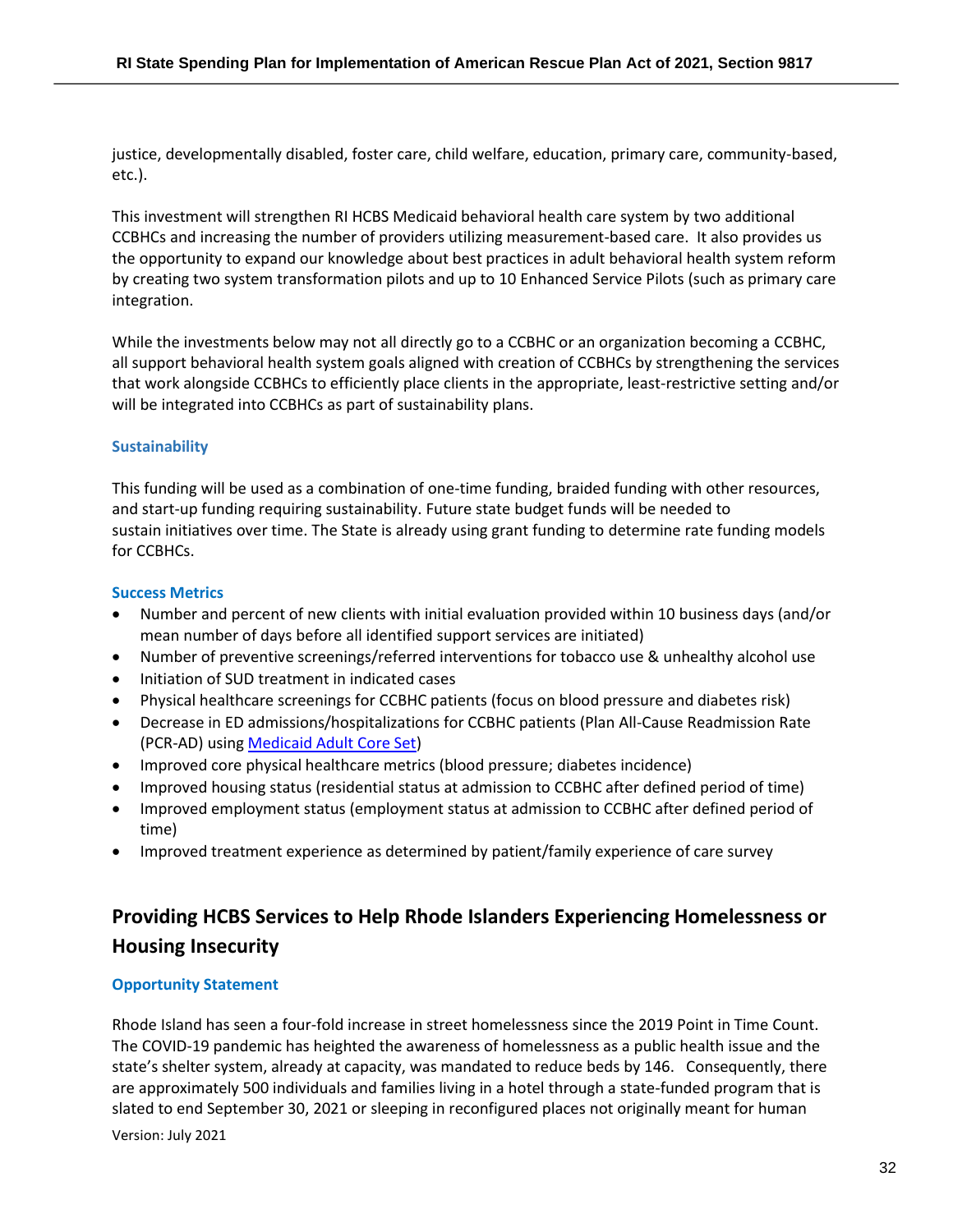habitation. The State is committed to addressing homelessness through the creation of permanent supportive housing and initiatives in the budget passed in June by the Rhode Island General Assembly, this effort will focus on supporting individuals and families experiencing homelessness.

#### **Proposed Intervention & Theory of Change**

#### **Homeless Response Teams**

The homeless response team is based on the evidence-based practice of an ACCESS team and will consist of Outreach-based intensive case managers with a client to staff ratio of 10:1 coupled with peer recovery specialists, access to psychiatrists/psychiatric nurses and primary care doctors who will engage people in the setting where they are living: hotel/motel, community encampments, shelters or in their homes as individuals experiencing homelessness are housed.

The funding will support teams across the State who have strong histories in engaging individuals and families experiencing homelessness. The areas of focus will be Pawtucket, Providence, Washington County, West Warwick, and Woonsocket. BHDDH applied for a Cooperative Agreement to Benefit Homeless Individuals in 2015, the grant was for 3 years and we successfully housed over 150 individuals by using a similar model.

#### **Respite**

There is an immediate need for respite to allow individuals experiencing homelessness who have been discharged to the streets after being treated for health conditions such as burns, head trauma, sexual assault or who are in need of assistance recovering from an operation or other medical conditions. A major Rhode Island hospital is currently collaborating with the Rhode Island Coalition to End Homelessness to pilot a respite program in the existing hotel program that will end September 30, 2021. However, this type of program is needed beyond this timeframe and for individuals living in places not meant for human habitation who are not part of the hospital's system and who may just need health respite without intensive medical supervision. This program would be piloted as part of a LTSS program that replicates the Office of Healthy Aging Respite program with assisted living facilities and nursing homes. The reimbursement cost would be enhanced to meet the needs of the population and facility and the stay would be limited to up to one month, however, it is anticipated that a Respite would need a capacity of up to 20 beds.

#### **MCO Incentives Pilot**

This one-time pilot initiative would provide incentive payments to Managed Care Organizations to take responsibility for addressing gaps and barriers for individuals experiencing homelessness, including real time local/in-state access to services that have traditionally been unavailable to this population when they are at the point of contemplation – detox, short- and long-term substance use treatment and mental health psychiatric inpatient and outpatient treatment. If they are able to build capacity within the state and reduce reliance on out-of-state placements, thereby increasing capacity in RI. Adding the incentive and disincentivizing out of state placement could help improve the continuum of care.

#### **Eviction Moratorium Stabilization**

Version: July 2021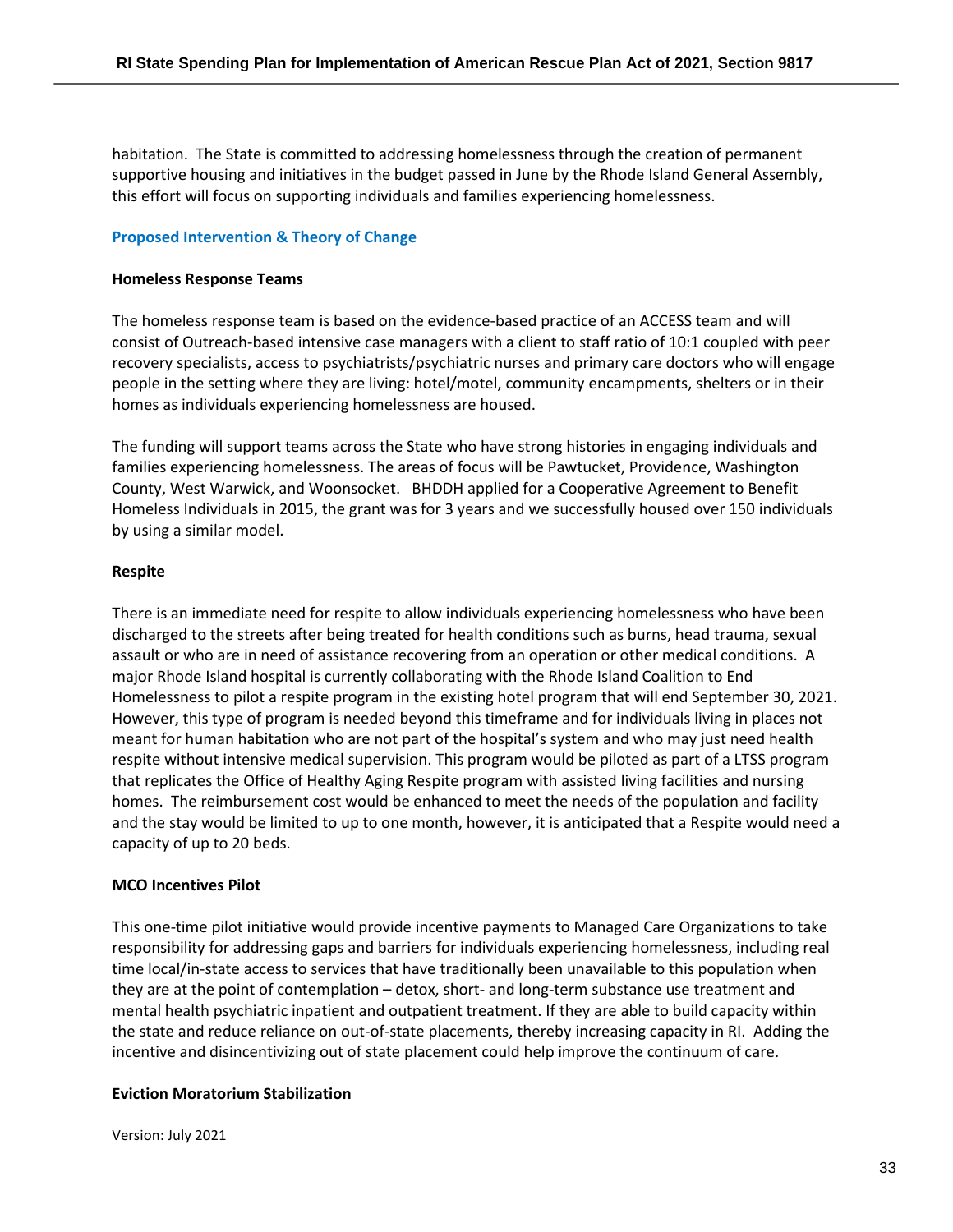Housing Navigation and Home Stabilization for individuals who have lost housing due to the ending of the eviction moratorium will required targeted intervention. The moratorium for eviction has been extended through 7/31/21 and the State would like to provide the Home Find and Home Stabilization services that are currently available through Medicaid to individuals who are homeless or at risk of homelessness with a primary diagnosis of mental health or physical health conditions to an expanded population of individuals with primary substance use disorder or developmental disabilities. Our partners in the housing field are unable to predict the numbers in this population who may be impacted, however, we will target 250 households. This program could target individuals' impact by the eviction moratorium in year 1 and continue to offer these services for individuals living with I/DD and substance use disorder who are interested in moving to the community to least restrictive settings or the target population for the existing Home Stabilization Program could be expanded. Exact amounts will be contingent upon the moratorium and volume of evictions.

#### **Community-Based SUD Housing**

Develop a community-based residential treatment pilot program for individuals with primary substance use conditions or co-occurring mental health and substance use conditions that is modelled after one of the State's most successful programs, SSTARBIRTH, that allows for 6-month stays for mothers with young children. Similarly this program would allow selected clients to move within the three levels of residential Substance Use Treatment (3.1, 3.3 and 3.5) based on clinically determined lengths of stay that are not subject to continuous authorizations for up to 6 months to determine if this is beneficial to clients' overall recovery. This program would also pay for client's room and board who could not pay for it themselves, which is national model to cover costs to providers not paid through Medicaid.  This could help determine if it would incentivize providers to increase residential treatment capacity for substance use conditions, particularly alcohol which, along with opioids is the most prevalent substance that people seek treatment for in RI.

#### **Sustainability**

The funding would be on-going for three years. The sustainability plan for the major initiative, Initiative 1 would be the implementation of CCBHC with the Behavioral Healthcare System and/or the transition of individuals who need on-going case management to the community mental health system's IHH/ACT program. The Respite Program could become a hybrid of an existing OHA Respite program but would not be critical once individuals are housed or have access to shelters with personal care/home health assistance. MCO Incentives would be replaced by systems cost savings. The Resident Service Coordinator Program could be sustained through elevating the percentage of funds allowable in the properties operating reserves or through a Medicaid-funded program. The long-term communitybased levels of care would be sustained through Medicaid policy changes on lengths of stay based on cost saving identified through this pilot (reducing cycling through emergency services.

#### **Success Metrics**

- Number of individuals who get housed
- Medicaid utilization by individuals served
- Hospital re-admissions
- Number of households evicted and provided housing navigation services
- Increased stability of housed homeless and disabled participating in the programs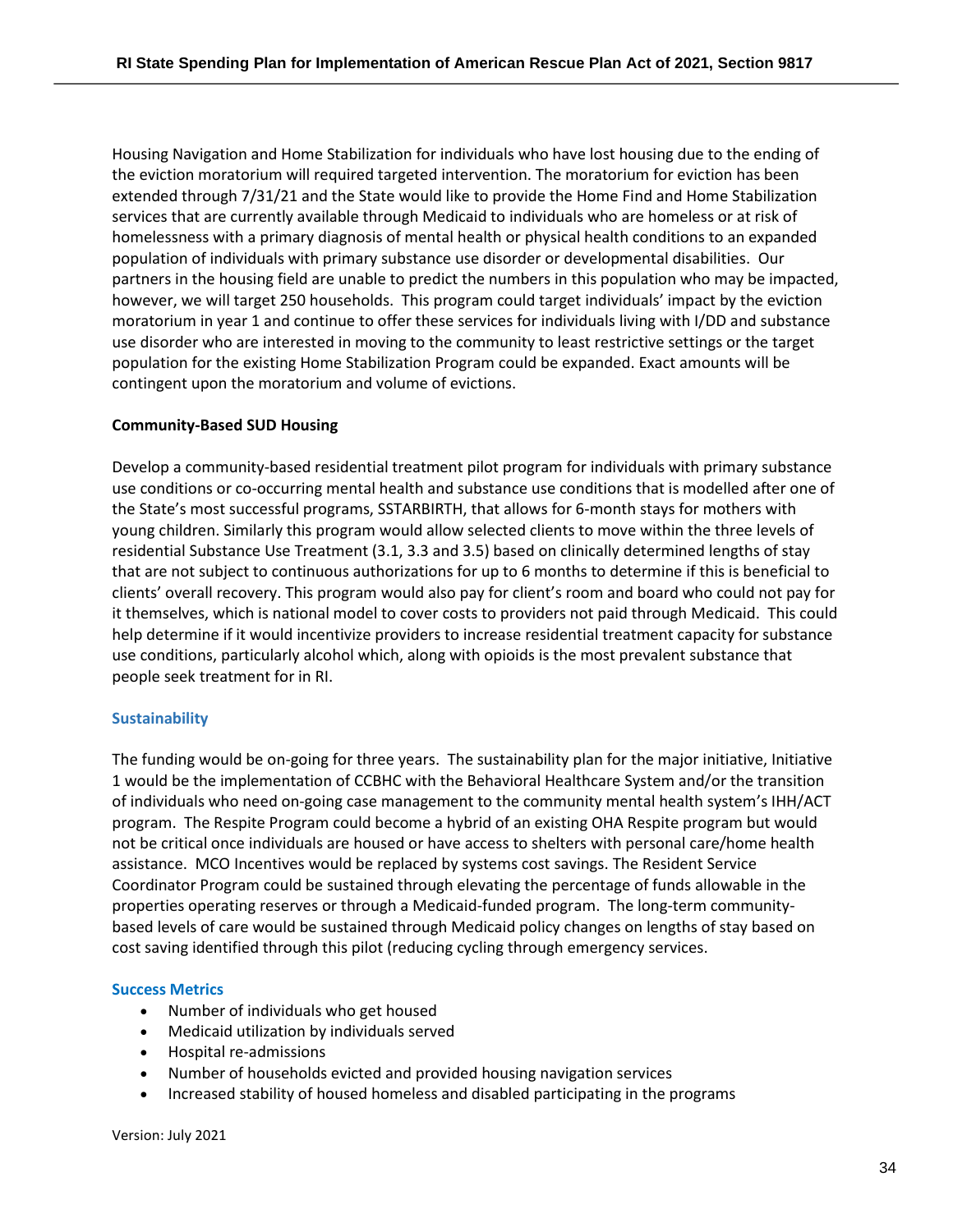• Number of households diverted from the homeless system

### **Investing in Oral Health**

#### **Opportunity Statement**

The past year has shed a bright light on the health inequalities that exist in our state, and oral health was not exempt. These proposed programs offer a chance to put Rhode Island in a better place than before the COVID-19 Pandemic, specifically with Medicaid populations living in home or communitybased settings, such as those in senior housing, homebound and/or receiving home health services, and those transitioning out from skilled facilities where mouth care is an included service.

Individuals with functional deficits, either physical or cognitive, rely on others to provide supportive services such as hygiene and toileting. These individuals may also need help performing basic oral hygiene, regular inspection of their mouths, and scheduling for dental care. This is critical for this population because vulnerable populations are often at greater risk for dental disease due to medications and diet changes. Additionally, poor oral hygiene among functionally dependent older adults is a key cause of aspiration pneumonia. If these individuals were in nursing homes, CNAs would be responsible to provide daily mouth care per state and federal regulations along with assuring that routine dental care is available. For those living in the community, the same standards must be met, but this will require training and resources.

#### **Proposed Intervention & Theory of Change**

#### **Dental Care in Home Health Settings Pilot**

To address the disparities in Oral Health Care access and improve health outcomes, Rhode Island will invest enhanced FMAP funding to formalize a Dental Provider and Home Health Partnership to increase dental care for homebound individuals. A training will be developed for home health professionals (including personal care aides, IPs, home health aides, visiting nurses, and others licensed in RI) that will include the following topic areas:

- General oral health information (i.e.why good oral health is important for these individuals)
- Mouth care and best practices for oral hygiene with different populations
- Oral Screening (how to identify any issues that may be developing)
- Referral to dental treatment (possibly connect with Initiative 3 for a home visit from a PHDH)

This training will be available both in person and online. A coordinator will be hired to oversee the development of the training, coordination, and promotion of the in person training events and general oversight of the project and an evaluation will be completed to allow RI Medicaid to determine the benefit of sustaining the program. Program planning and implementation will be informed by a stakeholder advisory group. This group will assist with promoting the educational events and continued oral health prevention activities.

#### **Sustainability**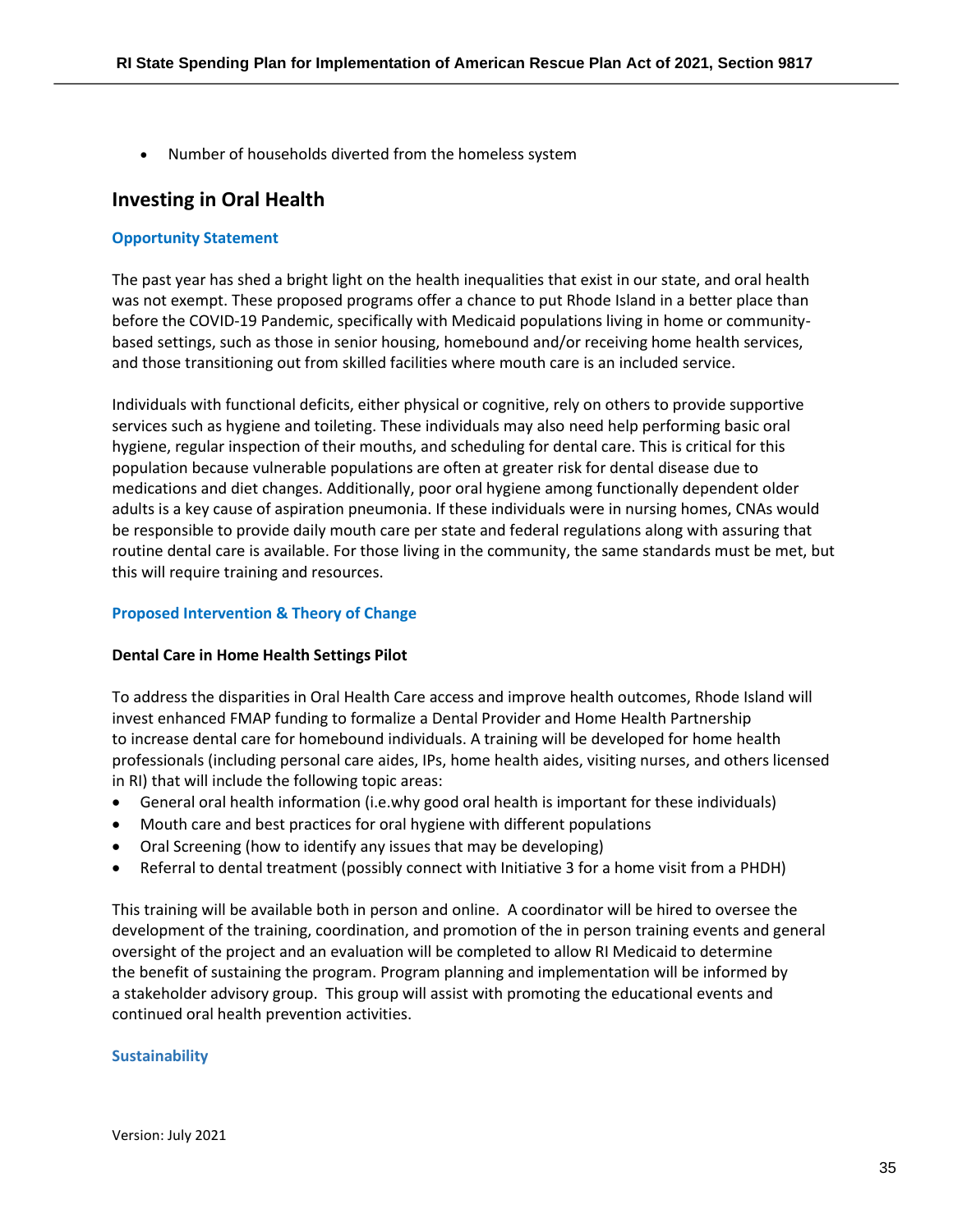Dental and Home Health Partnership to Provide Direct Care to Homebound Individuals is a one-time ask for education. The training would be recorded and available for later use. **Success Metrics**

- Reduce hospital admissions for aspiration pneumonia among older adults
- Host 2 in person trainings for Home Health Professionals
- 75% of attendees of the in person training and those who take the online modules report using mouthcare techniques taught and making referrals to dental care when necessary when provided a follow-up evaluation at 3 months, 6 months, and 12 months post training.

## **Updating Technology to Serve Our Members**

## *Proposed Total Investment:* \$7M

## **Eligibility System, Network Adequacy and Data Analytics Expansion**

#### **Opportunity Statement**

The effective implementation of activities to strengthen and enhance Rhode Island's HCBS systems of care requires investment in technology infrastructure. Currently, the technology that supports these activities are siloed by agency and program, and many systems are antiquated, some dating back to 1997. Since our customers individual needs cross multiple programs and agencies, this infrastructure can lead to a customer providing the same information to multiple agencies. It also contributes to delayed eligibility determinations and limit our ability to develop meaningful dashboards and other analytic tools.

Rhode Island plans to leverage one-time HCBS enhanced FMAP to address these challenges through technology investments to streamline eligibility, building interfaces to link systems in a person-centered way, and improving data quality and analytics capacity.

#### **Proposed Intervention & Theory of Change**

#### **Streamline HCBS Eligibility – Expedite Access and Optimize Workflow**

Determining LTSS eligibility and providing adequate and accurate coverage has been and is a multi-step process that involves a variety of parties including eligibility technicians, social case worker and clinical determination staff. A process of this complexity requires that each step of the way is completed by the responsible parties in a timely and accurate manner. A smooth transition without delays is critical in ensuring that clients in a home or community-based setting receive the care they need when they need it. Managing the nuances of this can be a challenging process. Without significant oversight and attention to detail, HCBS clients pose the risk of a delayed determination of their eligibility and access to the services they need.

We aim to update and streamline the overall workflow such that it is not only quicker to benefits for HCBS clients, but also simpler to manage with reduced overhead and long-term technology costs. This will be achieved through: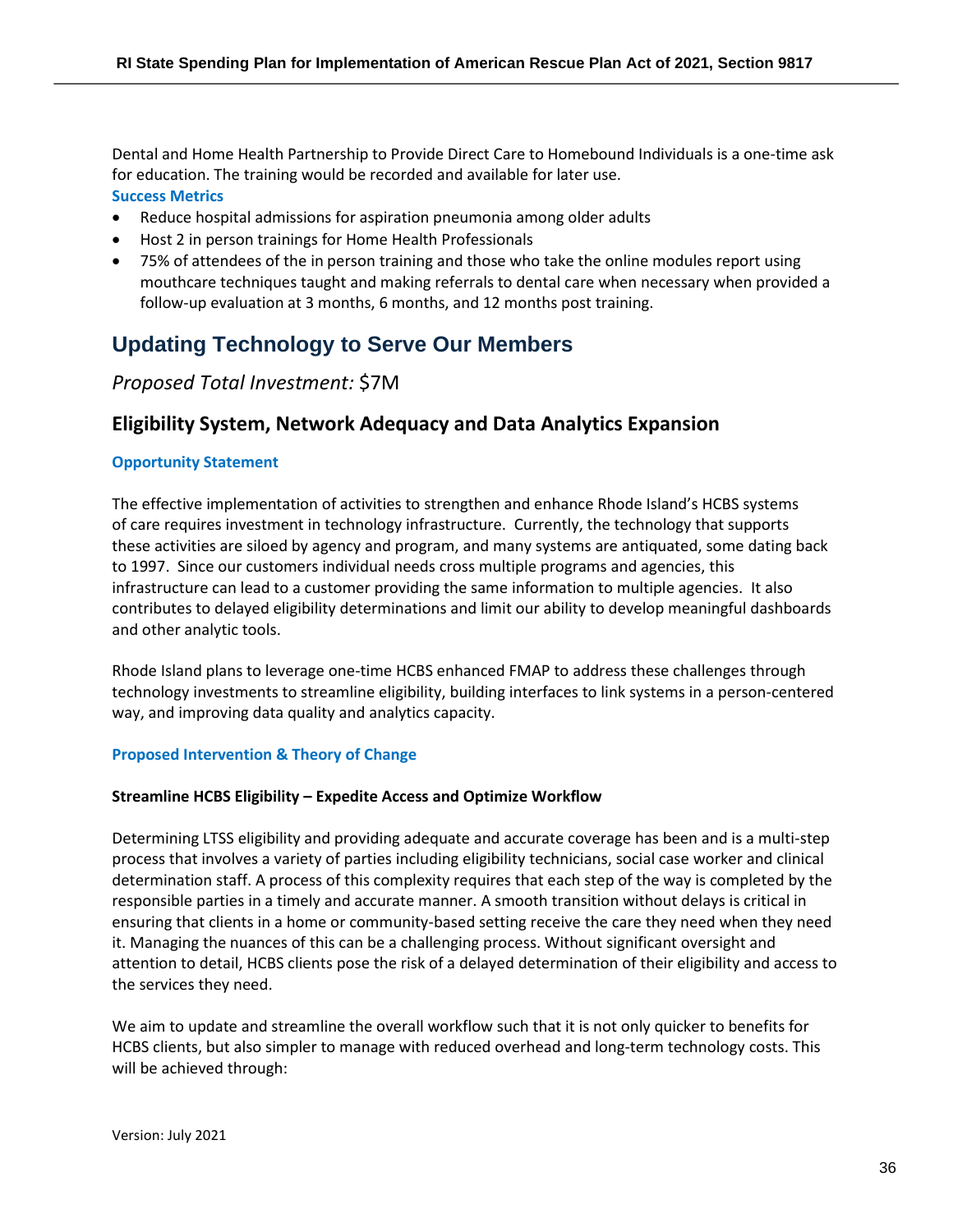1. Complete a comprehensive analysis of the existing workflow process – This process will include stakeholders, staff and all associated third parties.

2. Develop and implement eligibility system design changes to expedited LTSS eligibility and update dual channel interfaces to improve communications between systems. Particularly attention will be paid to how needs assessments are conducted and flow through the various systems (integrated eligibility, MMIS, case management etc.) currently required in the eligibility and post eligibility process.

This work will supplement and add to the technology enhancements discussed in the No Wrong Door section of this proposal.

#### **Network Adequacy of Providers**

The State of Rhode Island is looking to collaborate with the MCOs to determine, implement and validate innovative HCBS network adequacy standards in addition to the traditional time and distance standards to ensure sufficient network access for their HCBS population.

Our approach to determining this is a multi-step process where we plan to:

- Create workgroups with multiple stakeholders where the different typical HCBS approaches to network adequacy will be reviewed to be deemed in sufficient to meet stakeholder concern
- Using an approach that uses the number of actual direct care workers available to participants would provide a more precise way to measure HCBS network adequacy and support the oversight needed
- Developing an approach of using a ratio of participants to Full Time Equivalents available as a means of measurement
- Develop a robust network adequacy solution with data integration across HCBS providers
- Seek to adopt HCBS standards, data sources, new processes, making tweaks to the standards based on data availability between LTSS providers and State

#### **Data Analytics Expansion**

Enhanced FMAP funding will be leveraged to expand EOHHS Integrated Data Ecosystem and Medicaid analytic capability. This includes one-time investments in a data contractor to build out our Medicaid data warehouse with a specific eye towards incorporating new LTSS data; expansion of dashboard capabilities, and system changes to improve the quality of demographic data, including race and ethnicity data. More specifically, with current data warehouse functionality we have limited ability developing dashboards and monitor trends in real time. This investment will allow the state to purchase an enhanced Power BI product to improve our analytic capability. Additionally, the moderate enhancements to the integrated eligibility system are required to improve the quantity and quality of race, ethnicity and other demographic data. These enhancements will yield long term improvements in the quality of our data and will enable the Medicaid program to gain additional insights into the health of our members.

#### **Sustainability**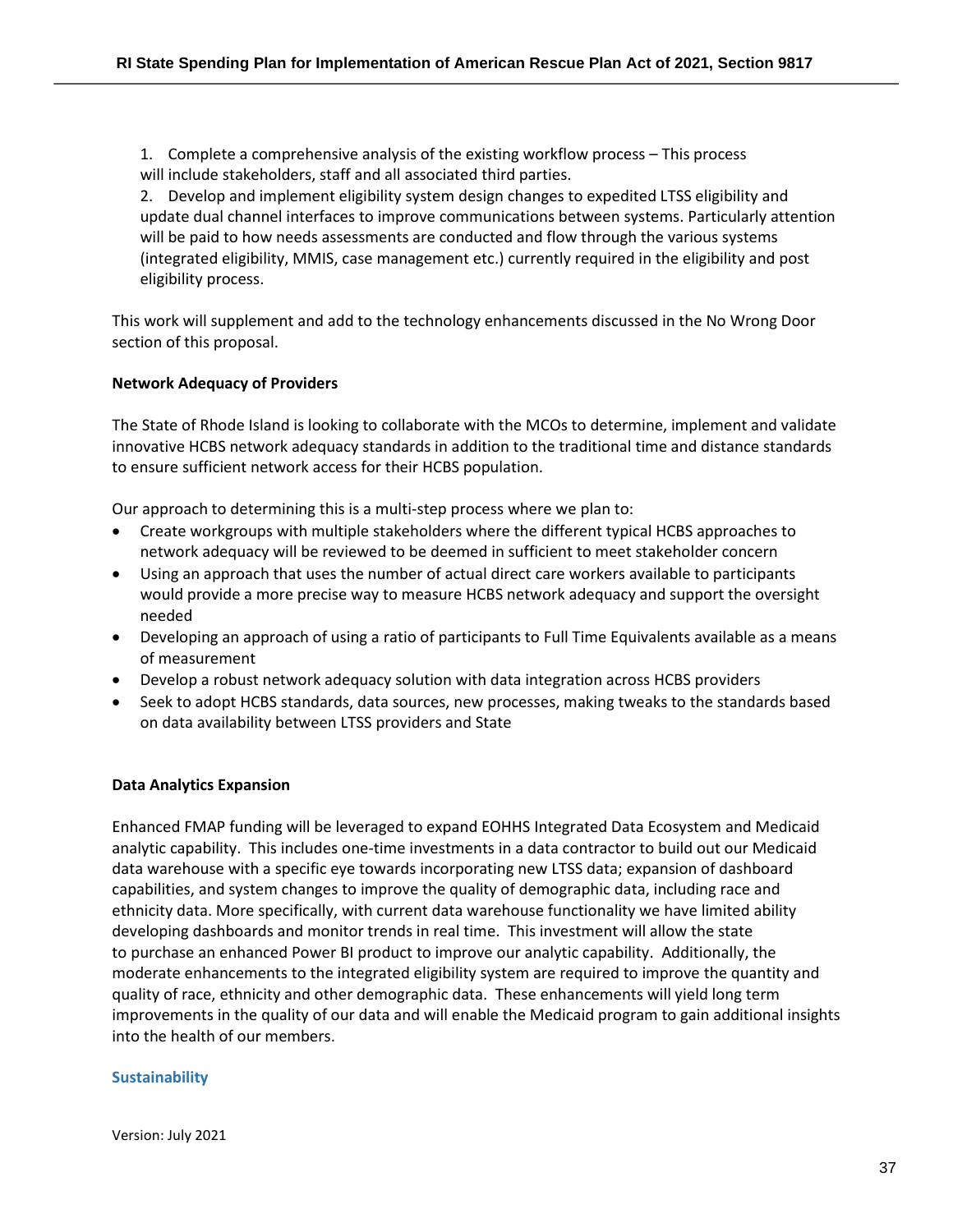The majority of this investment in Medicaid technology is a one-time investment that will yield long term improvements for our HCBS programs. The cost of upgrading our Power BI tool will be an ongoing expense, however the State expects that the savings achieved through the retirement of duplicative legacy systems will offset the costs of this enhancement.

#### **Success Metrics**

- Ability to track and process expedited LTSS applications in under 10 days
- Completion of a dashboard to track HCBS network adequacy
- Improved quality and quantity of demographic data, including race and ethnicity data

## **Rhode Island Legislative Appropriation**

EOHHS will work with the Rhode Island Office of Management and Budget, Governor's Office and Rhode Island General Assembly to ensure that funding from this ARPA direct award is appropriately accounted for in the State FY 22, FY 23 and FY 24 budgets. We anticipate following a process similar to appropriation of CARES Act funding in agency budgets.

# **Spending Plan Projection**

Rhode Island estimates receiving enhanced FMAP equaling approximately \$57 M. This will give the state between \$115 million and \$144 million all funds depending on federal match rate and rate of spending to allow Rhode Island to execute on the above priorities:

| Service <sup>3</sup>                            | Est. annual<br>spend $(\$M)$ |
|-------------------------------------------------|------------------------------|
| Home Health Services <sup>4</sup>               | 12.8                         |
| 1115 Waiver Services meeting other definitions  | 363                          |
| <b>PACE</b>                                     | 162                          |
| Case Management                                 | 3.0                          |
| Rehabilitative Services <sup>5</sup>            | 50.4                         |
| Managed Care Expenses meeting other definitions | 152                          |

<sup>&</sup>lt;sup>3</sup> As interpreted by Rhode Island EOHHS per definitions in Appendix B of SMD 21-003 issued by CMS on May 13, 2021. Note that where appendix B listed a line on the CMS-64, EOHHS assigned that spending to the service heading listed in appendix B, however, there is considerable spending eligible that does not yet have a CMS-64 line indicated.

<sup>4</sup> Includes new investments adopted by legislature for SFY22

<sup>&</sup>lt;sup>5</sup> This does not include \$3.5M of early intervention spending which RI believes should be eligible; we are awaiting CMS guidance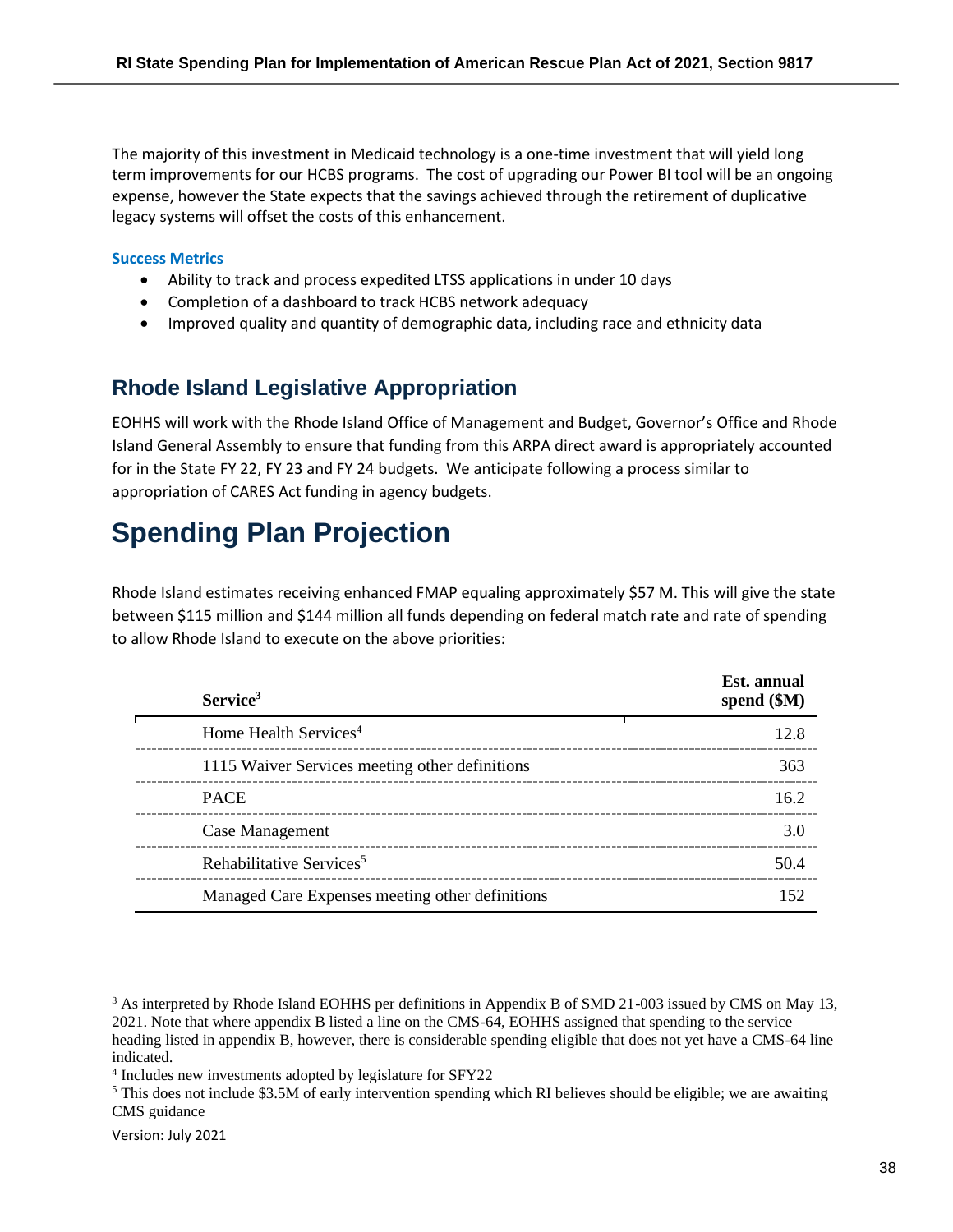| Total annual spend based on historical <sup>6</sup>                                                         | 597 |
|-------------------------------------------------------------------------------------------------------------|-----|
| Investments made before March 31, 2022                                                                      |     |
| Total w/ investments made before March 31, 2022                                                             |     |
| Value of HCBS enhanced FMAP bump (amount<br>available for us as state share of new HCBS<br>investments) $7$ | 57  |
| Value of All Funds total available for new HCBS                                                             |     |
| <i>investments</i>                                                                                          |     |

<sup>6</sup> This does not include \$26.7M of school-based spending which RI believes should be eligible; we are awaiting CMS guidance on how to handle given it is a certified public expenditure.

<sup>&</sup>lt;sup>7</sup> This is not equal to 10% of "Total w/ Round 1 Investment" because Expansion spending is only eligible for 5% increase